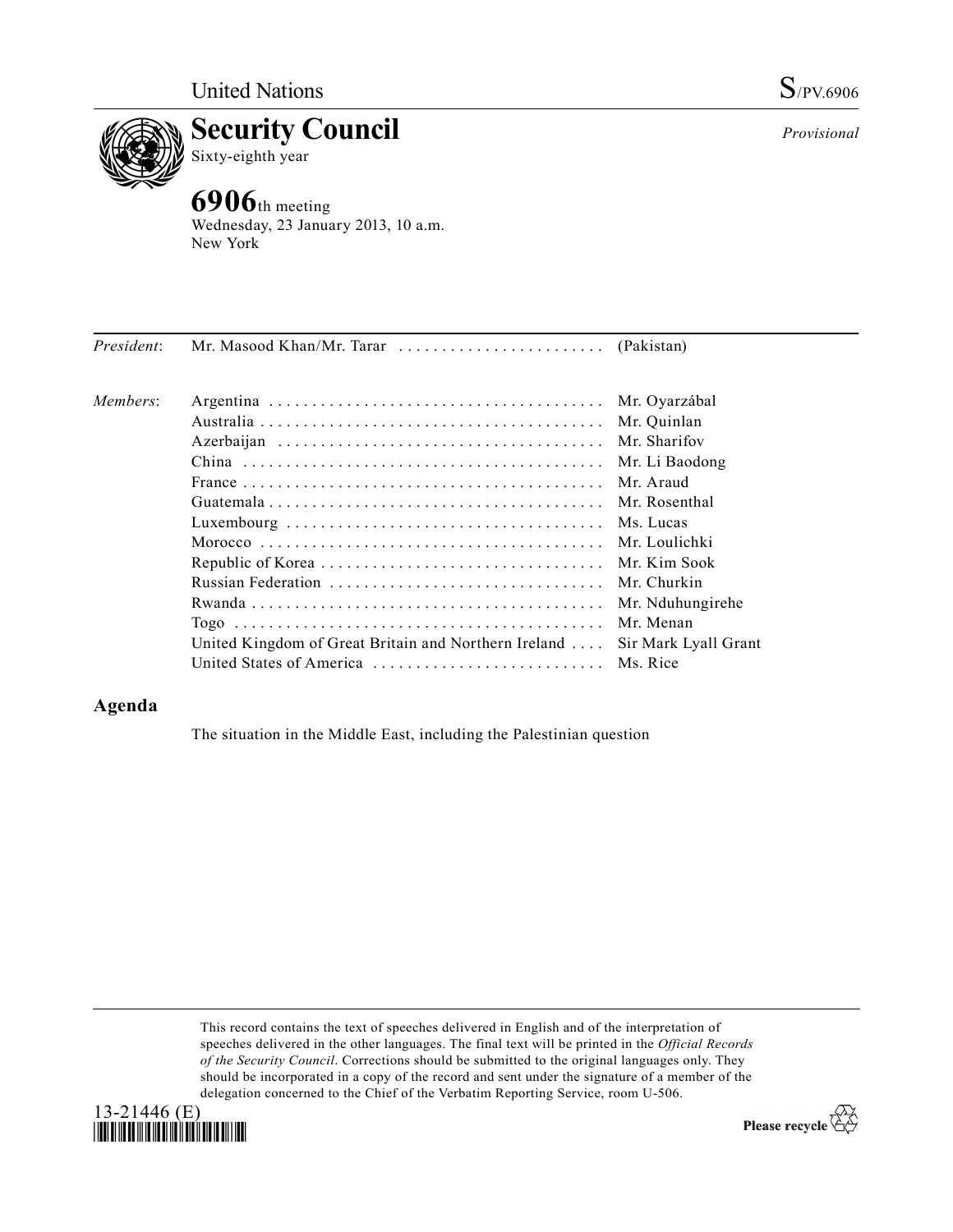*The meeting was called to order at 10.05 a.m.* 

## **Adoption of the agenda**

*The agenda was adopted.*

## **The situation in the Middle East, including the Palestinian question**

**The President**: Under rule 37 of the Council's provisional rules of procedure, I invite the representatives of Bangladesh, Botswana, Brazil, Canada, Cuba, the Democratic People's Republic of Korea, Djibouti, Egypt, Iceland, India, Indonesia, Iraq, the Islamic Republic of Iran, Israel, Japan, Jordan, Lebanon, Malaysia, Namibia, Qatar, Saudi Arabia, South Africa, Sri Lanka, the Syrian Arab Republic, Tunisia, Turkey and the Bolivarian Republic of Venezuela to participate in this meeting.

I propose that the Council invite His Excellency Mr. Riad Malki, Minister for Foreign Affairs of the Observer State of Palestine to the United Nations, to participate in the meeting, in accordance with the provisional rules of procedure and the previous practice in this regard.

There being no objection, it is so decided.

Under rule 39 of the Council's provisional rules of procedure, I invite Mr. Robert Serry, Special Coordinator of the Middle East Peace Process and Personal Representative of the Secretary-General to the Palestine Liberation Organization and the Palestinian Authority, to participate in this meeting.

I propose that the Council invite Archbishop Francis Assisi Chullikatt, Apostolic Nuncio, Permanent Observer of the Observer State of the Holy See to the United Nations, to participate in the meeting, in accordance with the provisional rules of procedure and the previous practice in this regard.

There being no objection, it is so decided.

Under rule 39 of the Council's provisional rules of procedure, I invite His Excellency Mr. Ioannis Vrailas, Deputy Head of the Delegation of the European Union to the United Nations, to participate in this meeting.

The Security Council will now begin its consideration of the item on its agenda.

I now give the floor to Mr. Serry.

**Mr. Serry**: Allow me to start by congratulating the new members of the Security Council at the start of their term. Let me also welcome the Minister for Foreign Affairs of the Observer State of Palestine, Mr. Riad Malki, and the Permanent Representative of Israel, Mr. Ron Prosor.

We meet today against the backdrop of ongoing events in the Middle East that could affect the peace process itself. Israel held elections yesterday, and Jordan is holding elections today. The United States Administration also commenced a second term this week.

While the process of forming a Government in Israel could take weeks, we look forward to engaging the next Israeli Government in the common pursuit of peace. This is not a time to be idle. Instead, we are entering a critical period in which concerted action will be vital if we are to salvage the two-State solution. The Secretary-General has repeatedly highlighted the fact that 2013 will be a decisive year for the two-State solution and that the parties must now show the political will to cooperate with new renewed effort to achieve it.

I recently visited Egypt and Jordan — two key Arab stakeholders with peace treaties with Israel — and my interlocutors reiterated their direct interest in assisting the parties to realize the two-State solution at long last, and their concern over the dire regional consequences if not movement is achieved. Regional and international partners are increasingly alarmed that the only way to resolve the Arab-Israeli conflict in accordance with resolutions and international law is slipping away. They have also questioned the effectiveness of international efforts to bring about decisive results.

The Quartet envoys met again on 10 January in Amman, Jordan. Everyone recognized the urgent need for action, but I must express my genuine concern that a clear and realistic path ahead is still lacking. The United Nations will remain an integral part of efforts to urgently address the dangerous political vacuum, and we are willing to work with any initiative that will achieve our common goal, including in the context of the Quartet. We have also taken note of the European Union (EU) Council decision of 10 December that reaffirmed the EU's vision for a way forward. We look forward in particular to renewed United States engagement.

No international effort alone is sufficient for progress absent the requisite will on the part of the parties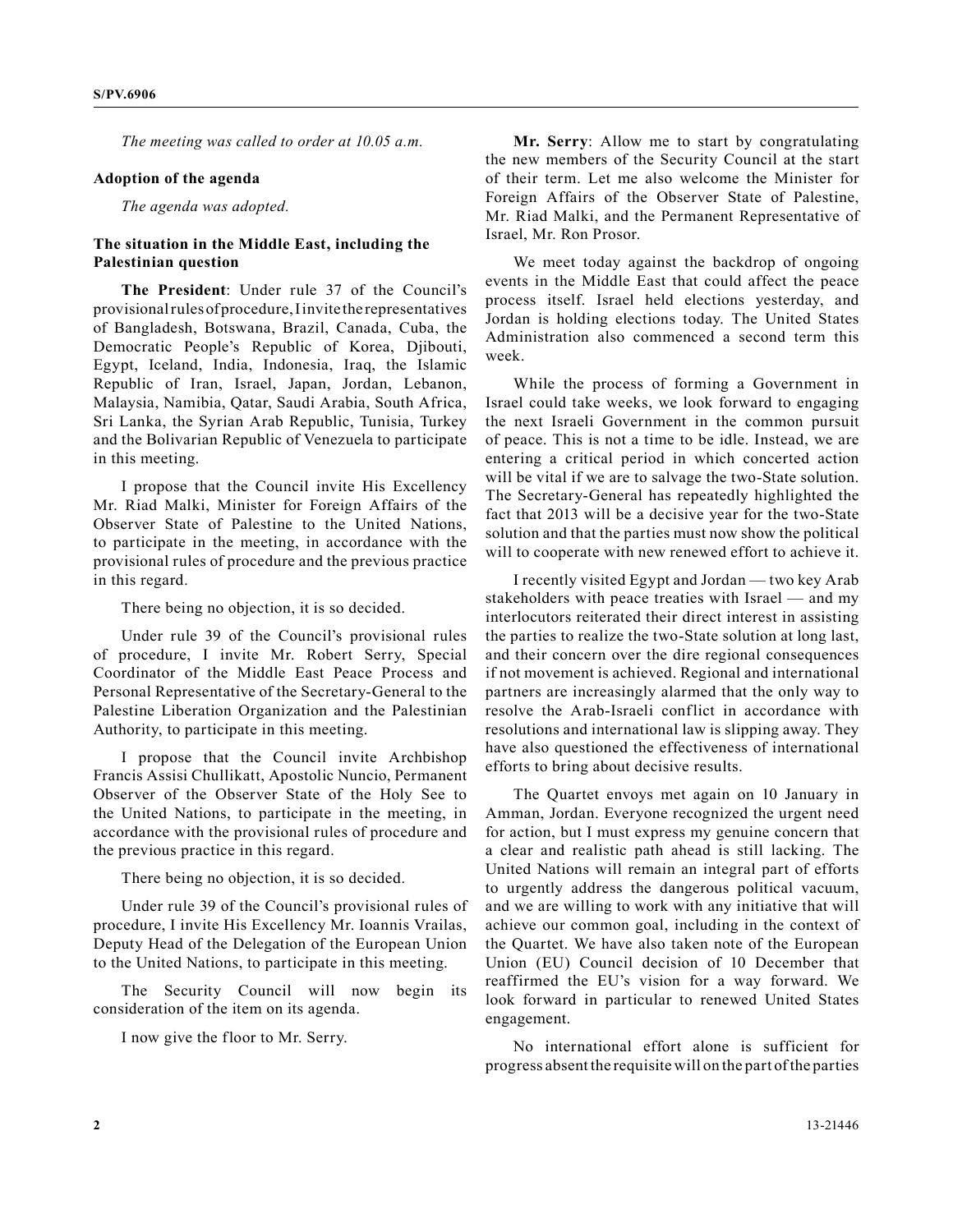themselves. If they want to provide themselves and others with the opportunity to get on track in the period ahead, then now is not the time for actions that further undermine mutual trust. As previously reported, after the General Assembly accorded Palestine non-member observer State status in the United Nations, we witnessed developments such as a dramatic increase in Israeli settlements announcements, including in the critical E-1 area, and the withholding and redirection by Israel of tax revenues it collects on behalf of the Palestinian Authority, which have been widely deplored, including by the United Nations. President Abbas has warned that building in E-l is a red line and that if plans proceed he would consider raising his opposition in international forums, including the International Criminal Court. I urge both sides to abstain from actions that will make efforts to resume meaningful negotiations even harder in the critical period ahead, and I call on Israel to restore the timely, predictable and transparent transfers of tax and customs revenues without further delay.

The withholding of clearance revenues has already seriously weakened the capacity of the Palestinian Government to meet its obligations. Key among these is the payment of salaries to civil servants, who have only received partial salaries since November and launched strikes in protest since mid-December. The Government also ended the refugee exemption from paying for electricity, which resulted in protests and clashes with Palestinian security on 1 January in Nablus.

In 2012, the recurrent budget deficit of the Palestinian Authority exceeded \$1 billion. International contributions amounted to \$600 million in support of the recurrent budget last year, but further timely disbursement of aid is essential to sustain institution-building and prevent the disruption of core operations. I welcome reports of the recent contribution from Saudi Arabia and statements of support by some Gulf States during yesterday's Riyadh summit, but members of the League of Arab States have yet to provide financial assistance pursuant to their communiqué of 9 December, and I urge them to do so urgently and to heed to the appeals of Prime Minister Fayyad. At the same time, we should be under no illusion — the viability of the Palestinian Authority will be increasingly at stake if its standing is based on political quicksand. Ultimately, there is no future for the Palestinian Authority without a two-State solution.

All this is taking place amid worrying events and trends on the ground, including continued settlement

on 19 December plans to approve 2,600 units in the settlement of Givat Hamatos were advanced, and 1,242 units were approved on 25 December in the settlement of Gilo. On 19 December, Israeli authorities advanced a plan to build 523 units in the Gush Etzion settlement south-west of Bethlehem. On 16 January, there were further tenders issued for construction in Efrat and Kiryat Arba, near Hebron. The reporting period also witnessed continued activity in Palestinian neighbourhoods of East Jerusalem, including Beit Safafa and related to the construction of a military academy on the Mount of Olives. Israeli security forces demolished 105 structures in the occupied West Bank during the reporting period, resulting in the displacement of 170 Palestinians. Settlement construction in the West Bank, including East Jerusalem, is contrary to international law and cannot prejudge the outcome of final status negotiations. Clashes between settlers and Palestinians in the West Bank resulted in 14 Palestinian casualties, including one girl who was shot dead this morning near Hebron.

construction and increased violence. In East Jerusalem,

The reporting period has been characterized by increased Israeli operations — a total of 379 — and arrests in the West Bank, both of which are up nearly 90 per cent compared to the last reporting period, as well as increased clashes and renewed protests over the fate of Palestinian prisoners in Israeli jails. There are also continuing signs of tensions in security coordination, including the Israel Defense Forces (IDF) arrest of one Palestinian security officer at a checkpoint near Nablus. As a result of the operations, two Palestinians, including a teenager, were killed, 158 injured and 379 arrested. Four Israeli soldiers were also injured. Increased use of live fire by Israeli security forces has been reported in the West Bank and is of concern.

On 1 and 3 January, undercover Israeli operations, in one instance to arrest a member of Islamic Jihad, resulted in clashes with civilians injured by live ammunition. On 25 December, Israeli security forces arrested 10 members of the Popular Front for the Liberation of Palestine (PFLP) in Ramallah and other West Bank villages. Two of them allegedly confessed to planning to kidnap Israelis in order to force the release of PFLP leader Ahmad Saadat.

Palestinian attacks on Israeli security forces in the West Bank included throwing stones and Molotov cocktails, in one instance against an IDF post at Rachel's Tomb in Bethlehem on 27 December. A repeat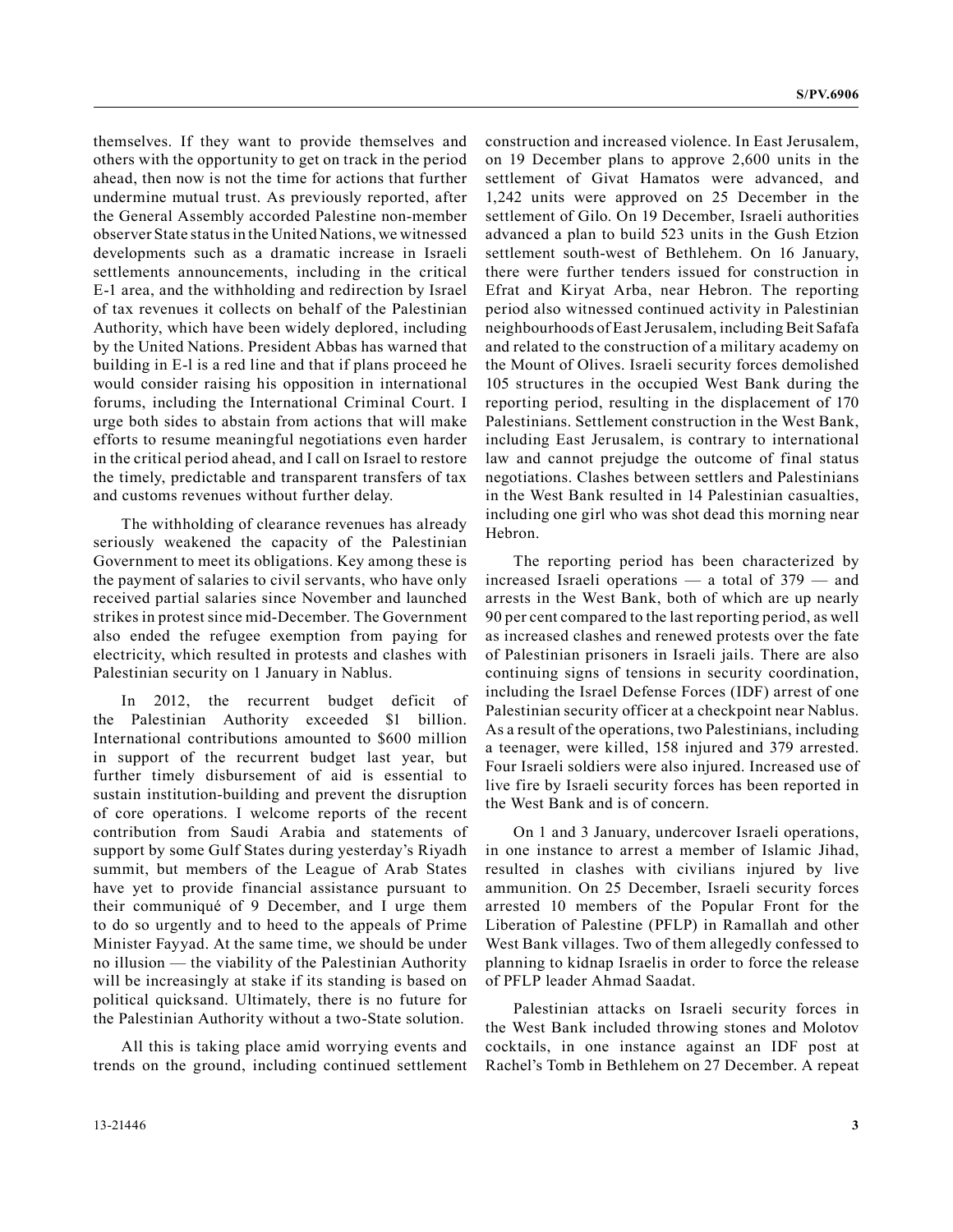attempt was thwarted by Palestinian security forces on 1 January. On 5 January, Palestinian security forces arrested members of a Palestinian group in Hebron that had announced a third intifada and threatened to abduct IDF soldiers. Palestinian security forces also intervened in several refugee camps to prevent some members of Al-Aqsa Martyrs Brigades from rearming and reverting to armed resistance. Demonstrations in Ramallah over the alleged Israeli mistreatment of Palestinian prisoners led to clashes with Palestinian security forces on 20 January. We continue to be concerned about the fate of Palestinian prisoners on administrative detention in Israeli jails, especially those on prolonged hunger strike.

All of these events paints a grim picture and, absent a new perspective on the political track, I fear that such negative trends will only worsen.

Palestinian demonstrations continued to be organized against the barrier, which deviates from the Green Line in contravention to the advisory opinion of the International Court of Justice. On 11 January, over 100 Palestinians and international activists moved to the E-l area of the West Bank and established an encampment named Bab al-Shams — or "Gateway to the Sun" — consisting of over 20 large tents, aimed at countering Israeli plans to expand settlement construction there. Demonstrators were evicted in the early hours of 13 January. On 18 January, the Secretariat received a letter from Ambassador Prosor in which he considered the incident as "a provocation staged against Israel". The Secretary-General has expressed his grave disappointment about the announced plans for Israeli settlement construction in the so-called E-1 area and repeated his call that such plans must be rescinded. The Secretary-General also stresses the importance for protests to continue to remain peaceful and for the right to peaceful protest to be fully respected. Another encampment named Bab Al-Karamah — Gateway to Dignity — was set up on 18 January in the Palestinian village of Beit Iksa, between Jerusalem and Ramallah, to impede the construction of the barrier on village land. The encampment was subsequently dismantled by Israeli security forces on 21 January.

In Gaza the calm brokered by Egypt in November has largely held, but remains tenuous. It is significant to report that no rockets or mortar shells landed in Israel during the reporting period, and only one rocket has landed in Israel since the end of November. Israeli forces conducted three incursions into Gaza during this

period and fired six tank shells. One Palestinian civilian was killed and 10 Palestinian civilians were injured by Israeli fire, mostly while attempting to approach the border fence. I traveled to Cairo last week to continue our close work with Egyptian authorities to encourage further progress on all aspects of the understanding for the ceasefire.

As part of its commitments in the understanding reached, Israel began to allow gravel for commercial use through the Kerem Shalom crossing. In the past month 551 trucks, carrying more than 38,000 tons of gravel, entered Gaza. Israel has also allowed Palestinian farmers access up to 100 metres from the fence with Israel, and Palestinian fishermen have been able to access up to six nautical miles from shore. That is important progress. However, a further extension of the fishing limit to at least nine nautical miles is necessary for a significant increase in the catch of the fishermen. We also continue to call for the unrestricted entry of all construction materials. Assessments of damage to residential properties and civilian infrastructure resulting from the escalation in November 2012 highlight the urgent need to remove the ongoing restrictions. Further measures to lift the closure should include transfers of goods between Gaza and the West Bank, exports to Israel and beyond and, as needed, increased capacity at Kerem Shalom and the reopening of the Sufa crossing. To further advance that important agenda and address Israel's legitimate security interests, it is essential that efforts continue in parallel to enforce the calm and prevent the smuggling of weapons into Gaza.

In a new development, since 29 December, Egypt has allowed the entry of an average of 30 trucks per day carrying construction materials through the Rafah crossing for a range of Qatar-funded projects.

Implementing resolution 1860 (2009) in full also means overcoming the Palestinian divide. In that regard, President Abbas met with Hamas leader Khaled Meshaal on 10 January in Cairo to discuss the implementation of previous Palestinian reconciliation deals. On 17 January, members of Fatah and Hamas held in Cairo the first of what is intended to become a series of regular meetings. The Palestine Liberation Organization (PLO) temporary body that includes all PLO factions as well as the leaders of groups outside of the PLO is expected to meet in early February. In addition, both sides have made positive gestures, as Fatah was permitted to hold an anniversary rally in Gaza earlier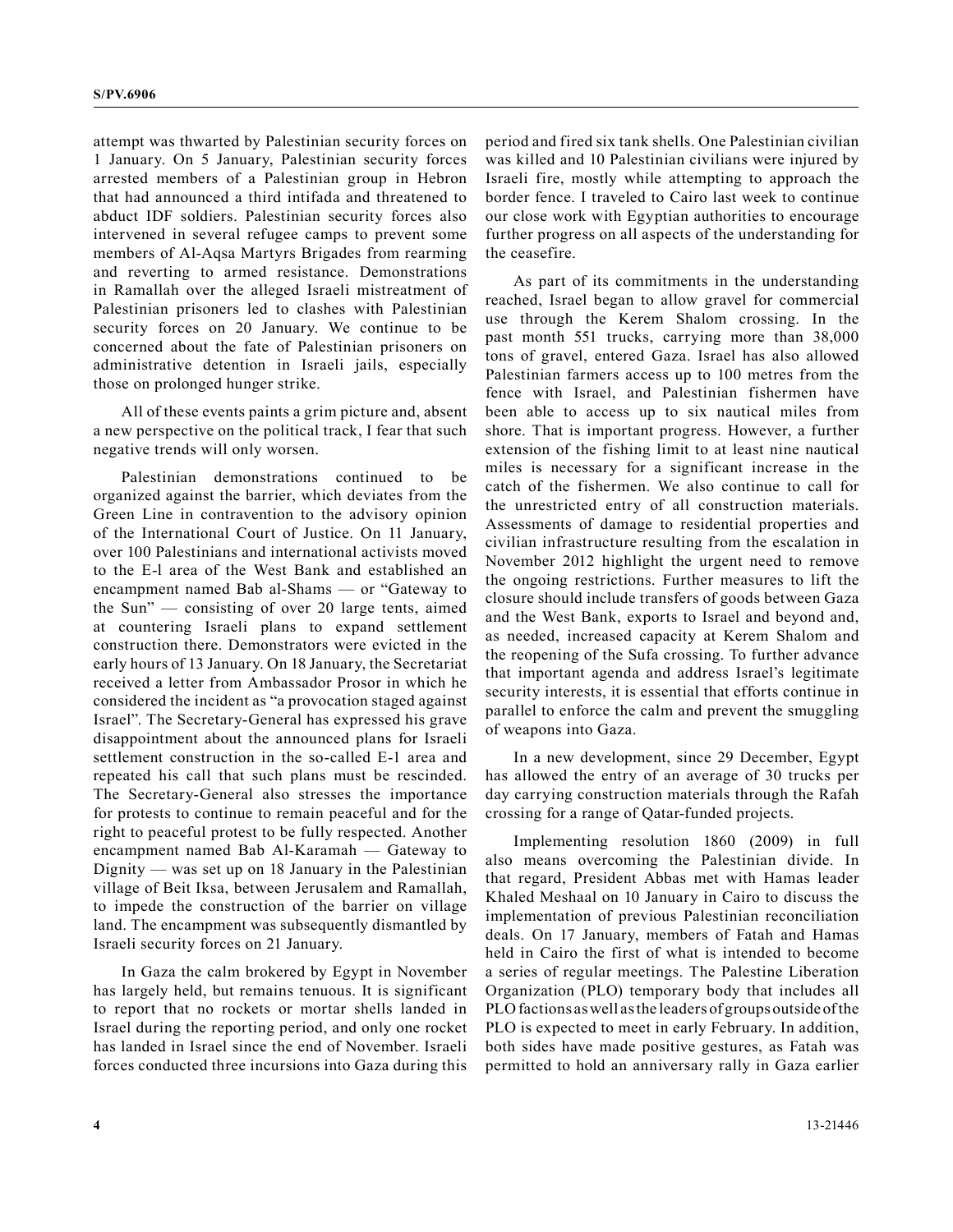this month, following the Hamas anniversary rallies in the West Bank during the previous reporting period. Reconciliation and negotiations remain essential for achieving the two-State solution. The peace process and reconciliation is not an either-or proposition and must be made compatible by advancing both in a mutually reinforcing way. But for real progress to be made, the time has come for Hamas to make clear where it stands on the central issues at stake.

Turning now to Syria, I will be succinct, as the Joint Special Representative of the United Nations and the League of Arab States for Syria, Mr. Lakhdar Brahimi, will brief the Council at the end of this month.

The conflict, now in its twenty-second month, continues unabated. Nearly 60,000 persons were killed between 15 March 2011 and 30 November 2012. Thousands remain in detention. Many have suffered torture and ill-treatment, including sexual violence. Indiscriminate shelling, armed clashes and the general state of insecurity have driven more than 670,000 Syrians outside the country. There are now more than 18,000 Palestinian refugees displaced from Syria being hosted in Lebanon, assisted by the United Nations Relief and Works Agency for Palestine Refugees in the Near East, up from 10,000 in early December, as well as 3,200 in Jordan. More than 67,000 Iraqi refugees from Syria have had to return to Iraq. Since mid-December Yarmouk Camp, a Palestinian refugee camp in Damascus, has been the site of fighting between Syrian rebels and gunmen loyal to the Government, leading to massive displacement of the camp's population.

On 21 January, the Secretary-General and the Joint Special Representative expressed deep disappointment and anguish at the appalling levels of killing and destruction carried out by both the Government and the opposition, fuelled by outside Powers providing weaponry to both sides. They also expressed their consternation about the lack of a unified international posture that could lead to a transition as agreed at Geneva last June and put an end to the desperate suffering of the Syrian people.

The United Nations is doing its utmost to assist all in need inside and outside Syria. The Secretary-General will chair a high-level donor conference in Kuwait on 30 January to support our humanitarian assistance programmes. We are hopeful that Member States will contribute generously to bridge the funding gap.

The situation in the area of operations of the United Nations Disengagement Observer Force (UNDOF) remains volatile. Armed clashes between the Syrian army and armed opposition take place sporadically inside the area of separation, posing risks to the ceasefire between Israel and Syria as well as to the safety and security of civilians and UNDOF personnel. That situation clearly jeopardizes regional stability and the ceasefire between the two countries. We have repeatedly called on both sides to respect the Disengagement Agreement.

The situation in Lebanon has been relatively quiet since last month's briefing, in spite of persisting tensions linked with the ongoing conflict in Syria. In Tripoli the Lebanese Armed Forces continued to maintain calm between the Sunni and Alawite communities of Bab Al-Tabbaneh and Jabal Mohsen. There was, however, an attack on the convoy of the Minister of Youth on 18 January, in which 11 were injured. One 11-year-old Lebanese boy was killed by gunfire coming from Syria on 25 December, but generally the bad weather and heavy snow in the border region contributed to a decrease in violence and in smuggling activity. The nine Lebanese pilgrims who have remained in the custody of Syrian opposition forces since May 2012 have still not been released. The bodies of some 10 of the fighters killed in the Tel Kalakh incident on 30 November were returned for burial in Lebanon, and at least one Lebanese fighter is believed to be held by Syrian Government forces.

As a result of the continued political stalemate between the two main blocs, the session of the national dialogue scheduled for 7 January was postponed indefinitely by President Sleiman, who continues to hold consultations with all parties. Members of a parliamentary subcommittee started a series of meetings on 8 January to discuss the different proposed drafts of a new electoral law. It is a positive development that the parties are working together constructively in that manner. We hope that broad consensus will emerge over a new law. It is important that elections be held on time, in accordance with the Constitution and for the stability of the country.

The situation in the area of operations of the United Nations Interim Force in Lebanon remained generally quiet and stable. Israeli violations of the Lebanese airspace continued on a frequent basis.

In conclusion, given internal political calendars, we have weeks to prepare for a new initiative. Israeli and Palestinian leaders have stated, like us, that they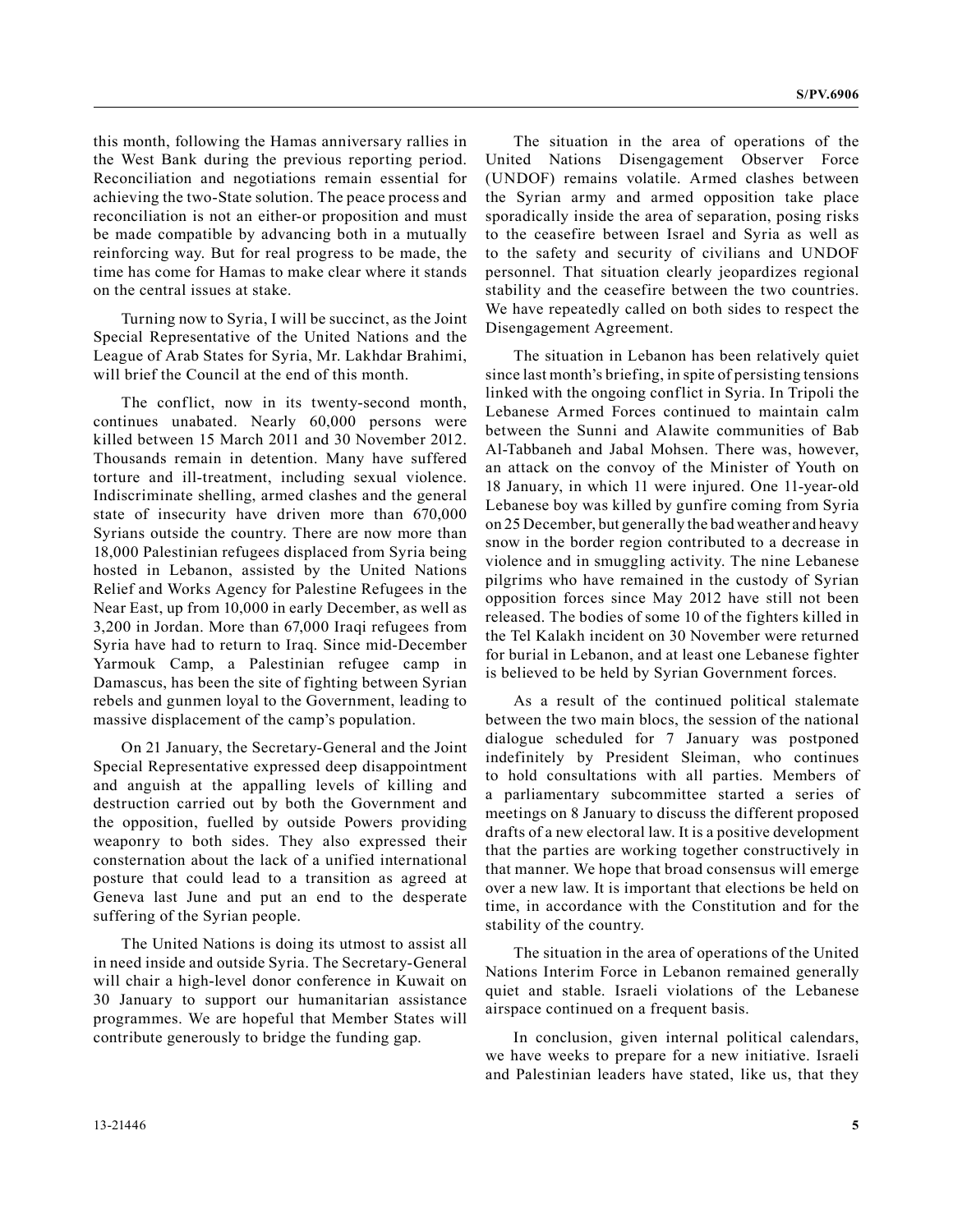are convinced that the two-State solution is the only path towards a durable peace. But they should realize that, absent serious engagement, the peace process will remain on life-support and stability on the ground will be put at risk even further. The consequences of inaction could be dire for everyone. The parties must therefore not only remain open to new initiatives to overcome the current impasse, they must also demonstrate their seriousness. If Israel is serious about the two-State solution, it must recognize the negative impact of continued settlement construction. Palestinian seriousness could be demonstrated by pausing further action in the international arena while talks begin.

Both parties must reaffirm their commitment to a negotiated two-State solution consistent with the Charter of the United Nations, one that would fulfil resolutions 242 (1967) and 338 (1973), resolve the core issues — territory, security, Jerusalem, refugees, settlements and water — and constitute the end of the Israeli-Palestinian conflict and all claims related to it. As a result of negotiations, two States for two peoples, Israel and Palestine, will live side-by-side in peace, security and mutual recognition of each other's legitimate rights, including the right to selfdetermination. Each State will ensure equal civil rights for all its citizens and will be committed to respect for human rights and human dignity.

That, in our view, is in essence the vision of a two-State solution endorsed by the international community and accepted in the Arab Peace Initiative as the basis for ending the Arab-Israeli conflict and achieving regional peace. None of the steps to realize that vision are easy, but we cannot afford another year without courageous action undertaken for the purpose of achieving a two-State solution.

**The President**: I thank Mr. Serry for his briefing.

I now give the floor to His Excellency Mr. Riad Malki, Minister for Foreign Affairs of the Observer State of Palestine.

**Mr. Malki** (Palestine) (*spoke in Arabic*): On behalf of the State of Palestine, I congratulate you, Mr. President, and your friendly country, Pakistan, on your effective presidency and wise stewardship of the Security Council this month. We also express our deep appreciation to the fraternal Kingdom of Morocco for its skilled leadership of the Council in December.

I also thank Mr. Robert Serry, Special Coordinator for the Middle East Peace Process and Personal Representative of the Secretary-General, for his briefing today and for his tireless efforts on the ground.

also wish to extend Palestine's warm congratulations to the new Security Council members, the friendly countries of Argentina, Australia, Luxembourg, the Republic of Korea and Rwanda. We are confident of their commitment to upholding the Charter, international law and the Council's resolutions, without exception, and we wish them every success in fulfilling their great responsibilities. I also convey Palestine's deep appreciation to the members whose terms ended in December 2012 — the friendly countries of Colombia, Germany, India, Portugal and South Africa. We are grateful for the tireless efforts they exerted during their tenure in support of the rights of the Palestinian people and in aiming to reach a just, lasting and peaceful solution to the Israeli-Palestinian conflict.

I am honoured to address the Security Council today for the first time on behalf of the State of Palestine following the historic decision by the General Assembly to accord Palestine non-member observer State status in the United Nations with its adoption of resolution 67/19, on 29 November 2012. The overwhelming support of Member States for that initiative is a reflection of the strong support for the inalienable rights and legitimate national aspirations of the Palestinian people, including the right to self-determination and to a life of freedom and dignity in their independent State of Palestine, with East Jerusalem as its capital. That support clearly represents long-overdue recognition by the Assembly of Palestine's statehood. A new era has begun, and we hope it will mark a turning point for making peace and security a reality between the Palestinian and Israeli peoples, and in the region as a whole.

We are grateful for the principled support demonstrated in that courageous decision taken by Member States at this juncture in history. It is high time that the State of Palestine take its rightful place among the community of nations. Our hope is renewed by that important step, which should pave the way for the acceptance of our September 2011 application for full membership in the United Nations. Moreover, we are encouraged by the signs that that momentous step will reinvigorate the international community's longstanding, yet unfulfilled, commitment to achieving a just and peaceful solution to the Israeli-Palestinian conflict.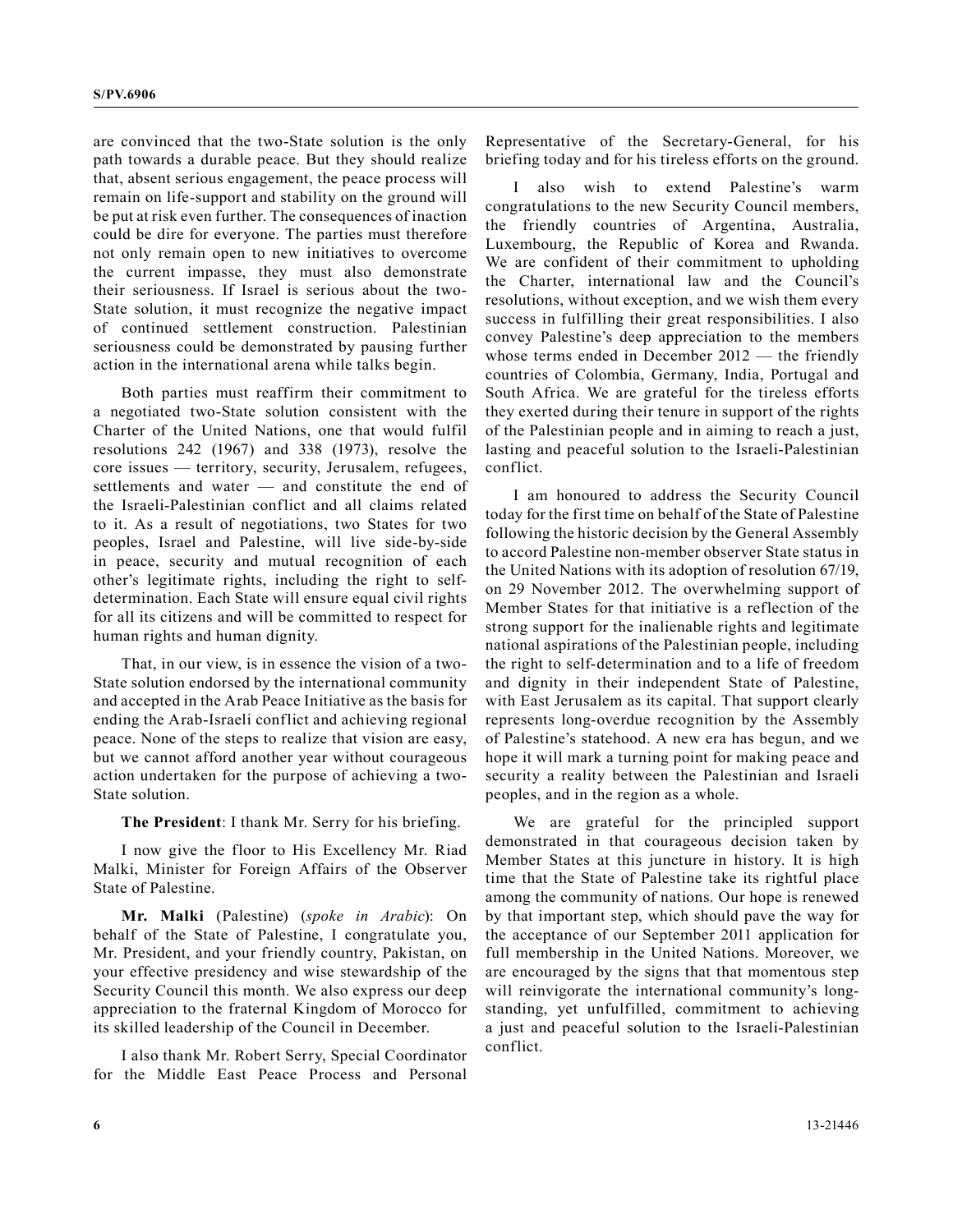In that regard, it is clear that support for that resolution constituted an unequivocal reaffirmation of the international community's commitment to the two-State solution, based on the pre-1967 borders and in accordance with the relevant United Nations resolutions, from resolution 181 (II), of 1947, to resolution 242 (1967) and all other relevant resolutions thereafter, as well as the Madrid principles, the Arab Peace Initiative and the road map. The urgency of that reaffirmation cannot be understated in the light of the two-State solution's severe denigration over the years and the collective consensus that the window of opportunity for justly and physically achieving that solution is rapidly closing. No one in the Chamber today can deny that.

The Assembly's adoption of resolution 67/19 must therefore be viewed as a legitimate, multilateral, peaceful and political effort to save the two-State solution, to reaffirm its basis and to create the proper environment for convening substantive negotiations between the parties — within a credible peace process based on the well-known terms of reference and according to a limited time frame — aimed at achieving an end to Israel's occupation of Palestinian territory since 1967 and at a just, lasting and comprehensive peace settlement that resolves all outstanding core issues, including Palestinian refugees, Jerusalem, settlements, borders, security, water and prisoners.

Despite that strong message by the international community, the period following the General Assembly's decision has regrettably witnessed Israeli actions that represent the complete antithesis of the two-State solution. The Palestinian leadership, under the stewardship of President Mahmoud Abbas and the Palestine Liberation Organization — the sole legitimate representative of the Palestinian people — has reaffirmed its commitment to the path of peace and its immediate readiness to engage in negotiations on the basis of clear parameters. Israel, however, has persisted along the path of occupation, conflict and fear-mongering.

Rather than reciprocating with regard to the hand extended in peace, Israel has chosen to embark on a destructive escalation of its illegal agenda in the occupied Palestinian territory, including East Jerusalem — the territory that constitutes the State of Palestine, which it has been illegitimately and forcibly occupying for over 45 years. As conveyed in a series of letters recently transmitted by the State of Palestine to the Security Council, Israel has persisted in behaving with utter

contempt, deliberately breaching international law and disregarding the will of the international community.

That has been most starkly reflected in its intensification of its illegal settlement campaign and its heavy-handed, punitive measures against the Palestinian people and their leadership in the aftermath of the adoption of resolution 67/19. Those measures have included the withholding of Palestinian tax revenues, which has exacerbated the financial crisis and compromised the functioning of our national institutions and system of democratic governance. That has been accompanied by Israel's contempt for the international community, particularly the United Nations, as epitomized, inter alia, in the statement by the Israeli Ambassador in the General Assembly on 29 November (see A/67/PV.44) and the remarks by the Israeli Prime Minister on 21 December in an interview in which he defiantly insisted on Israel pursuing its illegal colonization programme and stated, "What the United Nations says doesn't interest me".

On the ground that attitude has manifested itself in the systematic escalation of Israel's illegal settlement campaign, particularly in and around occupied East Jerusalem. We recall that in December 2012, Israel blatantly announced its intentions to proceed with plans for the construction of more than 7,000 units in illegal settlements and the confiscation of hundreds more dunums of Palestinian land throughout the occupied Palestinian territory. At the core of that unprecedented settlement drive are plans to establish illegal settlements in sensitive areas to the east and south of occupied East Jerusalem, namely, the so-called E-1 area east of the city and a hill area between Jerusalem and Bethlehem, both of which are integral to the continuity and viability of the State of Palestine, as well as the settlement activities in the Al-Khalil area and the Jordan Valley. That provocative Israeli approach is also manifested in continuing terror and violence by Israeli settlers against Palestinian civilians and property, under the protection and with the support of the Israeli Government.

We reiterate once again before this Council that it is abundantly clear under international law that all Israeli settlement activities are illegal. Regardless of whether it is one settlement unit or thousands, a settlement or an outpost — whatever the pretext, they are all illegal. Countless resolutions have affirmed that, as has the International Court of Justice in its advisory opinion of July 2004. Moreover, Israeli settlement activities constitute grave breaches of the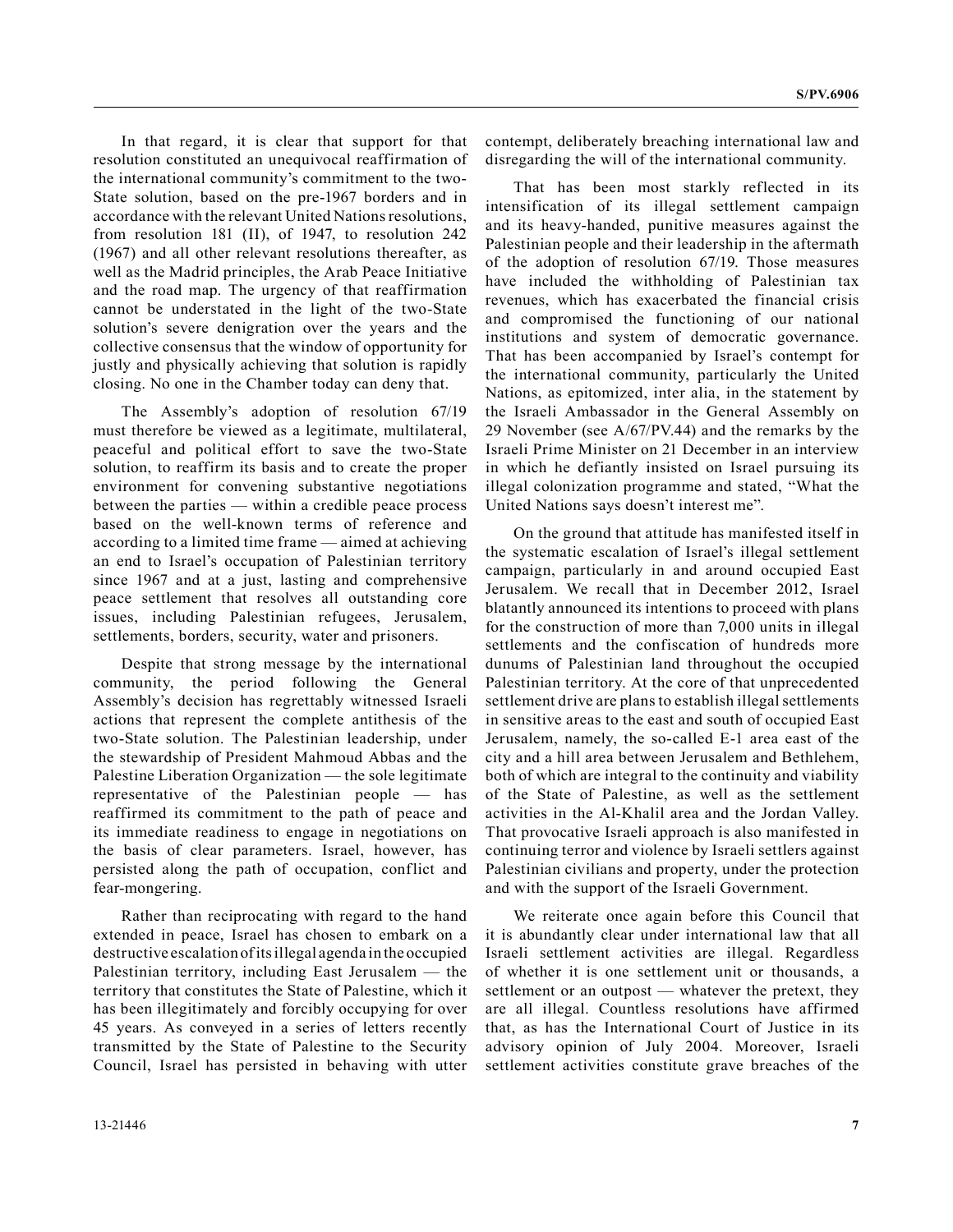Fourth Geneva Convention, including war crimes, as further determined pursuant to Additional Protocol I of the Geneva Conventions and the Rome Statute of the International Criminal Court.

Israel's illegal settlement campaign also constitutes the main obstacle to the attainment of a peace based on the vision of two States living side by side in peace and security on the basis of the pre-1967 borders. A halt to settlement construction is not a precondition. It is a legal obligation. It requires the Security Council to assume its responsibilities under the Charter of the United Nations and to act in such a way as to bring about a long-overdue solution to the conflict. We are at a pivotal moment. We should send a clear message to Israel to the effect that all such practices and policies are illegal and must be stopped. Otherwise, Israel will be held accountable for its violations and destruction of the two-State solution.

It is a fact that Israel has never been held accountable for its crimes. That has fostered its sense of impunity and encouraged its rejection of the path of peace. In that connection, it must be recalled that Israel's hostile and punitive behaviour following the adoption of General Assembly resolution 67/19 was, in fact, preceded by yet another Israeli military aggression against the Gaza Strip, in November 2012, and repeated declarations by Israeli officials about their preferred path, that is, the path of war. Once again, a barrage of death, trauma and terror was inflicted on the Palestinian people by Israel forces, causing the death and injury of hundreds of Palestinians, including many women and children, and the destruction of homes and infrastructure through the indiscriminate Israeli bombing of densely populated civilian areas, including refugee camps.

That aggression, in addition to the Israeli blockade since 2007, has led to an escalation of the human suffering in Gaza in collective punishment of the population. Regrettably, other than issuing a press statement on 21 November 2012 (SC/10829) after the conclusion of the ceasefire agreement, the Security Council again failed to shoulder its responsibility to put an end to that Israeli aggression and to protect the Palestinian civilian population, in accordance with international humanitarian law.

Nevertheless, at that time the Palestinian leadership reaffirmed, as it does now, its rejection of the path of war and its commitment to the path of peace. Public support for that position, which constitutes the core of the political policy of President Abbas and his Government,

was manifested across Palestine, in particular in Gaza, at the beginning of the year in the huge rallies held on 4 January to mark the forty-eighth anniversary of the Fatah movement, in support of President Abbas and long-standing Palestinian national aspirations.

The significance of that event must be highlighted and should serve as a clear reminder to those who question the Palestinian people's support for peace and the legitimate leadership of President Abbas. In that context, reconciliation between the Palestinian political factions, in particular Fatah and Hamas, is being pursued to end the division. That is one of the demands of our people and is vital to our national goals. In that connection, we reiterate our appreciation to the Arab Republic of Egypt, the League of Arab States and all other concerned parties for their efforts. We hope that Palestinian unity will soon be achieved and that it will be respected by the international community.

Despite Israel's ongoing provocations and hostilities, which increase tensions and destabilize the situation on the ground, the developments of 29 November 2012, the ceasefire agreement in Gaza and the popular non-violent acts of the Palestinian peaceful resistance to the occupation, most recently seen in the courageous establishment of the Bab Al-Shams and Bab Al-Karamah protest villages on confiscated Palestinian land marked for Israeli colonization and in the weekly demonstrations against the settlements and the wall in villages throughout Palestine, are all abundant evidence of the Palestinian commitment to the path of peace.

However, in choosing to blindly adhere to its expansionist agenda, Israel is undermining the contiguity and unity of the land of the State of Palestine, threatening the viability of the two-State solution. We are at a crossroads. Israel must choose either to honestly engage in a meaningful political process towards achieving the two-State solution on the basis of the pre-1967 borders, which is a historic compromise and the relative justice to which we committed decades ago, or to force us into in an era in which that solution is abandoned. The Palestinian people would enter a new stage in their national struggle to defend and achieve their rights through all peaceful, political, diplomatic and legal means available to the State of Palestine.

The international community has a historic responsibility before it. Action must be immediately undertaken, in particular by the Security Council, to compel Israel to stop its breaches of the law and to commit to the path of peace. Negotiations cannot succeed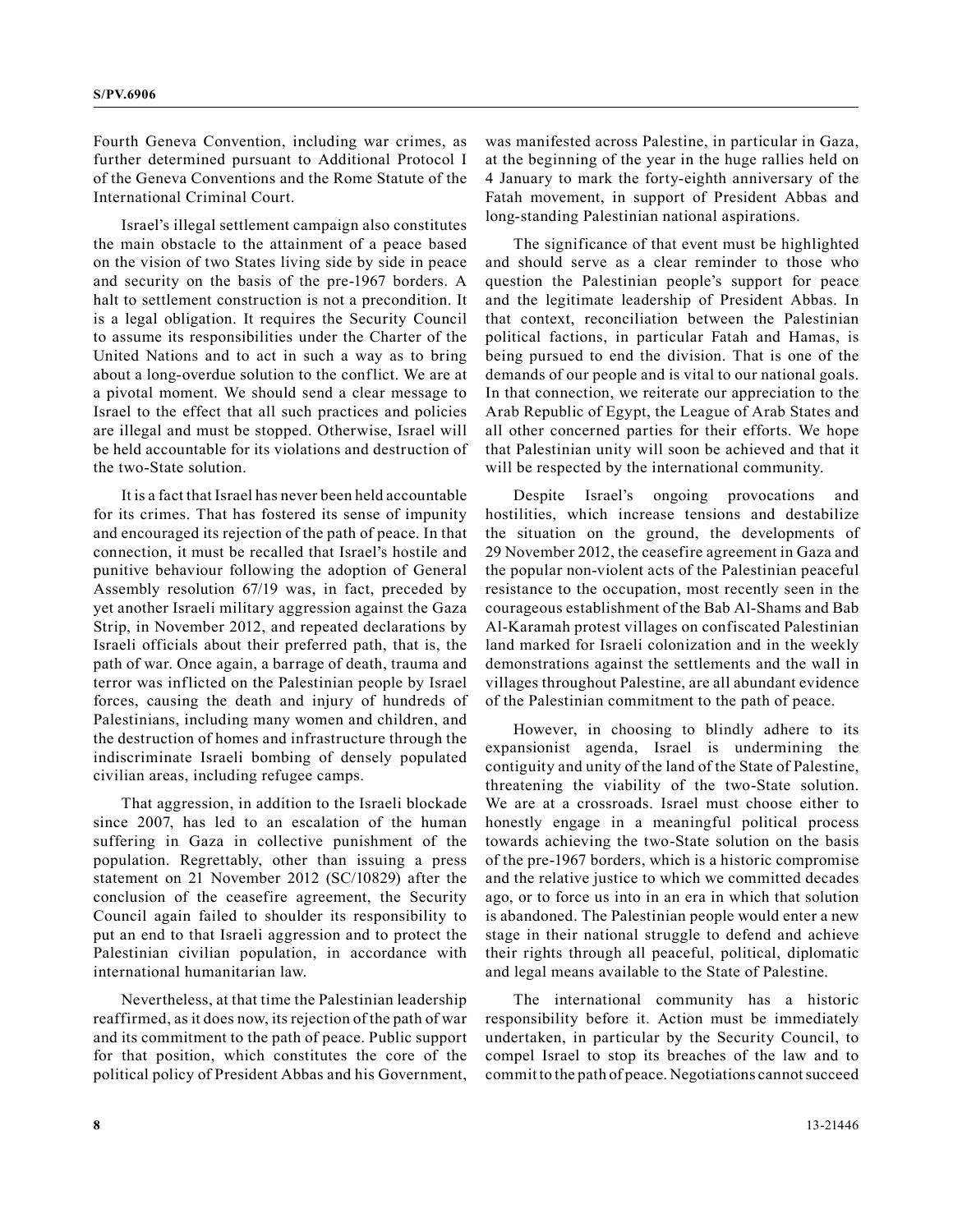if they are sabotaged by an unrelenting occupation that mocks and makes it impossible to achieve peace. Moreover, the past years have proved that the parties, left to an unbalanced and unfair negotiations process, cannot achieve peace. It is also necessary to reaffirm clear parameters for the solution and for the parties to commit to them.

Business as usual cannot continue. Bold leadership, in particular by those that have staked a claim in shepherding the peace process over the years, and a significant United Nations role, including by the Security Council, are required. That leadership must be consistent with the professed values of freedom, tolerance, human dignity and justice, which are the core elements for peace and stability in our world and our region, without exception. Strong political and moral will are needed to salvage the two-State solution and to help the two parties overcome the political deadlock in order to guarantee a successful political process for the realization of a final peace agreement during the critical year of 2013.

I would like to reiterate what President Mahmoud Abbas said to day in the wake of the Israeli elections: Palestine is willing to work with any future Israeli Government, provided that it is committed to the latest General Assembly resolution regarding the recognition of the State of Palestine along the pre-1967 borders.

The Palestinian people and its leadership remain committed to the two-State solution — as is the wider Arab and Islamic world — as reflected in the continued support for the historic Arab Peace Initiative since 2002. We appeal to the international community to heed the call for peace and to conscientiously support those who yearn for freedom, with a view to ushering in an era of long-overdue justice and independence for the Palestinian people and peace and security for Palestinians and Israelis.

**The President**: I now give the floor to the representative of Israel.

**Mr. Prosor** (Israel): As we begin a new year, I want to take the opportunity to congratulate the five new members of the Security Council. I wish each and every one of them a lot of luck and success in navigating the sometimes stormy waters of the Chamber.

Yesterday the people of Israel went to the polls. Millions of men and women cast their ballots. Israeli democracy continues to flourish. Elections are just one component of Israel's vibrant democracy. Our Government guarantees the protection of minorities, women and gays. Our courts ensure that everyone is accountable under the law. Our education system teaches tolerance and peace, not violence and hate.

We long for the day when the scenes of real elections built on the foundations of real democracy will spread to all corners of a safe, stable and secure Middle East. Such a day would mark a great turning point in the history of our region. My question to the Chamber is: How long must we wait? Today we see a far bleaker picture in much of the Middle East. Repression, instability and horrific violence continue to plague the region.

More than 60,000 have been killed in Syria in just the past two years. Al-Assad's victims include hundreds of Palestinians. Since we have heard so much about the Palestinian cause this morning, let me take this opportunity to remind the Council that Al-Assad has used fighter jets to bomb the refugee camps where Palestinians live in Syria and that Palestinians are fleeing the country by the thousands. In Lebanon more than 1 million live under the brutal oppression of Hizbullah, which has transformed the entire south of the country into an Iranian terror base.

The world's most dangerous weapons are moving within reach of our region's most dangerous actors. We face the frightening possibility that Al-Assad's vast stockpiles of chemical weapons could fall into the hands of Hizbullah or Al-Qaida. The Ayatollah regime in Iran threatens to combine its extremist ideology and advanced missile technology with nuclear weapons. The lives of millions hang in the balance.

Those are just a few of the great challenges that hang over the Middle East. Once again, none of them were prioritized for discussion this morning. Instead, the Security Council continues to use the monthly Middle East debate to single out, scrutinize and criticize Israel — an island of democracy in the world's greatest hotbed of tyranny.

I have a novel idea. Perhaps this discussion could occasionally spend some time examining why the situation in the Middle East remains unstable, undemocratic and violent. I will give the Council a hint: it has nothing to do with Israel.

There are many threats to security in our region. But the presence of Jewish homes in Jerusalem — the eternal capital of the Jewish people — has never been one of them. Jews have been building homes in Jerusalem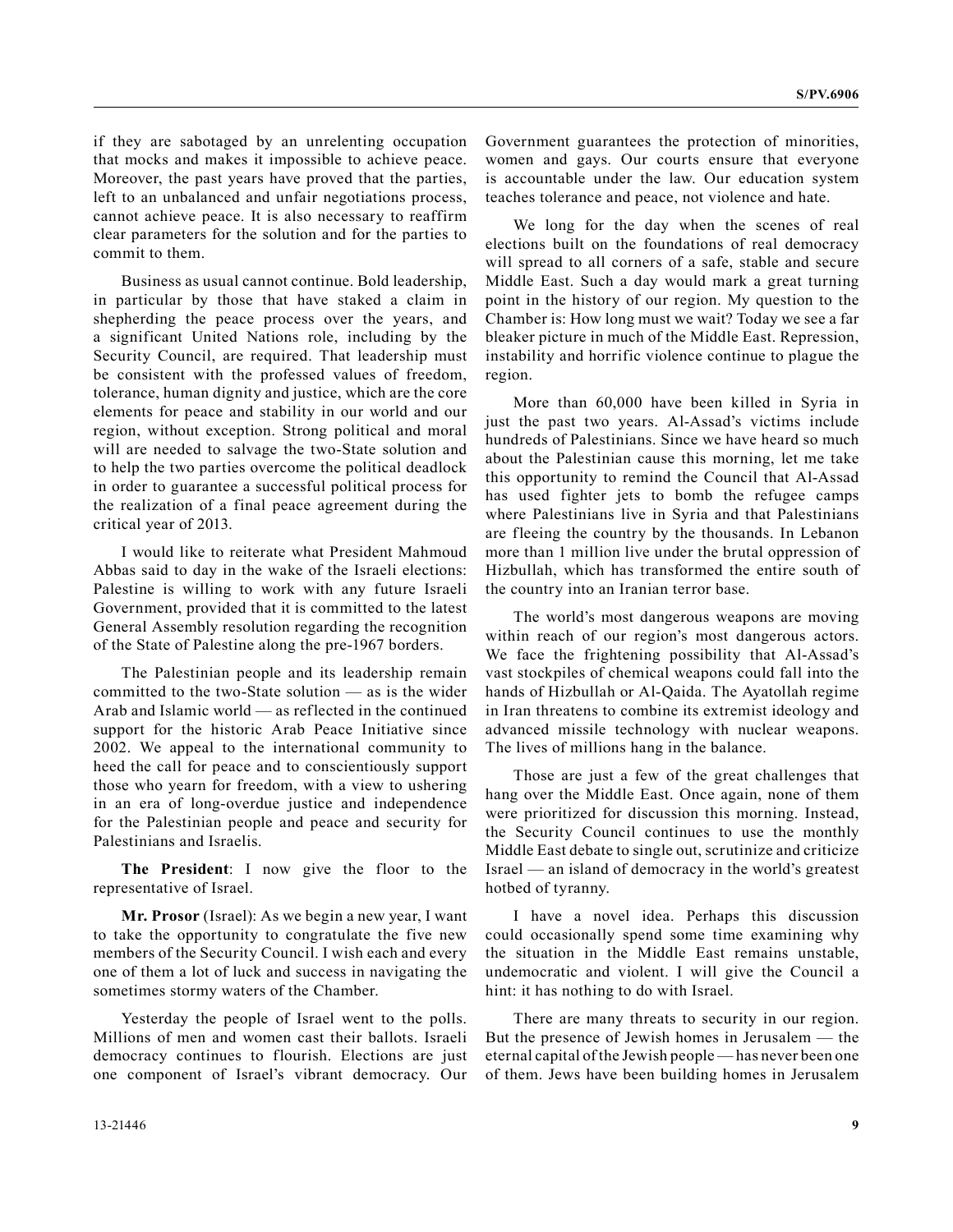since the time of King David, 3,000 years ago. Jewish communities witnessed the rise and fall of the Roman Empire. They lived in Jerusalem throughout crusades and pogroms. Some here say that the preliminary building plans announced last month prevent a two-State solution, even though it is clear that all of those neighbourhoods will remain part of Israel in any final peace agreement.

I cannot understand how people can conclude that a Palestinian State cannot exist if there is contiguity between Ma'ale Adumim and Jerusalem, which are seven kilometres apart. Those who make that claim are the same people who stand up and speak about a contiguous State between Gaza and the West Bank — areas divided by more than 70 kilometres. Connecting Gaza and the West Bank would cut Israel into two. Yet, Israeli contiguity never seems to be a concern for some in the Chamber.

The briefing that we heard this morning was particularly selective in the facts it chose to present. For instance, it does not take a Sherlock Holmes or New York City Police Department detective to see that the fingerprints of senior Palestinian Authority officials were all over the recent provocations staged in the area known as E-1. Conveniently, the involvement of those Palestinian leaders in those activities was omitted, miraculously, from the briefing of this morning. Since selective perception is one of the greatest hallmarks of this debate, I would like to take a moment to set straight a few facts about the past two months.

In November 2012, President Abbas stood in the General Assembly Hall and submitted a unilateral resolution to that body (General Assembly resolution 67/19). He claimed it was an act of peace. He insisted that it was "the last chance to save the two-State solution" (*A/67/PV.44, p. 3*). The Palestinian delegation promised that they would immediately return to the negotiating table after the voting, without preconditions. I know that some in the Chamber voted for resolution 67/19 on that basis. Today, those nations who supported Abbas' bid have a duty to ask themselves: What, exactly, did we vote for?

Suffice it to say that the Palestinians have not lifted one finger to restart negotiations. We have seen neither a single gesture, nor a single statement, nor a single indication that they want to return to negotiations. Just 10 days after President Abbas spoke to the entire world about his commitment to a two-State solution, his political party — Fatah — released a new logo that completely erased the State of Israel from the map. Make no mistake, the major obstacle to a two-State solution is the Palestinian refusal to speak to their own people about the true parametres of a two-State solution — to speak a lexicon of peace, not a litany of war.

One will never hear President Abbas or any other Palestinian leader use the phrase "two States for two peoples." One will not hear them say it because they have called for an independent Palestinian State but want millions of their people to flood the Jewish State. That would mean the destruction of Israel. Let me be clear: that is not a solution for peace, and no one who truly believes in peace could ever accept it.

Some in the Chamber may say that the Palestinians know that they will have to give up the claim of return at the negotiating table. Some Palestinian leaders might even whisper it quietly behind closed doors. But they have never, ever, said it publicly. The Palestinian people have no idea that they will one day have to give up that claim of return. Since the Palestinian leadership refuses to tell the Palestinian people the truth, the international community has the responsibility to tell them the truth. Those truly interested in peace will begin by speaking out forcefully and publicly and unequivocally against that claim. We cannot abide by the voices of the selectively principled.

Last December, a few days after President Abbas appeared at the United Nations, we heard a very public statement from Khaled Mashaal, the political chief of Hamas. At a rally for hundreds of thousands in Gaza, he called for Israel's complete and total destruction. He said, "Palestine is ours from the river to the sea and from the south to the north; there will be no concession on one inch of land".

One would think that the call for Israel's destruction might merit a joint statement of concern from some prominent and some permanent members of the Council. I was told that some of the prominent and permanent members said something about that casual call for Israel's destruction. Israel is known for having amazing listening devices. The members must have whispered something so quietly that even our most sensitive equipment was not able to pick it up.

Apparently, Mashaal's speech was not only of concern to President Abbas. Instead of seeking peace with Israel through negotiations, he has devoted all his energy to seeking unity with Hamas. Hamas is the same terrorist organization that fired thousands of rockets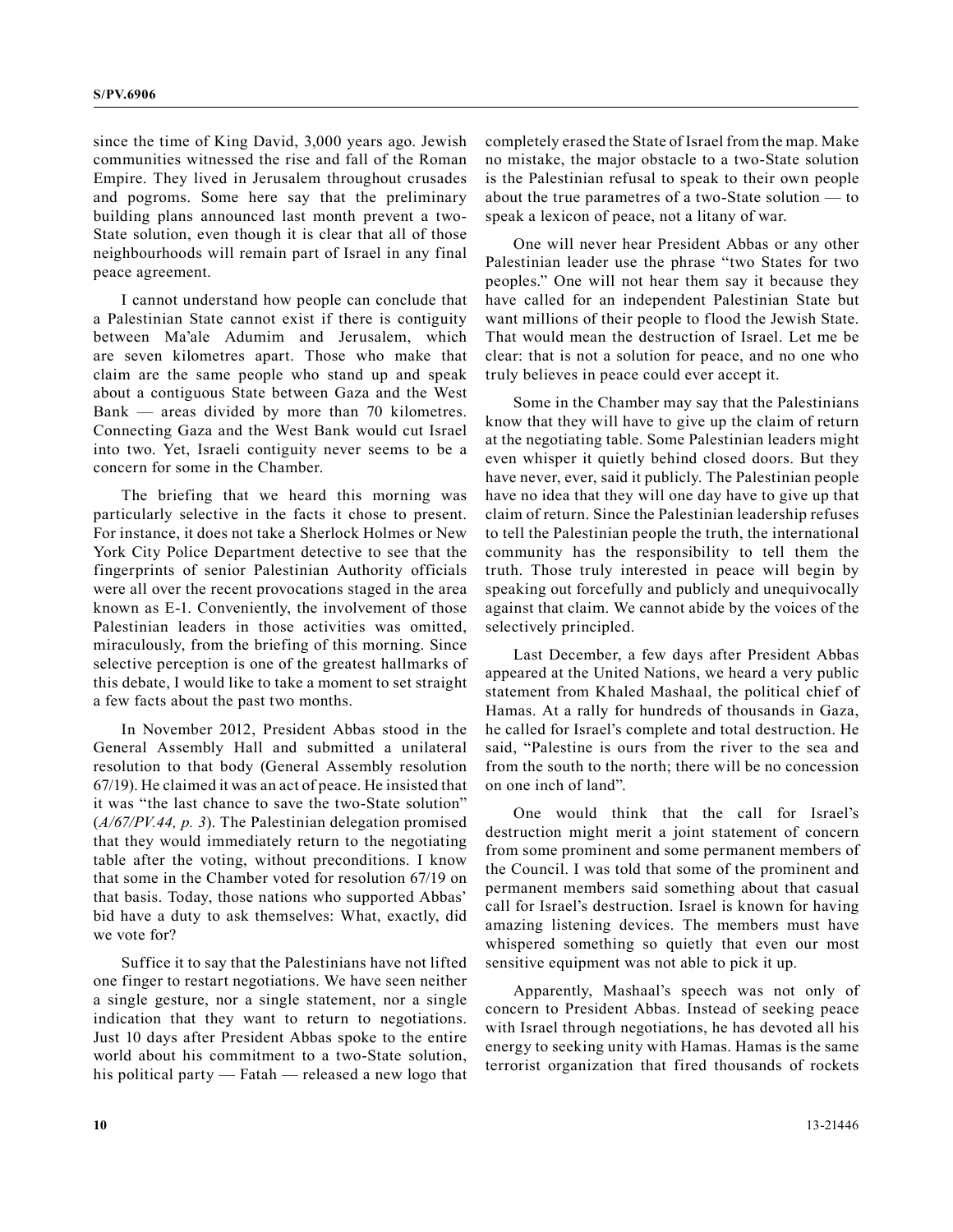into the heart of Israeli cities last November. It is the same terrorist organization that commits a double war crime as a matter of policy, using Palestinian schools to fire rockets at Israeli schools. The Hamas charter calls for the destruction of Israel and the genocide of Jews. It has turned Gaza into a destination of choice; I would say a Club Med for global Jihadists.

Some in the Chamber have the audacity to suggest that Israel should also welcome Hamas with open arms. I ask, would they say the same if Islamic militants were firing rockets into their backyards? Would they say the same to France, which is now working with the Government of Mali to fight Al-Qaida in the Sahel? France's Foreign Minister said this month that his country was fighting to prevent the creation of an Islamist terrorist enclave "at the doorstep of France and Europe". If Mali is on France's doorstep, Gaza is in Israel's living room. Let me be perfectly clear. France's principled stand should be commended. We only ask that France and all the countries that are supporting its principled stand today support Israel tomorrow when we fight Islamic terrorism on our borders.

The Palestinian representative speaks in the Chamber as if he represents a Jeffersonian democracy. Yet, no amount of rhetoric, spin or bluster can change one simple fact: the Palestinians clearly fail to meet the most basic criteria for statehood. The only Palestinian State in the Chamber is the Palestinian state of denial. Last month's resolution did not confer Palestinian statehood. It did not constitute recognition of a Palestinian State. Many Member States made that clear on 29 November and in the days that followed. Israel has placed its view on record in connection with the adoption of General Assembly resolution 67/19. That position remains unchanged. The recent resolution does not entitle the Palestinians to participate in United Nations meetings and international conferences, join treaties or seek membership in international organizations as a State. The change in terminology and titles risks creating a false impression of Palestinian statehood, when no such State exists. That is clearly not mandated by resolution 67/19. In the real world statehood comes with control of territory. Yet, the resolution did not change the fact that the Palestinian Authority has no control over Gaza. That is 40 per cent of the territory that President Abbas claims to represent.

Any efforts to alter the Palestinian status outside the agreed negotiating framework directly violate the agreements between the parties. Those agreements

include specific limitations on the Palestinian capacity in the sphere of foreign relations. They contain express obligations to resolve all outstanding issues through negotiations, and to refrain from any step that seeks to alter the legal status of the West Bank and Gaza pending the outcome of negotiations. Acting to facilitate violations of those agreements undermines the credibility of the Organization, which has repeatedly affirmed that a Palestinian State can only emerge as a result of bilateral negotiations.

Moreover, resolution 67/19 cannot serve as acceptable terms of reference for future negotiations. The resolution not only contradicts agreed terms of reference, it also seeks to predetermine some issues explicitly reserved for negotiation, while ignoring others such as security and the end of claims, which are core components of any future agreement. The campaign that the Palestinian leadership has waged at the United Nations is a false idol for the Palestinian people. There is only one route to statehood. It does not travel through this Chamber in New York. It runs through direct negotiations between Jerusalem and Ramallah. There are no shortcuts, no quick fixes, no instant solutions. Peace must be negotiated; it cannot be imposed.

Exactly 67 years ago this week, on 17 January 1946, the Security Council held its first meeting at Westminster in London. On that day, the Council clearly defined its mission, namely, to advance global peace and security, to oppose tyranny and to safeguard the rights of all people. It would be a true understatement to say that the monthly debate on the Middle East falls far short of that standard. Most of the millions in our regions who live under oppression, fear and violence are completely ignored in the debate. They are cast aside to make way for a litany of half-truths, myths and outright lies about Israel. Repeating a lie does not make it true. Repeating a constant flood of falsehoods does not and cannot change the facts. The simple fact remains that Israel is not what is wrong in the Middle East. Israel is what is right in the Middle East. Make no mistake: cynical politics do no favours for the Arab world. The silence of the Council in the face of terror does no favours for those seeking a brighter future. It is time to do some soul-searching in the Chamber. The Council needs a Global Positioning System to find its moral centre in the debate on the Middle East. Just weeks after the Council's founding, Sir Winston Churchill outlined the challenges facing us today. He said the following about the newly formed United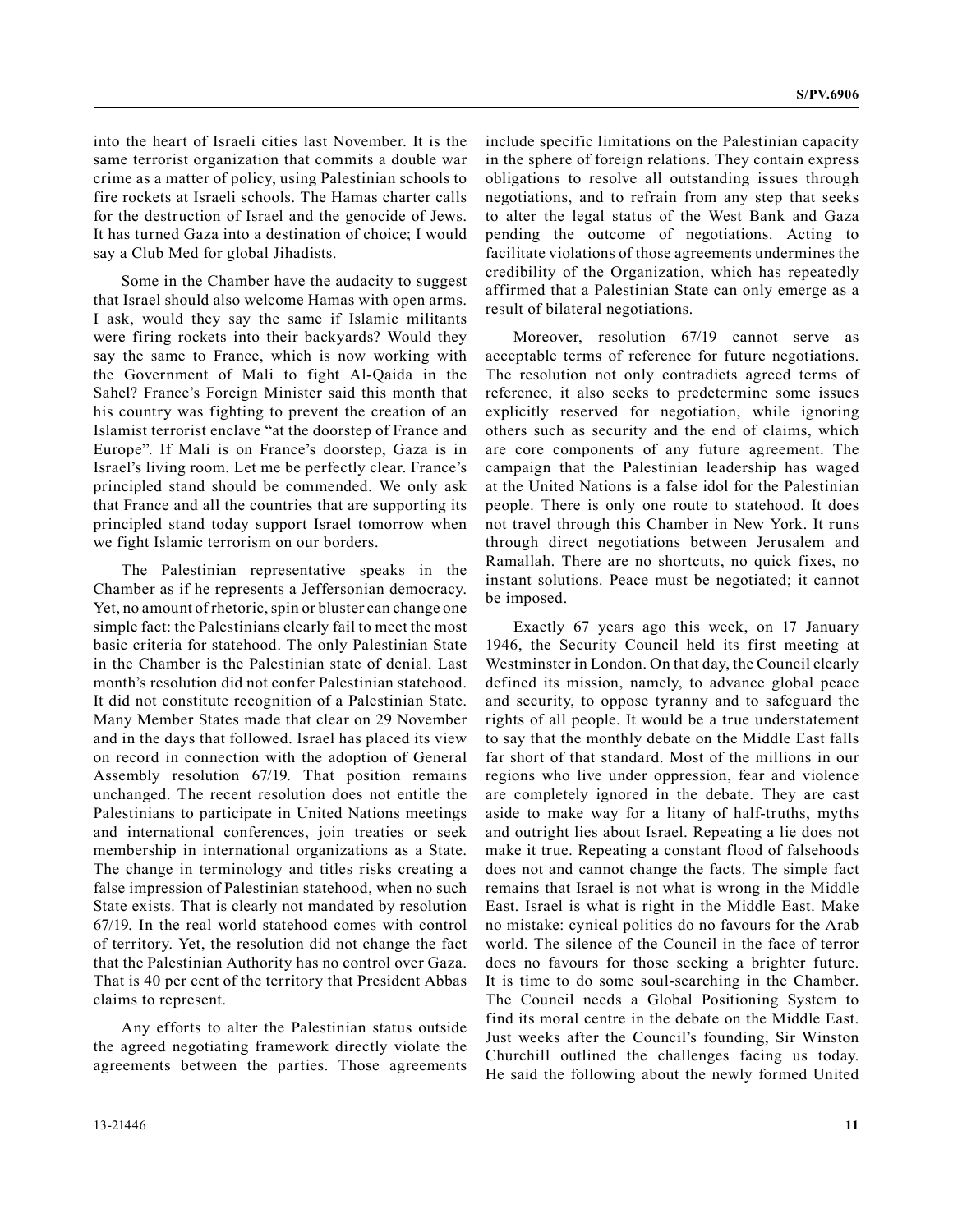Nations: "We must make sure that its work is fruitful, that it is a reality and not a sham, ... that it is a true temple of peace...and not merely a cockpit in a Tower of Babel".

**The President**: I shall now give the floor to the members of the Security Council.

**Ms. Rice** (United States of America): I would like to thank the Special Coordinator for the Middle East Peace Process, Mr. Robert Serry, for his briefing.

The terrorist attacks in the desert of Algeria, the threat posed by Iran and its nuclear programme and the internal challenges with which Arab societies today are grappling to make their Governments more democratic and more responsive to the needs of their people, all make the Middle East a region that must command our enduring attention and active engagement. Today I will focus on the Palestinian question and the Syrian crisis.

The current financial crisis in the Palestinian territories is severe, and the recent news of Saudi Arabia's generous \$100 million donation to the Palestinian Authority is welcome. We have made enormous investments in the Palestinian Authority and the Palestinian people that we wish to be sustained, including through the immediate resumption of regular-clearance revenue transfers. Over the years, no Government has invested more in assistance to the Palestinians than the United States. We remain committed to supporting the Palestinian people.

Yet, as we all know, the vote on 29 November 2012 in the General Assembly (resolution 67/19) has not brought the Palestinians any closer to our common goal of achieving a State. As we have said repeatedly, the only way to establish a real Palestinian State is through the painstaking work of direct negotiations on final status issues, without preconditions, between the Israelis and Palestinians. General Assembly resolution 67/19 cannot be viewed as establishing terms of reference or as prejudging any final status issues, notably with respect to territory. These are simply inescapable facts.

The United States therefoer remains fully committed to direct negotiations, and we will continue to work vigorously towards that end. We are consulting with the parties and international partners on the way forward, and we are underscoring that every step taken must aim to reduce tensions and create a climate for peace. The Quartet envoys met earlier this month in Jordan to discuss the measures necessary to create a positive atmosphere conducive to future negotiations.

That meeting followed United States Special Envoy David Hale's engagement with Israeli, Palestinian, Jordanian, Egyptian and Arab League leaders to advance Middle East peace and security, including by maintaining and strengthening the Gaza ceasefire.

Throughout our engagement, we have reiterated our long-standing opposition to Israel's West Bank settlement activity and to construction in East Jerusalem, which run counter to the cause of peace. Construction in the E-1 area would be especially damaging to efforts to achieve a two-State solution, and we have urged Israeli leaders to reconsider those unilateral decisions and to exercise restraint. For decades, the United States has not accepted the legitimacy of continued Israeli settlement activity, and we oppose any efforts to legalize outposts. We will continue to urge leaders on both sides to avoid unilateral steps and provocations that make peace negotiations harder to resume.

The position of the United States regarding Palestinian status, including as reflected in our explanation of vote in connection with the adoption of Assembly resolution 67/19 (A/67/PV.44, page 13), remains unchanged. The United States does not consider that the resolution bestows Palestinian statehood or recognition. Only direct negotiations to settle final status issues will lead to that outcome. In our view, therefore, any references to the State of Palestine in the United Nations, including the use of the term "State of Palestine" on the placard in the Security Council, or the use of the term "State of Palestine" in the invitation to this meeting or in other arrangements for participation in this meeting, do not reflect our acquiescence to the view that Palestine is a State. That statement of our position shall apply to Palestinian participation in meetings of the Security Council or other United Nations meetings, regardless of whether the United States specifically intervenes on this matter in the future.

Let me now turn to Syria, where the situation is dire and deteriorating. We have seen a sharp increase in indiscriminate attacks in the past month. In a small village outside Homs, regime militia reportedly killed more than 100 people last week, including entire families and numerous children. The regime's air strikes near the University of Aleppo killed 87, and attacks on health clinics and hospitals across the country have made it impossible for wounded civilians to seek help. In the face of those mounting atrocities, we reiterate our utter condemnation of any attack directed against unarmed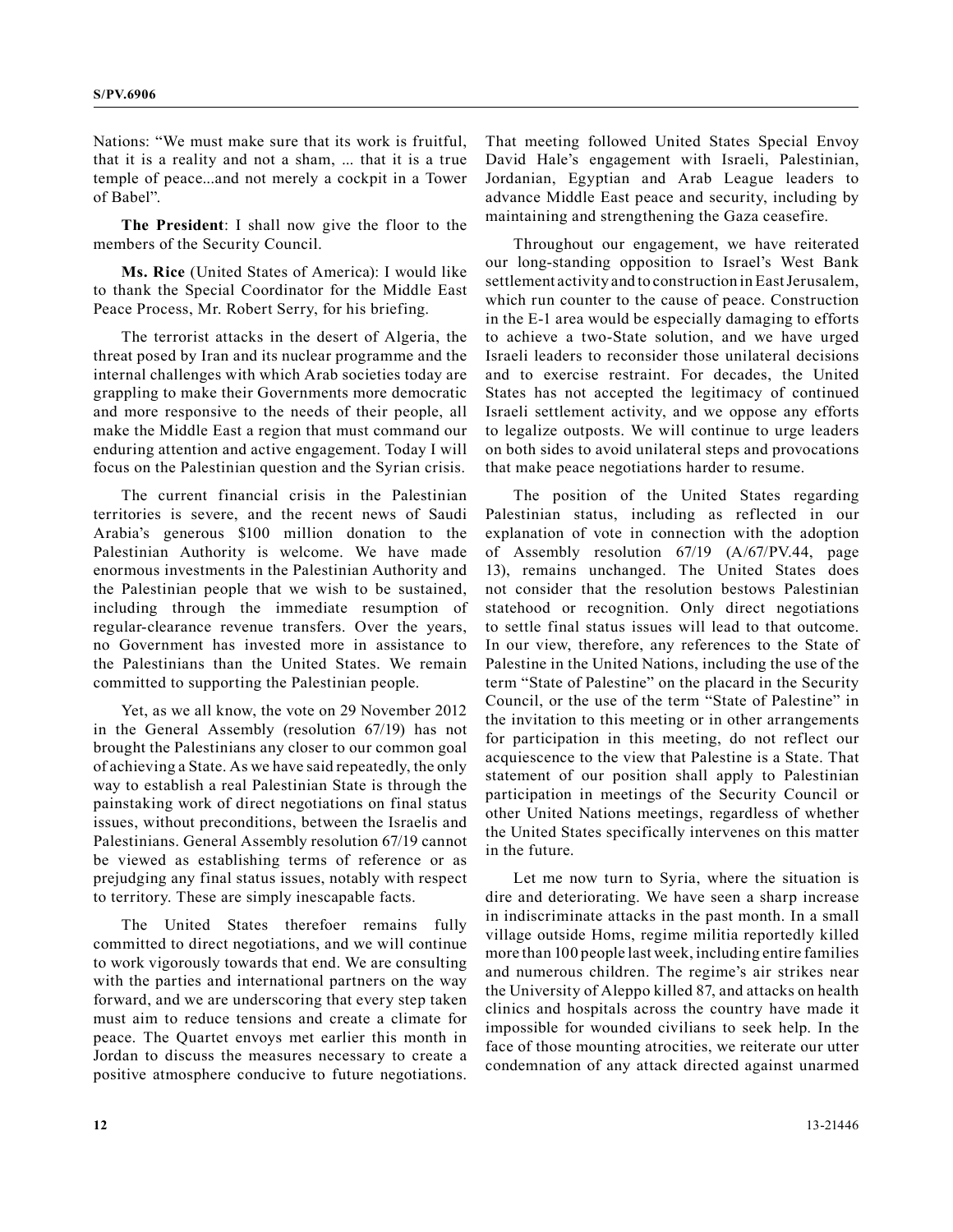civilians. At all levels, those responsible for atrocities, no matter what their allegiance, will be identified and held accountable.

As the transition proceeds, we stand ready to assist Syria's new leaders in their efforts to address issues of accountability and reconciliation. For that purpose, the United States will continue to support Syrian and international efforts to document evidence of atrocities committed by all sides, for use in future accountability processes. The international community should also play a role in ensuring that any future domestic accountability processes have the expertise they need to meet international standards.

On the political and diplomatic front, I underscore my Government's strong support and gratitude for Joint Special Representative Brahimi's efforts to find a durable solution to this crisis. Every member of the Council knows that a political transition would be the fastest and most effective way to end the horrific bloodshed. The United States will therefore continue to engage with our partners, both on and off the Council, to support a meaningful political transition that meets the legitimate aspirations of the Syrian people. In that regard, I reaffirm our commitment to the principles outlined in the Geneva communiqué (S/2012/523, annex), including a transitional body with full executive powers formed on the basis of mutual consent.

At the same time, we are continuing our efforts to support the Syrian opposition coalition as it works towards a more unified opposition that is able to start addressing the needs of the Syrian people now. We are supporting the coalition's assistance coordination unit, so that increased assistance gets to local councils providing basic services. In addition to more than \$210 million in humanitarian assistance, the United States has contributed more than \$50 million to bolster Syrian civil society, including its emerging leaders, in order to help them communicate, organize and prepare for an eventual political transition.

The burden is on all of us to help the millions of people displaced and in urgent need of lifesaving assistance. There is no doubt that the tireless work of many United Nations agencies in delivering such aid, including the support of the United Nations Relief and Works Agency for Palestine Refugees in the Near East, has saved countless lives. We look forward to the United Nations pledging conference in Kuwait on 30 January and encourage States to increase their contributions to the two combined United Nations appeals. We also

encourage United Nations agencies and donors to seek more opportunities for cross-border assistance, to help Syrians in underserved areas and to work with the Syrian opposition coalition's assistance coordination unit to respond to needs on the ground.

We will continue to help Syria's neighbours, including Lebanon, Turkey, Iraq and Jordan, to respond to the influx of refugees. We appreciate their generosity in affording shelter and services to nearly 630,000 refugees — a number sure to rise as long as Al-Assad's forces continue their assault. We commend the Lebanese Government's recent approval of a refugee response plan and encourage all neighbouring Governments to maintain open borders to those fleeing Al-Assad's brutality.

Difficult days lie ahead, especially as long as Al-Assad remains in power. We continue to support all Syrians, within and outside the Government, who aim to bring an end to the bloody Al-Assad regime and build a democratic and unified Syria in which the rule of law is respected. We will continue to seek the valuable contributions of the international community to that end.

**Mr. Churkin** (Russian Federation) (*spoke in Russian*): We thank the Special Coordinator for the Middle East Peace Process, Mr. Serry, for his detailed assessment of the situation in the Middle East. We welcome the Minister for Foreign Affairs of the State of Palestine, Mr. Malki, who is taking the floor for the first time in this Chamber in his new capacity as observer of the observer State to the United Nations.

We carefully listened to the statement by the Permanent Representative of Israel, Mr. Prosor. I will be frank — we do not understand everything that Mr. Prosor said to the Security Council today, but we recognize that, at this stage, the Security Council, for well-known reasons, has not been able to reach a unified position allowing for true progress in the Palestinian-Israeli settlement.

The solution to the Palestinian-Israeli conflict has long been at a deadlock. The attempts made in 2012 to establish contacts for negotiation between the Palestinians and Israelis, with the assistance of the Middle East Quartet and other interested in parties, were unsuccessful. In spite of the ongoing calm in the Gaza Strip after the November clashes, the military and political situation on the whole remains far from stable. The situation is exacerbated by continuing Israeli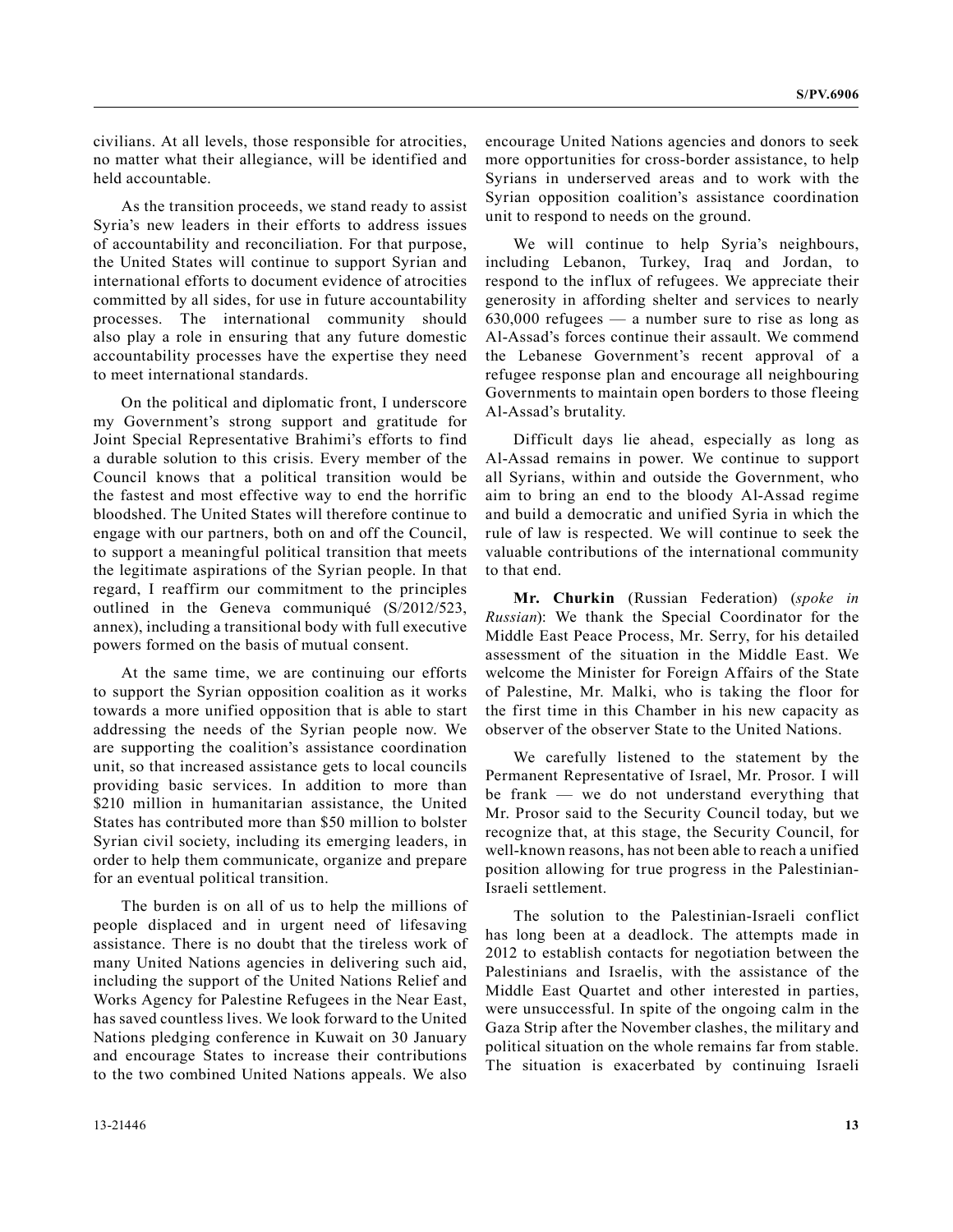settlement activities. There has been an unprecedented surge in those activities, and that is a matter of concern. According to Israeli non-governmental organizations, in 2012 alone the building of 7,000 housing units was approved, while one year earlier that number was 1,770 and, in 2010, 570 units were approved.

The recent events surrounding the so-called E-1 area demonstrate that unfortunately, in spite of the strong appeals of the international community, the Israeli authorities do not intend to review their settlement policy. This distances us even farther from the prospects of a peaceful solution to the Palestinian-Israeli conflict; it represents an outright violation of the Security Council resolutions and the road map and undermines the possibilities of a settlement on the basis of two States.

An already difficult situation is exacerbated by heavy-handed financial pressure on Palestinian authorities, from whom Israel has withheld tax and tariff revenue. This exacerbates complex social, economic and humanitarian problems in the Palestinian territories. Additional steps are needed to clear the way for a full economic exchange between the Gaza Strip and the outside world. We are convinced that the longer the current alarming status quo continues, the worse its effect will be on the process of resuming the negotiations.

The path to breaking through the stalemate and easing the tensions in the Palestinian-Israeli conflict is well known. There is a need to cease unilateral actions and to rebuild trust between the parties in the interest of resuming dialogue on the agreed bases, including resolutions 242 (1967), 338 (1973), 1397 (2002), 1515 (2003) and 1850 (2008), the Madrid terms of reference, the road map and the Arab Peace Initiative. Going forward, this would allow for a discussion of the pressing final status issues, including borders, Jerusalem, refugees and water.

Along those lines, we welcome the critically important and timely appeal — made in December 2012 at the summit of the Ministerial Committee of the League of Arab States on the Arab Peace Initiative — for a resumption of the negotiating process on the basis of well-known international legal provisions. The final goal of such dialogue would be an end to the Israeli occupation and the establishment of an independent, viable and territorially integral Palestinian State, living in peace and security with Israel. We hope that the new

Israeli Government, as soon it is established, will duly take into account the need to move beyond mistrust and to re-engage in a substantive negotiations process.

A crucial factor for implementing any agreement with Israel is the establishment of inter-Palestinian reconciliation. We hope for practical results as an outcome of the agreements achieved between the leaders of Fatah and Hamas in Cairo last week.

For its part, Russia, bilaterally and in international forums, including first and foremost the Quartet of international mediators, continues to assist in overcoming the stalemate in the Palestinian-Israeli situation by relaunching the negotiating process to achieve lasting peace between Palestinians and Israelis. In that context, we call, among other things, for a speedy convening of the ministerial meeting of the Quartet and more active participation by the League of Arab States in its work.

The recent exacerbation of the situation of Palestinian refugees in Syria, in particular in the Yarmouk camp outside Damascus, was a striking reminder of the harmful deadlock in the Middle Eastern situation. Clashes between pro-Government and opposition forces led to the movement of many Palestinian refugees to Lebanon, further destabilizing an already difficult situation in that country. In that respect, we note the affirmed Palestinian position of non-intervention in the internal affairs of Arab States, including in the Syrian conflict.

With respect to the situation in Syria as a whole, Russia advocates a continuation of collective efforts to find a solution to the conflict in that country on the basis of the Geneva communiqué of the Action Group (S/2012/523, annex). In that context, we are providing necessary support to the activities of Joint Special Representative Brahimi. We feel that a solution to the crisis must be political and attained through Syrian-led dialogue on the basis of the principles of international law. In that connection, all parties to the conflict must cease all violence and be guided solely by the greater interests of the Syrian people and the task of ensuring their security and the democratic and free development of the country.

While the international community bears significant responsibility for resolving the Syrian crisis, in the final analysis it must be a Syrian-led process. In that connection, we regret that the Syrian opposition has not taken steps to engage in dialogue. We are convinced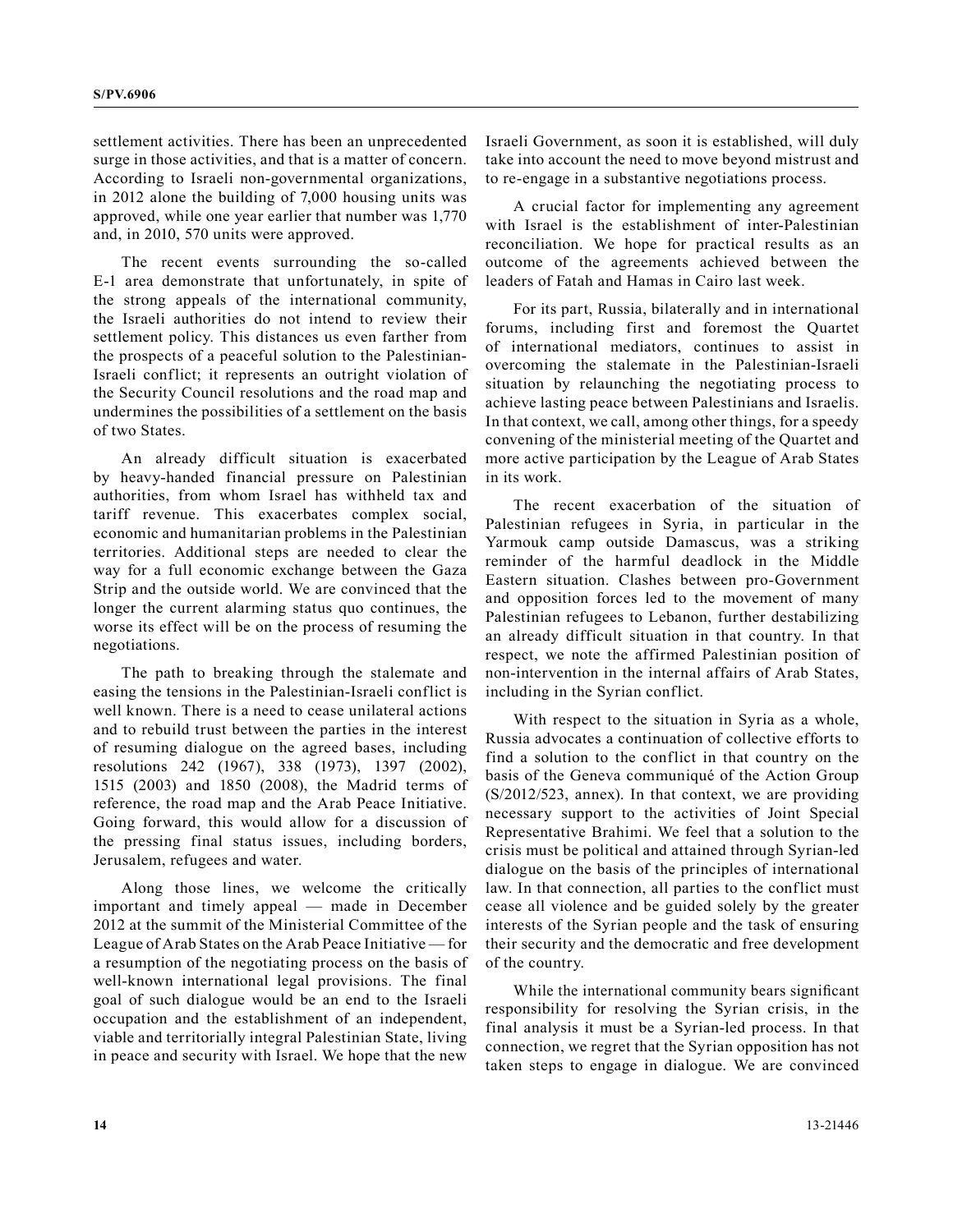that the time has come for such a step, in particular as the Syrian Government has conveyed a willingness to negotiate with a broad section of the opposition forces.

**Mr. Araud** (France) (*spoke in French*): I thank Mr. Robert Serry, Special Coordinator for the Middle East Peace Process, as well as the Minister for Foreign Affairs of the State of Palestine and the Permanent Representative of Israel for their statements.

In these early weeks of 2013, the Middle East is undermined by two crises that, after another year of blockade and paralysis, call for resolute action on the part of the international community.

First, with regard to the Israeli-Palestinian conflict, the Secretary-General has continuously warned us over the course of the past year that the window of opportunity for a two-State solution is closing. The options now are simple. Either 2013 will be a year in which substantive negotiations are undertaken, leading to a final agreement settling all issues and demands, or it will see the disappearance of this unique opportunity to establish peace via a viable, independent, sovereign and contiguous Palestinian State, living in peace and security within recognized borders alongside the Israeli State, with East Jerusalem as the capital of the two States.

Indeed, the reality on the ground cannot be denied, given the latest announcements of the Israeli Government on settlement activity, in particular in the E-1 area, that if completed would separate Jerusalem from the rest of the West Bank — that is, from the State of which the eastern part of the city should be the capital. We condemn that settlement policy, which is illegal and a serious obstacle to peace.

In that context, the withholding by Israel of taxes and tariffs collected on behalf the Palestinian Authority is a counterproductive retaliation measure that we have called upon Israel not to take after the General Assembly's sovereign vote. It must stop. It exacerbates a financial crisis in the Palestinian Authority that undermines the succesful institutional reforms achieved. Donors must mobilize to address this problem. The European Union will soon allocate a large part of its annual contribution to the Palestinian budget, and France will also endeavour to make a first payment of its budgetary assistance as quickly as possible.

However, it is time to stop talking about the two-State solution; we must work to realize it in 2013. We know how many efforts have been made since the Oslo Accords, first and foremost by the United States. We recognize also the courage needed by the leaders in both Israel and Palestine. But in order for their future efforts to bear fruit, it is essential to define a framework likely to relaunch substantive discussions on all final status issues in an adequate climate of trust and within a realistic timeline. With our European partners, we have already proposed parameters for defining that framework. We call on all key stakeholders in such a process — the new American Administration as well as regional partners — to make a new commitment on the basis of those principles, with the active support of the international community as a whole. A new approach is needed, with the active support of the United States, the Europeans and the Arabs. France will give unstinting support to those efforts, including within the Security Council and the European Union.

However, no process will materialize without the will of the parties to restart substantive negotiations immediately and without preconditions. That implies, on the Palestinian side, that they make constructive use of the status resulting from resolution 67/19, adopted on 29 November by the General Assembly, and, on the Israeli side, that the next Government concretely show its peaceful intentions so that the trust shaken, particularly by the unilateral measures, may be re-established.

To reach a final settlement, inter-Palestinian reconciliation under the auspices of President Abbas, in conformity with the principles of the Palestine Liberation Organization, is necessary. We welcome the Egyptian efforts to that end. It is important to support partners for peace and not to offer a platform for Hamas radicals, whose declaration with respect to Israel we condemn, as we have always done, in French and Hebrew, on the site of our embassy in Tel Aviv.

We are pleased that the ceasefire in Gaza is holding, but it needs to be strengthened. That involves combating arms trafficking and lifting the blockade against Gaza, in order to offer other political horizons for the residents of Gaza and ensure the security of Israel for the long term. France and its European partners are ready to contribute to that effort, in particular through the reactivation and strengthening of the European Union Border Assistance Mission in Rafah.

My second subject is Syria. The year 2013 must also be the year of the liberation of the Syrian people, whose situation is tragic. Ms. Valerie Amos and Ms. Navi Pillay described for us again on Friday the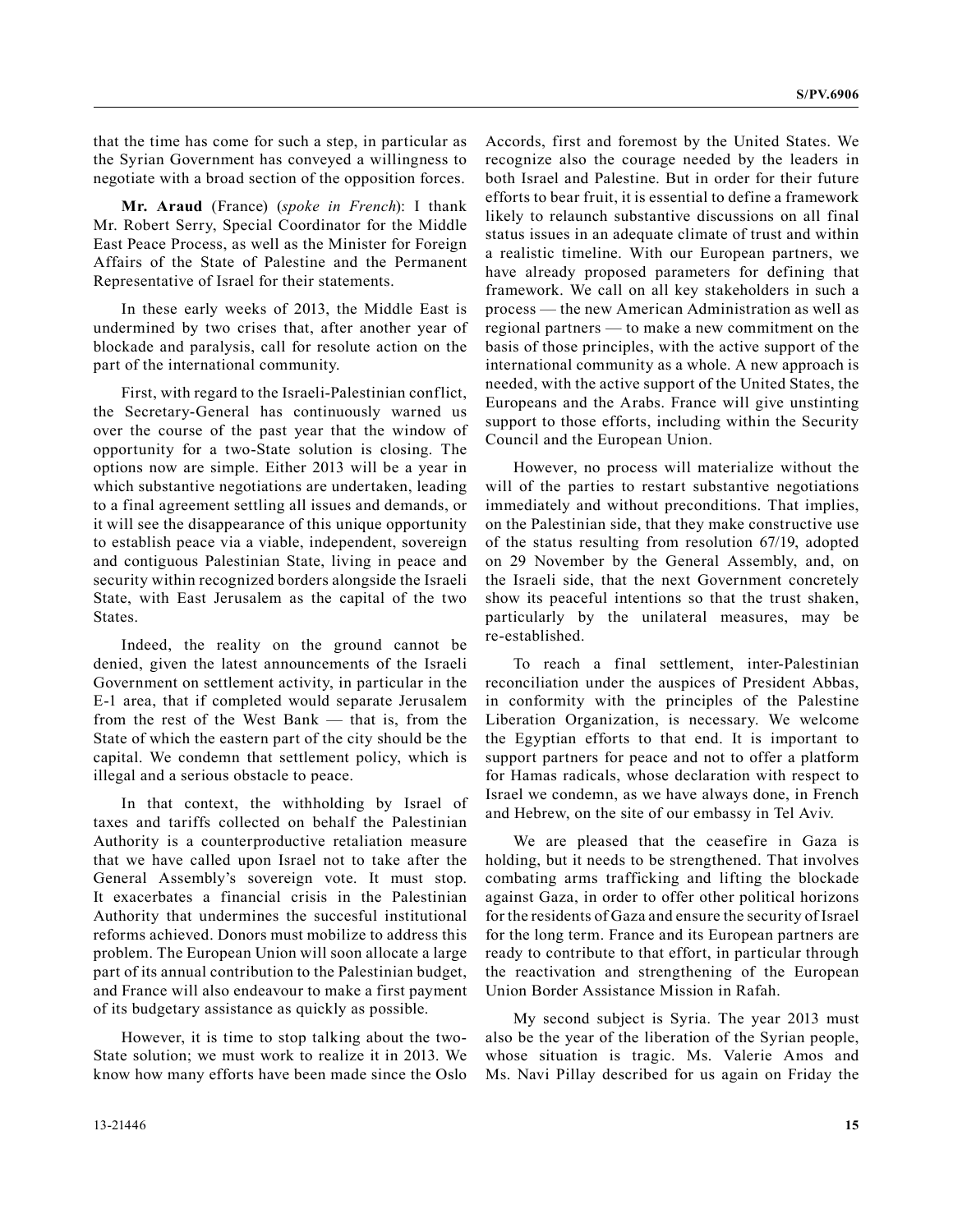ordeal of the Syrian population — at least 60,000 dead, 600,000 refugees, and 4 million people, mostly women and children, in utter destitution. Despite the repeated condemnations of the international community, the Damascus regime continues to violate international law by using cluster bombs, incendiary bombs and now ballistic missiles against its own people. We recall that any use of chemical weapons by the regime of Bashir Al-Assad would be unacceptable and would lead to a reaction from the international community.

In that context, the Council's inability to take action is scandalous. That is why with 58 other States we have called on the Security Council to refer the situation in Syria to the International Criminal Court. We must not let the silence draw a veil across the war crimes and crimes against humanity that are being perpetrated in Syria today. We must not stop demanding that the Syrian authorities, their agents and their accomplices be brought to account before the Syrian people and the international community after Syria's liberation. That is a precondition for reconciliation in the country.

With regard to humanitarian issues, the emergency calls for a response that covers all affected Syrians, including in the liberated areas. We support the efforts of the humanitarian coordinator, Ms. Amos, as well as those of the specialized agencies, in particular the United Nations Relief and Works Agency for Palestine Refugees in the Near East, to expand access to populations in need. It is absolutely necessary that the Syrian authorities authorize the full range of humanitarian actors to operate in their territory, whether or not it be under their control. Confronted with the immense needs within Syria, as well as in countries of the region, where more than 600,000 Syrians have sought refuge, donors must remobilize. In that connection, we welcome the organization of the Kuwait conference by the Secretary-General.

France will also continue to work in coordination with the Syrian National Coalition and its assistance coordination unit to bring aid to vulnerable populations that do not have access to traditional assistance channels. We support the contacts that the Office for the Coordination of Humanitarian Affairs has made with the Coalition to ensure access to zones liberated by the opposition.

But beyond the humanitarian crisis and the human rights issues, the way out of the Syrian crisis remains political. We have therefore worked for a transition in line with the aspirations of the Syrian people. We support the efforts of the Joint Special Representative, Mr. Brahimi, to reach a solution, and we welcome his resolve. Unfortunately, President Al-Assad, in his statement of 6 January — a speech he could have delivered 18 months ago, without alterations — showed once again that he had closed the door on a political transition.

Nevertheless, to encourage that possibility, France is helping the opposition to develop a structure and actively prepare for transition. The creation of the Syrian National Coalition, recognized by more than a hundred States on 12 December in Marrakech, is a major political turning point, as it shows the international community that the Coalition represents the credible political alternative we had hoped for, based on principles of inclusiveness, democracy, national unity and respect for human rights. Today, a majority of Members of the United Nations recognize and support it. We will continue to support this project, which represents the aspirations of the Syrian people. We encourage all the Members of the Organization to do the same.

A quick transition in Syria depends on regional security and stability. The displacement of populations and the socioeconomic tensions resulting from the Syrian crisis for the neighbouring countries, as well as the intensification of violence such as the regime's attempts to export the crisis, are destabilizing factors. We once again remind the Syrian regime of its obligations with regard to respect for the territorial integrity of neighbouring States, primarily its obligations with regard to Lebanon and Turkey. Similarly, in the Golan, the violation of the area of limitation must stop.

Faced with the these risks of destabilization, France is offering its support to the countries that are generously taking in refugees. We also recall our solidarity with Turkey and the Council's commitment to the end of impunity in Lebanon respect for its integrity and sovereignty. France continues to offer its support to the efforts of the Lebanese authorities to preserve the unity and stability of the country. and it encourages all Lebanese political stakeholders to constructively take part in the consultations led by President Sleiman to that end.

The international community must remobilize to find without delay a way to settle the two crises. If the year 2013 does not see the achievement of a two-State solution, the West Bank and Gaza will be swept up in the regional turmoil and radicalization. All the efforts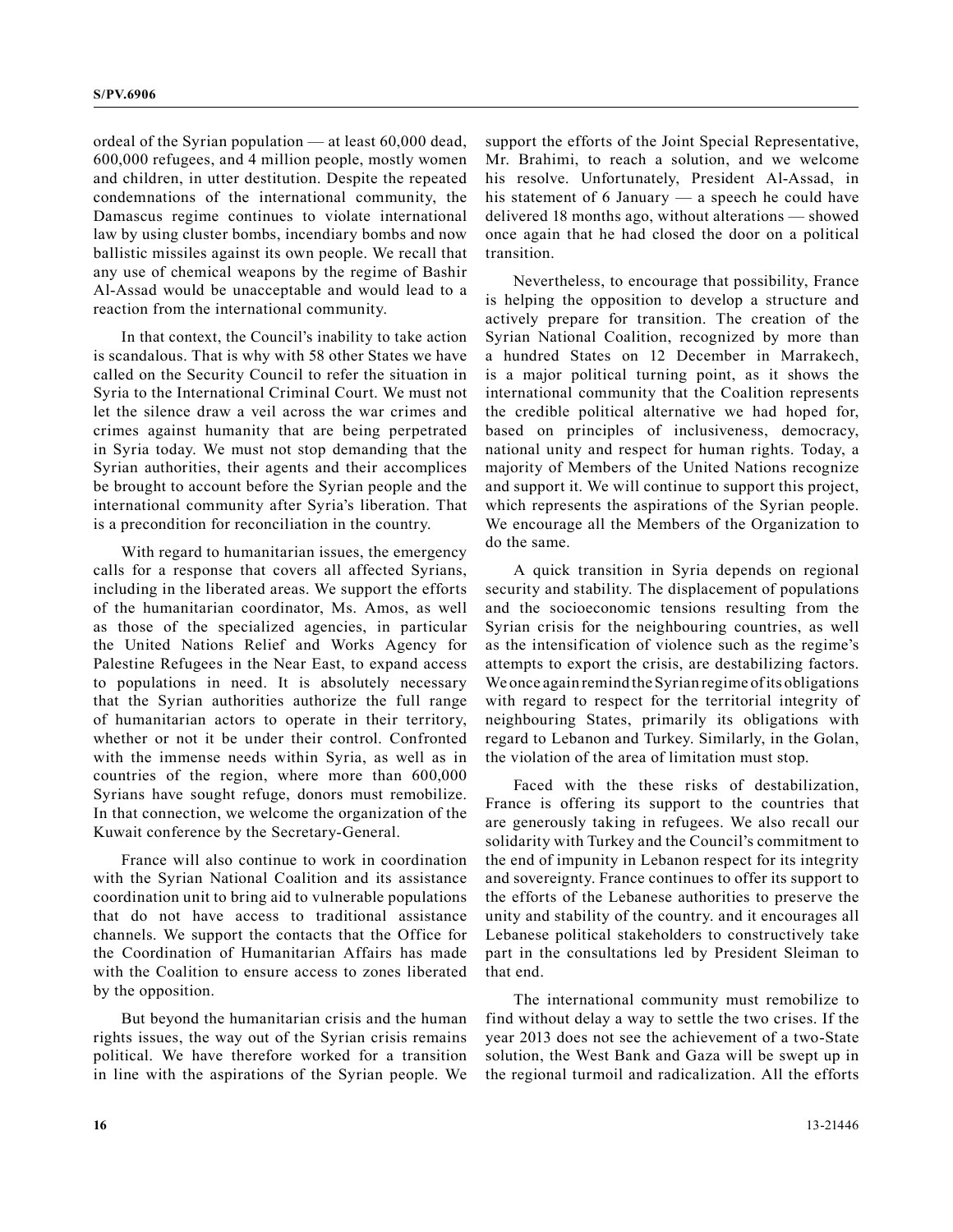made since Oslo would be reduced to nothing. If 2013 does not see the transition in Syria, we will have to bear responsibility for the destabilization of the entire region.

**Mr. Rosenthal** (Guatemala) (*spoke in Spanish*): First of all, we want to thank Mr. Robert Serry for his briefing on the situation in the Middle East, including the Palestinian question. We also thank Mr. Riad Malki and the representative of Israel for their briefings.

Some question the frequency with which we address this issue in the Security Council. If that frequency were a function of progress made, perhaps our meetings would not be justified, since the few advances that have been made have been generally modest, and certainly not linear in nature. But if the frequency is tabulated as a function of the magnitude and intensity of changes, then our meetings are fully justified. A region that for forty years valued continuity over change has seen a frenzy of events since 2011 that point towards change, and even profound change. As with any transition, the consequences and outcomes of such change cannot be predicted, but at least they should be carefully monitored.

Today, I will not address the bigger picture, but will focus instead on two topical issues: the situation in Syria and the peace process in the Middle East.

With regard to the situation in Syria, the work of the Council throughout most of the past year was focused on the search for a political solution to the conflict that has gripped that country. Despite the efforts, first by Kofi Annan and then by Lakhdar Brahimi, throughout all those months we witnessed an increase in the use of violence by both the Government and the armed opposition, leading to the deaths of thousands of innocent civilians, the suffering of millions of people and a humanitarian crisis of grave proportions.

Guatemala continues to believe strongly that the only solution to the conflict in Syria is rooted in a commitment by both parties to lay down their arms and negotiate a political exit. We understand that the logic of war, which seems to prevail with both parties — the Government and the armed opposition — prevents an easy solution. But it is clear that the prolongation of the armed struggle will only serve to increase sectarian hatred among the people, with the additional risk of spreading to neighbouring countries. In that context, the involvement of the international community will be essential.

Any transition agreement in Syria must be the product of an inclusive process led by the Syrian people in which the rights of all are respected. We believe that any transitional Government must have the support of all the Syrian people and must be the product of a democratic electoral process. Here it should be made clear, however, that those responsible for all crimes committed in Syria, whoever they are, must be punished for their actions. Atrocities of the magnitude of those that have occurred in Syria cannot be allowed to go unpunished.

Let me turn now to the Middle East peace process, including the Palestinian question. In 2013, 20 years will have passed since the signing of the Oslo Accords. It is very sad to recognize that we are no closer today to the solution of two sovereign States, living in peace within secure borders, than we were back in 1993. But the frustration built up over those 20 years by the lack of progress and by the deterioration linked to the proclivity of each party to blame the other for the lack of progress makes it today more urgent than ever to give that vision a chance finally to become reality.

At least for our part, we have not given up hope. When we consider the options for addressing what in our jargon is known as "the Palestinian question", the option of two States, Israel and Palestine, living in peace and harmony within secure borders must not to be seen as an unattainable dream, but rather as the best and most viable option within reach. To achieve it, it is of course the parties directly involved who must show the political will and commitment to negotiate the content and scope of a final agreement. Direct negotiations between the parties is without doubt the only way to reach lasting agreements.

Until such negotiations occur, the international community must urge both sides to avoid any act, action or provocation that may hinder the possibility of a return to the negotiating table. This includes, of course, preventing the firing of rockets from the Gaza Strip into Israel, but also freezing the expansion of Israeli settlements in the occupied territory, as such settlements are illegal under international law. It is alarming that the Israeli Government continues to promote the construction of new settlements in the occupied Palestinian territories, including in such sensitive areas as that known as E-1. The decision of the Israeli Government to withhold funds from tax revenues intended for the Palestinian Authority that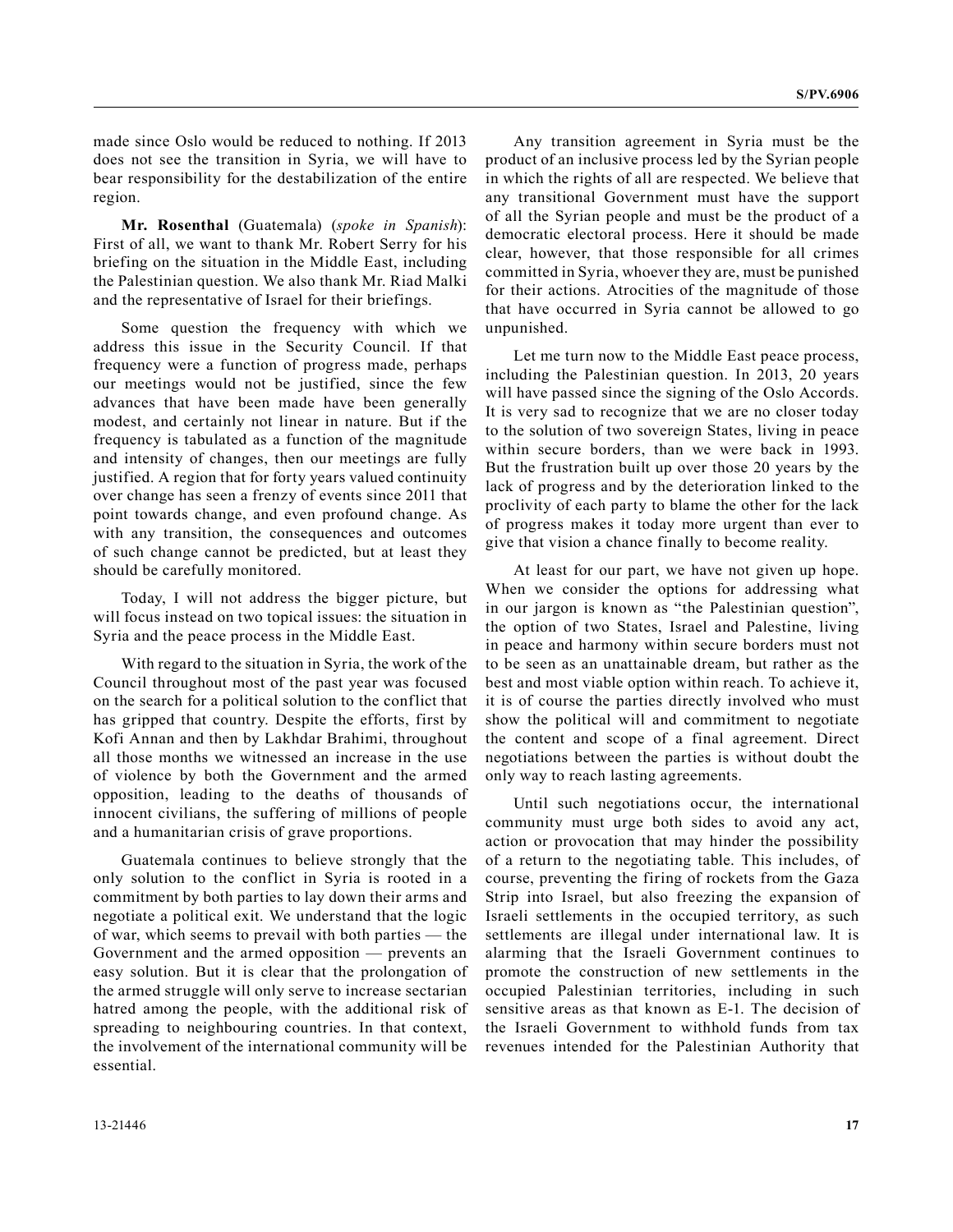are intended to pay civil servants' salaries falls into the same category.

In other words, all the acts that on a daily basis threaten to crush the possibility of a lasting solution are unjustified and undermine any hope that these peoples may enjoy a life of peace and security. It is unjustifiable that the decisions of Governments and armed groups perpetuate hatred and separation between peoples who so desperately need to live together.

For all these reasons, we affirm that the international community, through the United Nations, has the obligation to condemn any and all violations, including with respect to security, and to take all actions necessary to put an end to such transgressions. The parties cannot be expected to act responsibly when others deliberately avoid condemning their actions.

Finally, my delegation believes that only by respecting the rights of each of these peoples and with a firm commitment to seek a peaceful solution will both be able to live together within strong and secure borders.

**Sir Mark Lyall Grant** (United Kingdom): I should like to thank Special Coordinator Robert Serry for his briefing and Palestinian Foreign Minister Mr. Malki and the Permanent Representative of Israel for their contributions to today's debate.

The events of the final two months of 2012 highlight the urgency with which we must all approach the Middle East peace process. Negotiations towards a two-State solution are the only way to ensure that the Israeli people have the security they are entitled to and that the Palestinian people have the State they deserve. The year 2013 is a critical year. The window is rapidly closing on the two-State solution. Without a concerted, urgent effort towards negotiations in 2013, we could find ourselves in a situation where there is no longer a two-State solution to speak of. There is a real risk that facts on the ground, in particular Israeli settlement activity, will mean that a viable Palestinian State is no longer possible. Without this, there will be no security for Israel. Furthermore, resolving the Israeli-Palestinian conflict remains critical to the longer-term stability of the Middle East region.

The parties themselves are, of course, central to achieving a credible return to negotiations. We call upon both President Abbas and the next Israeli Prime Minister to demonstrate the bold, decisive leadership required to push the process forward. But the history and politics of the Israeli-Palestinian conflict show that serious external leadership is also required to reinvigorate a return to negotiations. We look in particular to the United States to show that leadership and to drive the peace process forward.

The United Kingdom, with our European partners, stands ready to offer significant political and practical support. Together the international community has to make greater efforts in 2013 than anything seen since the Oslo peace accords 20 years ago.

The countries of the region have a vital role to play by setting out the positives that will flow from the resolution of the conflict, including greater longterm security for the Middle East region. We encourage the countries in the region to think about how they can make a positive contribution to help create a conducive environment for a return to negotiations.

If there is to be genuine progress in 2013, both sides must avoid steps that would risk setting the peace process back. For the Palestinian Authority, that means returning to negotiations without preconditions and avoiding steps that deepen the lack of trust. For the Government of Israel, that means being prepared to enter serious negotiations and ceasing settlement activity, which is illegal under international law.

On 17 December, following the announcement of more than 4,000 new settlement units, the United Kingdom, France, Germany and Portugal delivered a statement in which we expressed our strong opposition to the plans by Israel to expand settlement construction in the West Bank, including in East Jerusalem, and in particular plans to develop the E-1 area. Since then, we have seen yet more settlement activity, including the decision on 7 January to approve zoning boundaries which effectively designate the illegal outpost of Nofei Nehemia, in the north of the West Bank, as a settlement under Israeli law.

Tenders have been published for 198 settlement units in the Hebron area which, if built, would further jeopardize the territorial contiguity of any future Palestinian State. The United Kingdom condemns such actions, which are profoundly provocative and run contrary to the Geneva Conventions. Such steps are damaging to Israel's international reputation as well as to the peace process.

It is also vital that the Government of Israel reinstate the transfer of tax revenues to the Palestinian Authority, in line with its obligations under the Paris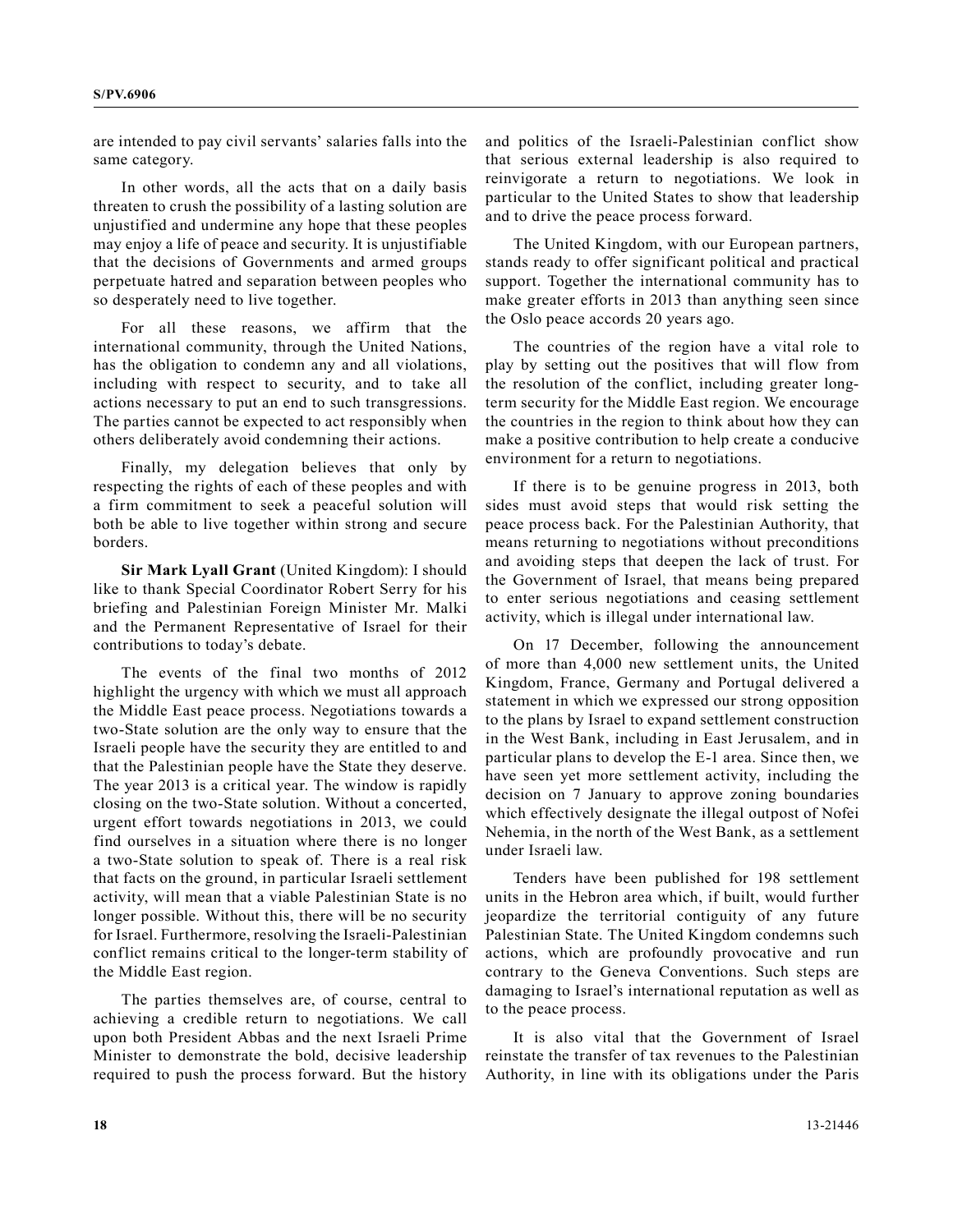Protocol. We understand that \$120 million per month is being withheld, which would normally account for 44 per cent of total Palestinian Authority spending.

The dire financial situation of the Palestinian Authority should be of concern to us all. It is in all of our interests to ensure that the Palestinian Authority is sustained. The United Kingdom is a principal supporter of the Palestinian Authority and will continue its strong support for its State-building work. We urge our international partners to do all they can in support, and we welcome the decision by the European Union to front-load its budget support to the Palestinian Authority by advancing  $E20$  million this month.

The United Kingdom welcomes the work of those involved in the Gaza ceasefire negotiations and remains ready to support the parties in implementation. It is important now to work towards the easing of restrictions on Gaza, the end of arms smuggling and Palestinian reconciliation so as to increase the chances of achieving long-term peace.

We continue to follow developments linked to Palestinian reconciliation closely. A reconciled Palestinian polity is ultimately necessary for peace. We have made it consistently clear that we will engage with any Palestinian Government that shows, through both its words and its actions, that it is committed to the principles set out by President Abbas in Cairo in May 2011.

In Syria, the violence continues at a horrific rate, with the regime bearing the brunt of the responsibility through its use of air strikes, ballistic missiles and heavy weapons. Despite regime attempts to blame the opposition, it is now evident that the recent explosions at Aleppo University, which killed more than 80 people, were caused by missiles fired from regime jets. Terrible acts have been committed across Syria, and that is why we are supporting the call for the situation in Syria to be referred to the International Criminal Court.

The Syrian opposition is increasingly credible and organized. It draws on the powerful yearning of the Syrian people for the freedom they have been denied for decades. The opposition has not only withstood the most brutal levels of repression imaginable, it has strengthened and consolidated its position as the Syrian people turn away from a discredited and disgraced regime.

The regime needs to understand that the Syrian people will not be slaughtered into submission. It cannot crush the opposition by force. The regime must recognize the need to take the political route, which starts with meeting its obligations to bring about a sustained cessation of hostilities, as the Council has repeatedly demanded. We strongly support the Secretary-General's Special Envoy, Mr. Lakhdar Brahimi, in his efforts to achieve that goal.

We want to see a peaceful political transition backed by the international community and the Council. But we must be realistic. No opposition movement that wants to play a role in Syria's future is going to be prepared to work with Al-Assad. One can make a strong moral argument for Al-Assad's departure, but there is an equally strong practical reality. Any transition that involves him is simply not sustainable. There needs to be a clear break from the leader who has unleashed this carnage on his own people.

We want the Council to play the role that it was established to fulfil. Its failure to do so, so far is a stain on its reputation. We are ready to work with Mr. Brahimi and to resume efforts in the Council to come together behind the steps that are necessary to secure a peaceful political transition.

But we need to be clear that the transition is already under way, whether we are influencing it or not. While the Council remains blocked, we and our partners will continue to work outside the Council to help the Syrian people prepare for the transition that they want and deserve.

In the meantime, the people of Syria continue to pay a terrible price under Al-Assad's brutal regime. The Kuwait donors conference to be held at the end of this month is an opportunity for the international community to step up its support for the multilateral effort to help those in dire need.

The United Kingdom has already contributed \$110 million to support the people of Syria and the region. But to date the overall contributions by the international community have been woefully inadequate. We must all be ready to increase our financial support to help alleviate the suffering of the Syrian people.

**The President**: I now give the floor to the representative of Luxembourg.

**Ms. Lucas** (Luxembourg) (*spoke in French*): I should like to thank Mr. Robert Serry, the United Nations Special Coordinator of the Middle East Peace Process, for his very comprehensive briefing, as well as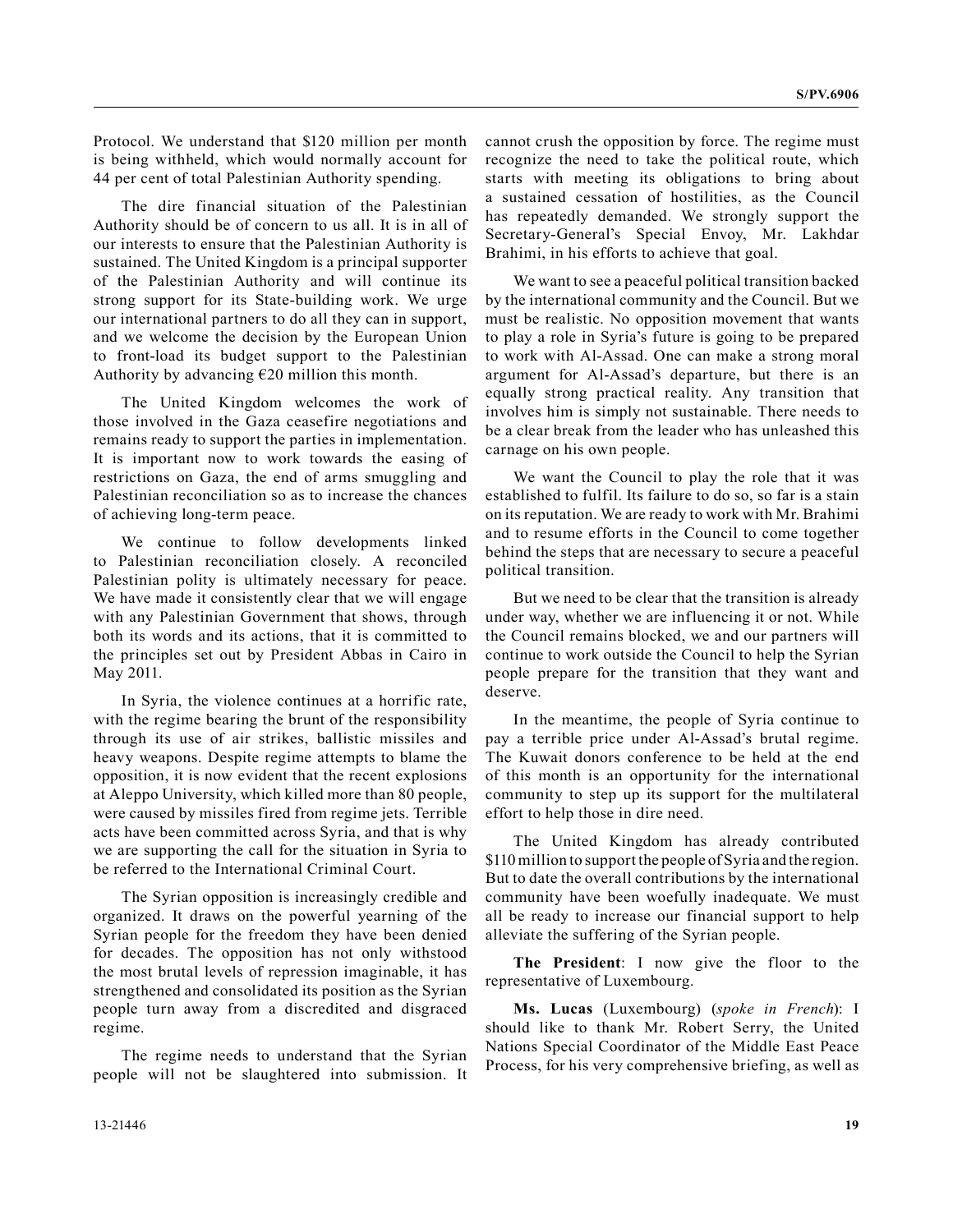the Minister for Foreign Affairs of the Observer State of Palestine and the Permanent Representative of Israel for their respective statements.

Luxembourg fully endorses the statement to be made by the observer of the European Union.

I will begin with the peace process in the Middle East, before moving on to Syria.

The situation is troubling. Recent developments in the Middle East have given rise to great uncertainty. That is evident in the continuing increase in the number of settlements, in violation of international law; the repeated withholding of the transfer of Palestinian tax revenues; and the proliferation of provocative statements made by extremists from all sides.

Luxembourg is very concerned about the decisions taken by the Israeli authorities following the granting to Palestine by the General Assembly, on 29 November last, of the status of non-member observer State. Like its partners in the European Union, Luxembourg is deeply troubled by Israeli plans to expand settlements in the West Bank, including East Jerusalem, and particularly by the projects in the E-1 area. We are firmly opposed to this. Implementing those projects would seriously undermine the prospects for a negotiated settlement of the conflict by jeopardizing the chances for a viable, contiguous Palestinian State, with Jerusalem as the future capital of two States.

Against that backdrop, tensions have increased alarmingly in the West Bank. The extremists on both sides mutually feed off their reciprocal and provocative acts. What can be said about the situation, except that such radicalization is a godsend for those seeking to prevent the dying peace process from reviving? What can be said about the statements that refuse to grant Israel the right to security, or even the right to exist, except that they are a way of preventing peace — as if after almost 65 years of conflict, against all odds, there is any kind of hope of resolving the conflict by avoiding genuine dialogue?

How do we relaunch the peace process? The basis for a just and lasting peace in the Middle East has been laid out many times. We are all familiar with the terms of that equation. The time has come to take bold and concrete measures to achieve peace. The negotiations between the parties must finally be resumed. Only negotiations will make it possible to deal with the root causes of the conflict between Israel and Palestine.

Whatever Government is formed after yesterday's elections in Israel, we hope that Israelis and Palestinians will act promptly and agree on the modalities for the immediate resumption of direct talks. On the basis of such an agreement, and in the context of a credible framework that is structured around clear parameters that lays out the basis for negotiations and that is itself based on a precise timetable, the negotiators can then agree on new and significant efforts to achieve peace. For such a resumption of negotiations to occur, appropriate international support will be necessary, as will decisive commitment from all key participants, including the United States.

In the Council, and as a member of the European Union, Luxembourg will do all it can to provide both parties with all the support they need to identify and accept a compromise that, when all is said and done, will necessarily be painful but necessary. The countries of the region have a crucial role to play in that respect.

We believe that an important part of the equation leading to a peaceful settlement of the Israeli-Palestinian conflict will also involve reconciliation between the Palestinians, under the leadership of President Abbas. In that context, we welcome the mediation efforts undertaken by Egypt.

Allow me to add a few words on the subject of the unprecedented financial crisis that the Palestinian Authority is experiencing currently. Luxembourg appeals to Israel to promptly unblock, in keeping with the Paris Protocol, the transfer of fiscal revenues that it receives on behalf the Palestinian Authority. On a bilateral basis, Luxembourg contributes €500,000 annually to the Palestinian Authority. That contribution is in addition to the significant contributions of the European Union, to which Luxembourg, as a member of the European Union, also contributes. The European Union announced just last week the disbursement of  $€60$  million to help the Palestinian Authority pay wages and pensions during the first quarter of 2013. We call on other donors, in particular the countries of the region, to show their solidarity. Otherwise, the viability of the Palestinian Authority and the process of establishing State infrastructure will be seriously jeopardized.

All the necessary support must also be given to the United Nations Relief and Works Agency for Palestine Refugees in the Near East (UNRWA) for its activities in the West Bank, the Gaza Strip, Jordan, the Syrian Arab Republic and Lebanon. According to UNRWA reports, the 525,000 Palestinian refugees in Syria are among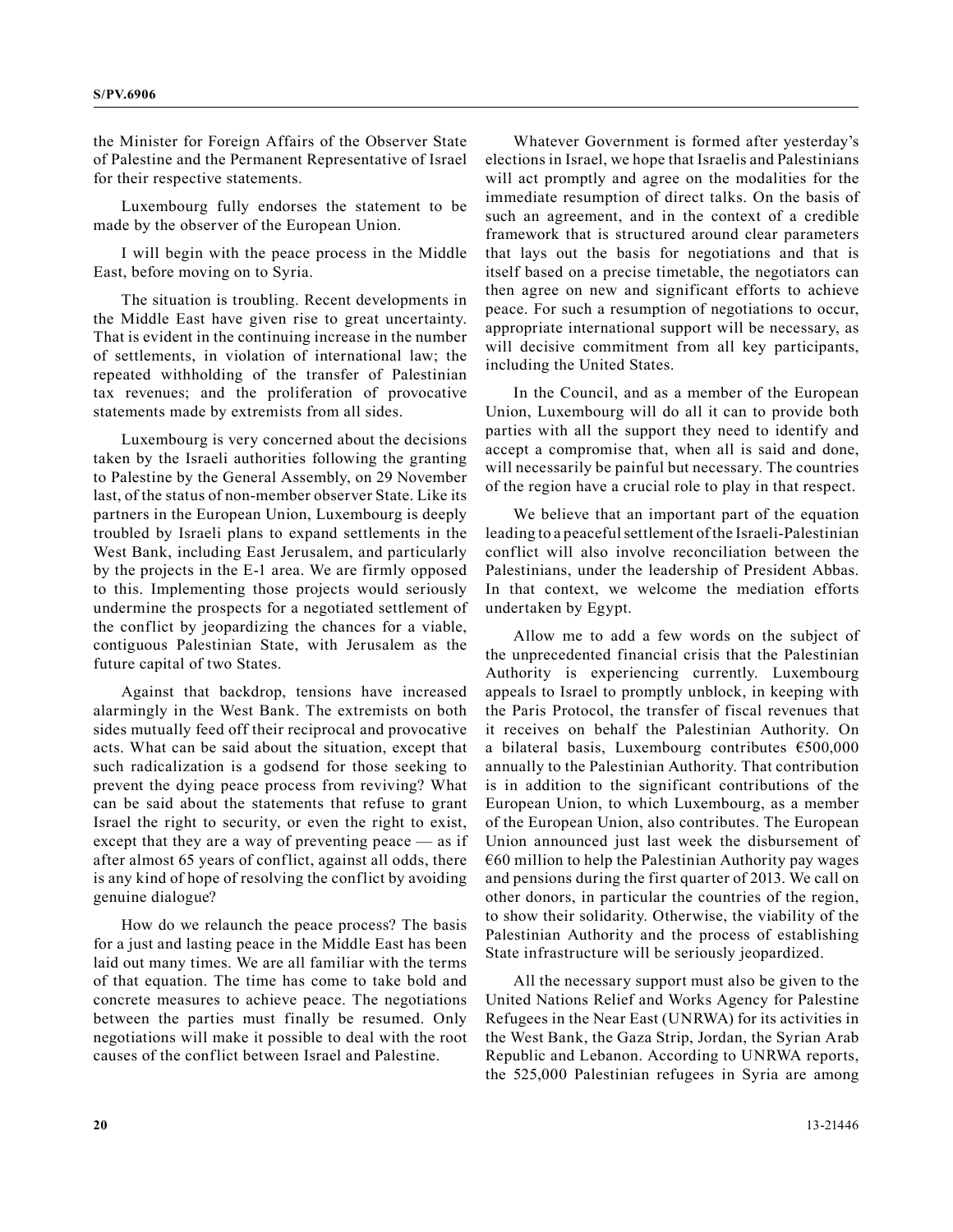the minorities most affected by the current conflict in Syria, with 80 per cent of them are dependent upon UNRWA for access to basic social services.

I now turn to the situation in Syria. During the Council's consultations on 18 January 2013, the High Commissioner for Human Rights, Ms. Navanethem Pillay, and the Under-Secretary-General for Humanitarian Affairs, Ms. Valerie Amos, described the tragic situation in Syria, where human rights are trampled and humanitarian distress has reached unbelievable levels. The figures speak for themselves. After almost two years of conflict, over 60,000 people have died in the fighting. Over 4 million people are directly affected by the crisis and need humanitarian aid, while the continued hostilities and the current winter conditions compound the situation further. Now more than ever, humanitarian access must be ensured. We hope that Ms. Amos' visit to Syria will enable progress to be made in this respect, including with regard to essential assistance from neighbouring countries.

The international community, for its part, must do all it can to alleviate the suffering of the affected populations and to provide support to the neighbouring countries of Syria — Turkey, Lebanon, Jordan and Iraq — which are generously and selflessly hosting the displaced Syrian population. The extent of the crisis is such that substantial financial resources will be necessary to meet the needs identified in the United Nations humanitarian aid plan for Syria and the region. The donor conference to be held on 30 January in Kuwait City must mobilize those resources. Luxembourg has, to date, made humanitarian contributions of  $E2$  million to assist persons impacted by the Syrian crisis and is planning on announcing a substantial additional contribution on 30 January.

It is, however, as much a political emergency as a humanitarian one. In the end, the humanitarian challenges will only be resolved through a negotiated political outcome to the crisis. Syria must undertake a political transition process that meets the aspirations of all Syrians. That is the only way to restore peace in Syria and protect the security of the region. Otherwise, the list of atrocities will, alas, continue to grow.

We reiterate our full support to Mr. Brahimi's efforts to achieve a political outcome to the conflict as soon as possible. We must give him all the necessary support to allow him to make progress along that path. We owe that to the people of Syria, who are the victims, above all, of the intransigence of the authorities who are clinging to power. Luxembourg stands shoulder to shoulder with the Syrian people in their courageous fight for freedom, dignity and democracy.

As Ms. Pillay emphasized last week, and as already stated by the independent international commission of inquiry on the Syrian Arab Republic, human rights violations are increasingly prevalent in Syria. An increasing number of such actions could be qualified as war crimes or crimes against humanity. Those crimes cannot go unpunished. Those responsible for the atrocities committed in Syria must be held accountable for their acts, without distinction of any kind. This accountability applies first and foremost to the national authorities.

The international justice system has a complementary role to play in intervening where there is a refusal or inability to act at the national level. Syria clearly has not responded to the appeals of the international community in that regard. Luxembourg believes that, in the absence of a credible, fair and independent system of accountability, the International Criminal Court (ICC) must be seized of the situation. Luxembourg therefore supports the Swiss initiative to send a letter to the President of the Security Council calling on the Council to refer to the ICC the situation that has prevailed in Syria since March 2011, without exception and without distinction as regards the alleged perpetrators of those crimes (S/2013/19, annex). That request has been supported by 58 States from every region of the world. We will remain committed to ensuring that that appeal for accountability does not go unheard.

**Mr. Nduhungirehe** (Rwanda) (*spoke in French*): All me at the outset to thank you, Sir, for having organized this debate. I also thank Mr. Robert Serry, Special Coordinator for the Middle East Peace Process, for his briefing on the general situation in the region. I also welcome Mr. Riad Malki, Minister for Foreign Affairs of Palestine, and Ambassador Ron Prosor of Israel.

More than six decades after the creation of our Organization and the establishment of the State of Israel, the members of the Security Council are called upon once again to review their collective conscience concerning peace in the Middle East. Obviously, Rwanda is concerned over the political status quo in Israel and Palestine, and over the deteriorating security and humanitarian situation in Gaza and the West Bank.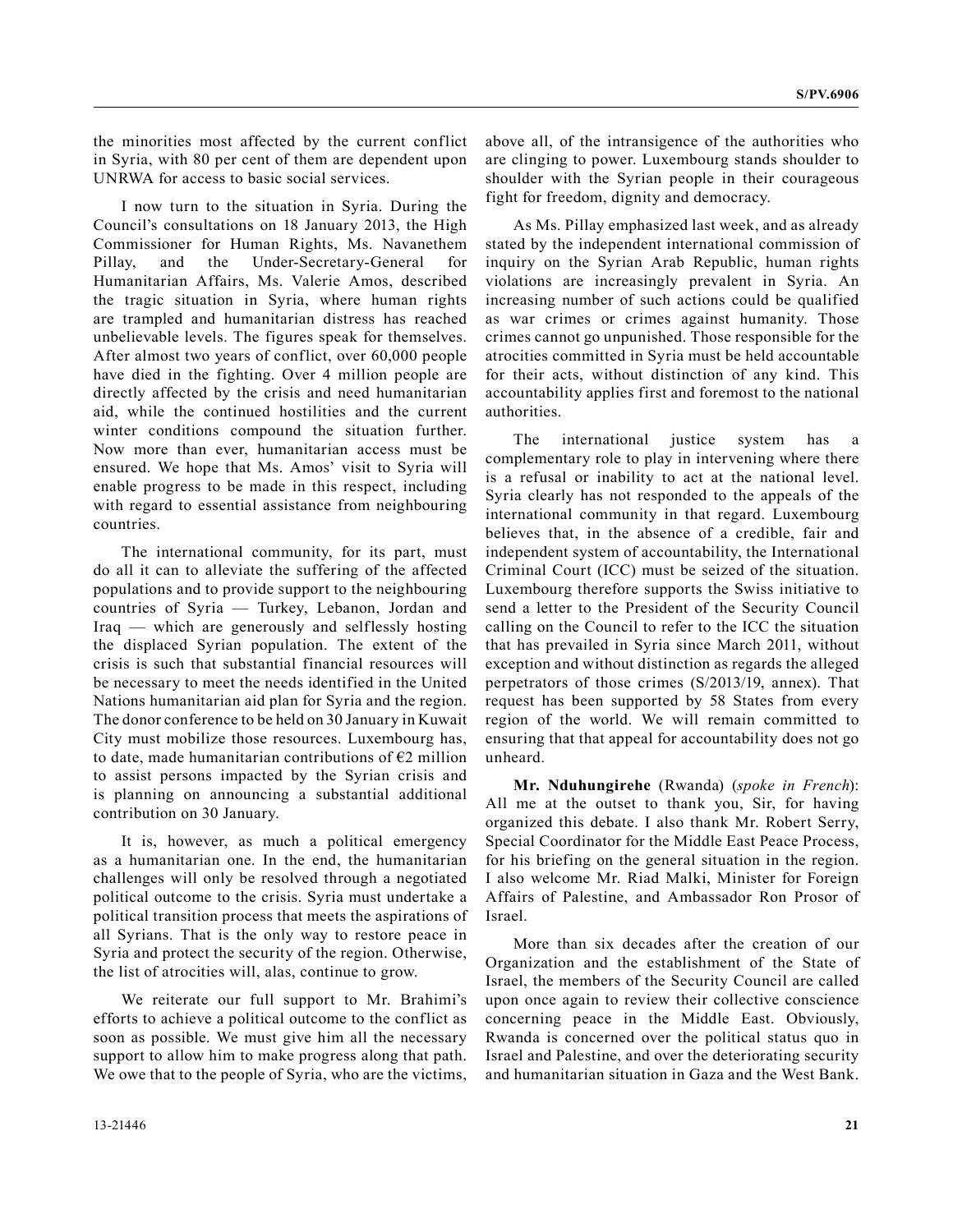Like the African Union, Rwanda reiterates that only a political, two-State solution is viable for those two nations. It will require the creation of an independent and sovereign Palestinian State living side by side in peace and security with the State of Israel. In that regard, Rwanda is deeply concerned over various statements issued by the Israeli Government following the vote by the General Assembly on 29 November, according Palestinian the status of observer State to the United Nations. These statements include announcements of the construction of more than 7,000 new housing units in the West Bank, including 3,000 in the E-1 area of East Jerusalem.

Not only is this settlement policy a violation of international law, in particular the relevant resolutions of the Security Council, but it will also and above all divide the West Bank and make unviable the Palestinian State we all wish to see. Moreover, Rwanda calls on Israel to end all witholding of Palestinian tax revenues, which has already exacerbated an already critical humanitarian situation.

Nevertheless, Rwanda believes that the security of Israel and its people is critical to finding a political solution. In that respect, we condemn rocket fire and terrorist attacks on Israeli territory, as well as any disproportionate and indiscriminate response against the people of Gaza. We hope that the ceasefire achieved in Gaza thanks to the actions of Egyptian President Morsy will endure. We condemn any rhetoric from the Hamas leadership negating the very existence of Israel and calling for its destruction.

Rwanda firmly supports the Palestinian Authority, under President Abbas, and calls for the unity and reconciliation of the Palestinian people and its leaders. Rwanda supports Egypts efforts to that end. Such reconciliation is a prerequisite for political consistency in upholding Palestinian interests. Nevertheless, any reconciliation among Palestinian leaders must go hand in hand with an unequivocal renunciation of terrorism on the part of certain Hamas leaders and their irreversible recognition of Israel's right to exist.

Our country reiterates that only direct politial dialogue between Israel and the Palestinian Authority will lead to a lasting solution to the conflict. We hope that, following yesterday's elections in Israel, contact will resume between the two parties. In that regard, while strongly committed to the right of peoples to self-determination, Rwanda recalls that there is no shortcut to peace. Regrettably, history has taught that

any unilateral activity can only exacerbate an already tenuous situation. On the other hand, we support the Quartet's mediation efforts, although we regret the current diplomatic stalemate. We therefore call on the Quartet and other countries that have influence on the two parties to the conflict to redouble their efforts to devise new initiatives for peace in the Middle East.

Allow me to say a few words on the conflict in Syria. Rwanda condemns the violence in that country, which has led to more than 60,000 deaths in 22 months, according to the United Nations High Commissioner for Human Rights. We recall that the responsibility to protect in Syria is borne primarily by the Syrian Government, whose army, according to many reports, is guilty of crimes of war and crimes against humanity. We also condemn the crimes committed by the opposition, including attacks committed by terrorist groups.

As with the Israeli-Palestinian conflict, we believe that a resolution to the Syrian conflict requires open and direct political dialogue. As Gandhi said, strength does not come from physical capacity. It comes from an indomitable will. We therefore call on all Syrian parties to demonstrate their strength and will by engaging in political dialogue, which is the only way to end the suffering of the Syrian people. In that regard, Rwanda pays tribute to Mr. Lakhdar Brahimi, the Joint Special Representative of the United Nations and the League of Arab States, for his untiring efforts on behalf of peace in Syria. We also believe that any political solution must be based on the Geneva communiqué (S/2012/523, annex) and ensure that justice is served to the Syrian people. We nevertheless reiterate our belief that Syrians must be masters of their own destiny and that any foreign intervention, be it may military, political or legal, can only complicate an already difficult peace process.

In conclusion, it is clear that the status quo in the Middle East will have devastating consequences not only for the region, but also for the world as a whole. We recall that the current situation has for some time now empowered Islamic terrorism and promoted the spread of weapons of mass destruction. We therefore call on everyone to shoulder their responsibilities.

**Mr. Quinlan** (Australia): I thank Robert Serry for his report. We welcome the presence of Palestinian Foreign Minister Malki an Israel's Permanent Representative, Ambassador Prosor.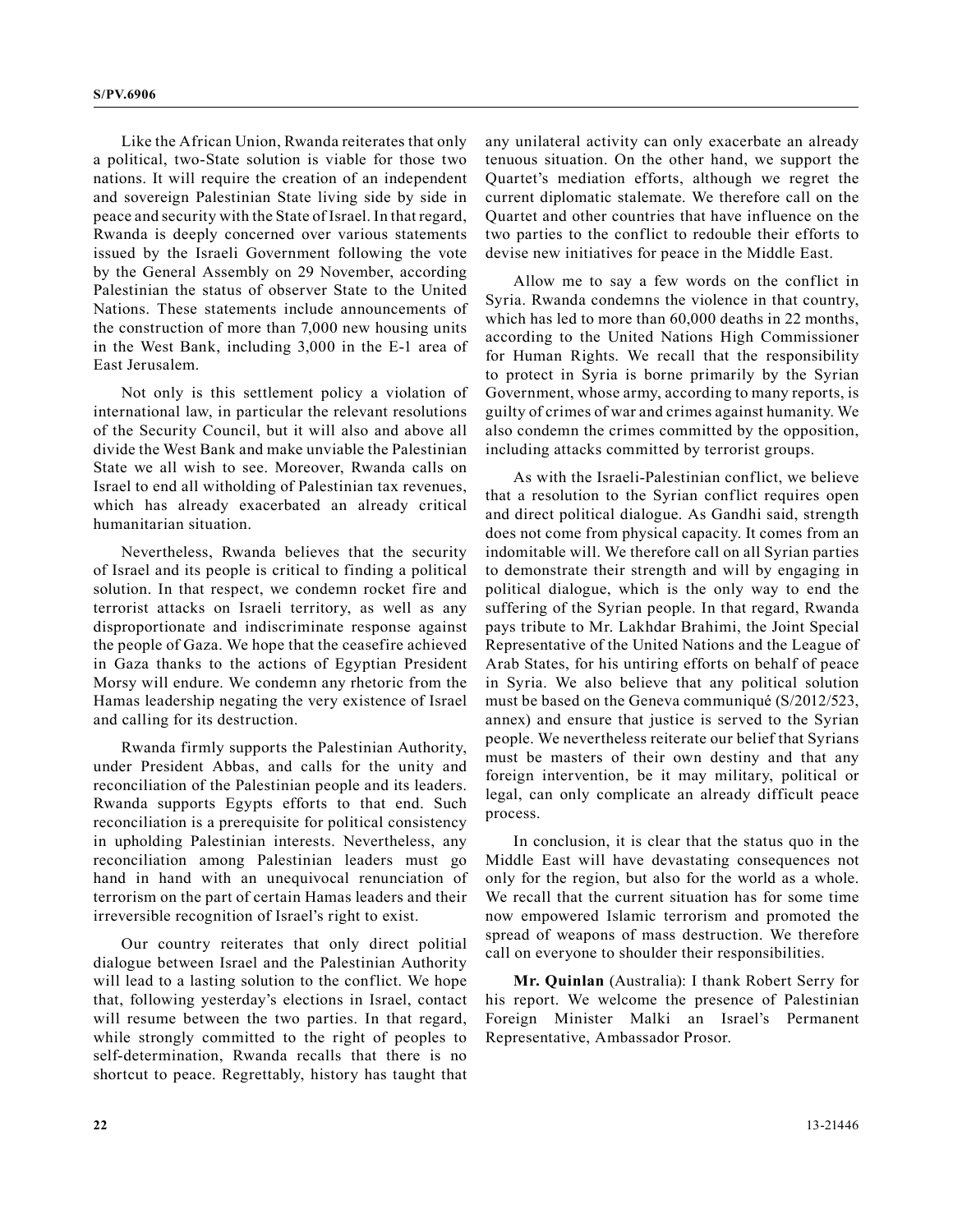So often in this Council, we say that the situation between Israel and the Palestinians is at a crucial juncture, and it often is. But we now seem to be facing a decisive stage. The status quo is self-evidently unsustainable. The prospect of a two-State solution is quickly disappearing. It is time for a new effort to resuscitate the peace process, but with a genuine focus not on the process but on the objective — peace.

The conflict in Israel and Gaza in November 2012 highlighted again the fundamental risks to peace and security of allowing the status quo to continue. Australia condemned the rocket attacks on Israel from Gaza. We recognized Israel's right to defend itself. Obviously, we welcomed the ceasefire and commended Egypt's leadership role in brokering the agreement, with support from others.

But it is critical for the ceasefire's the effective implementation that efforts to prevent the flow of weapons into Gaza be intensified. And while acknowledging that Israel has already taken some steps in this regard, there is an urgent need for a further relaxation of restrictions on the flow of lawful goods into and out of Gaza so that the Gazan econony can grow. Of course, a ceasefire does not guarantee lasting peace. The only way to secure that, as we know, is for both Israel and the Palestinians to resume negotiations without preconditions towards a two-state solution.

General Assembly resolution 67/19 on the Palestinians' status as a non-member observer State reflected international support for a future Palestinian State, as well as deep concern about the continuing stalemate on the ground. Australia abstained in the voting on the resolution, reflecting both our support for a Palestinian State and our concern that the only way to achieve the reality of statehood for Palestinians is through direct negotiations. Australia urged both Israel and the Palestinians not to exploit or overreact to the vote. Instead, actions by both sides must be in the interests of peace, and neither side should create obstacles to that objective.

Australia has therefore been deeply concerned by Israel's decisions to expand settlements. Settlements are illegal under international law; they undermine the prospects for peace and directly threaten the viability of a contiguous Palestinian State, and hence a negotiated two-State solution. The recent announcements in the E-1 block were of particular concern and took us further away from the path to peace, and we continue to be deeply concerned by instances of settler

violence. We also call on the Palestinian Authority to exercise restraint and to avoid provocative actions at international forums. We urge the Palestinians to resolve their internal differences, unite for peace and cease acts of violence against Israel.

At the same time, we need to reinforce the role of the Palestinian Authority, which is fundamental to stability in the region. We call on those countries in a position to do so to provide further financial support to the Authority. Australia has made a five-year commitment. It is also vital that tax transfers to the Authority be resumed.

Like all of us, Australia wants to see a secure Israel living in peace alongside a viable Palestinian State. Lasting security for Israel and the establishment of a Palestinian State cannot be achieved by unilateral actions. They can be achieved only through negotiation of a two-State solution on the basis of the 1967 boundaries, with agreed land swaps. Australia calls on Israel and the Palestinians to return to direct negotiations in good faith and prepared to make the compromises required by both sides to achieve a settlement. We also call on both sides to refrain from further actions that undermine confidence and damage the prospects for negotiations to resume.

The worsening conflict in Syria will soon enter its third year. The assessment of the United Nations High Commissioner for Human Rights that the death toll has reached at least 60,000 should shock us. As a member of the Security Council, Australia will work to encourage a strong and unified response to bring about a process of political transition. We support the work of Joint Special Representative Brahimi, including his call for strong backing from the Council to enhance the prospects for transition. The Council needs to take a fresh look at how it can best support Mr Brahimi's efforts. Continued inaction will only condemn Syrians to further bloodshed and the region to greater instability.

President Al-Assad has had many opportunities to end the brutality against his own people. We have seen nothing that would suggest that he is willing to engage in meaningful negotiations. His speech on 6 January was not a step on the road to peace; it led down a cul-de-sac. He must step down now.

Australia joined more than 100 countries at the December Friends of Syria meeting in Marrakesh in acknowledging the National Coalition for Syrian Revolutionary and Opposition Forces as the legitimate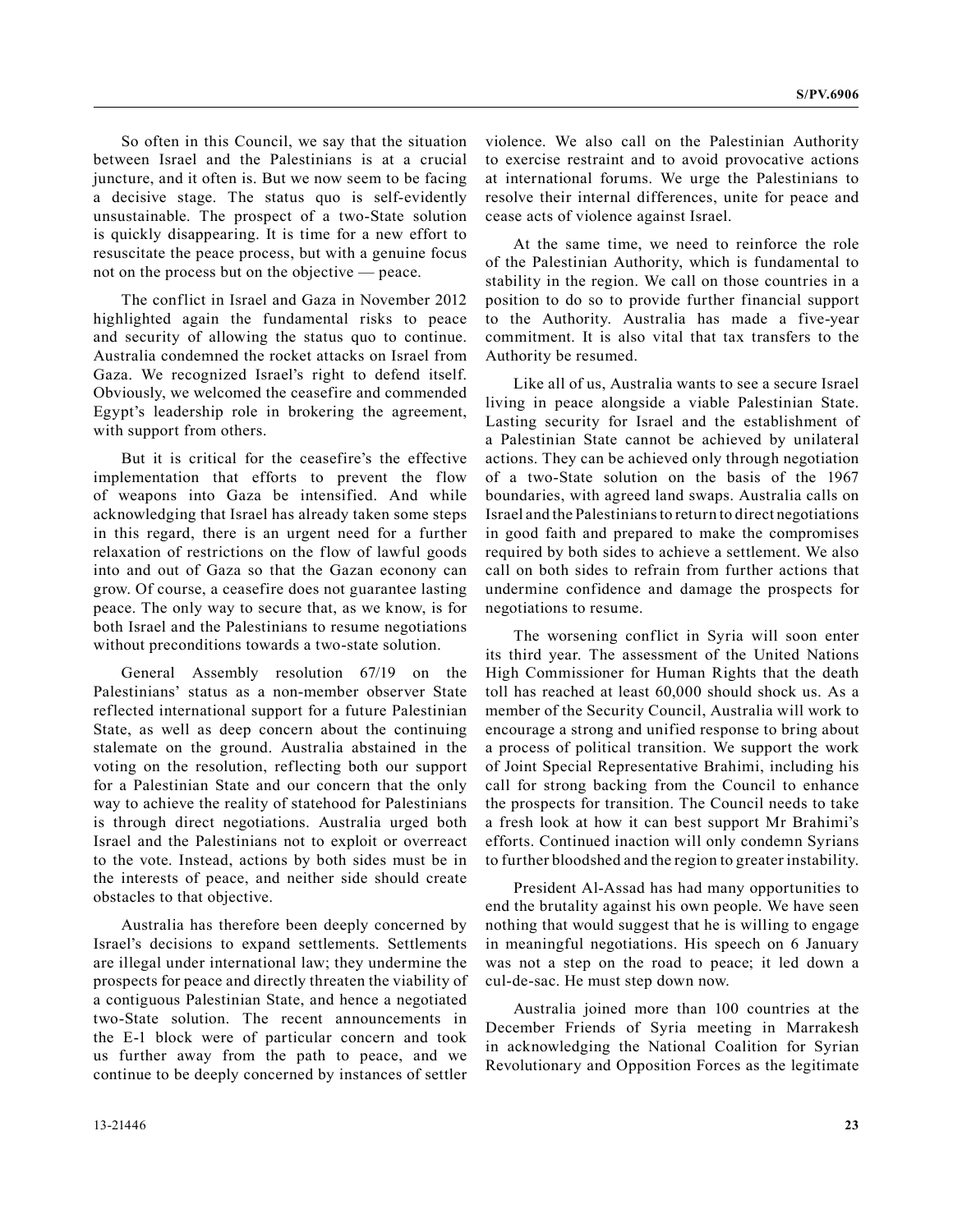representative of the Syrian people. We are working with partners to ensure that the National Coalition is a responsible representative of the Syrian people. It is imperative that it abide by the norms of international humanitarian law.

As we know all too starkly, the humanitarian dimension of the conflict continues to worsen, increasing the need for international support, including through the current United Nations appeals. The meeting in Kuwait at the end of this month will be an essential opportunity to galvanize further support. Like many others, Australia is particularly concerned about securing adherence to international humanitarian law and ensuring the safe and unhindered access of humanitarian personnel. We have advanced a humanitarian initiative for protecting medical facilities and workers in Syria, which is a major priority for us. We will continue to work with other countries to secure a commitment from all sides in the conflict not to target medical personnel, not to block access to doctors and hospitals, and not to attack medical facilities.

To conclude, as we approach the third year of the Syrian conflict, our collective efforts obviously must be directed towards an immediate end to the violence, the realization of a political solution that meets the legitimate aspirations of all of Syria's citizens, ensuring accountability for the crimes that are being committed and planning for post-conflict stabilization assistance to help rebuild Syria. The Council must play a decisive role in all of that.

**Mr. Loulichki** (Morocco) (*spoke in Arabic*): First of all, I wish to welcome Mr. Riad Malki, Foreign Minister of Palestine, to the Council and to thank Robert Serry for his comprehensive briefing on the developments in the situation in the Middle East, including Palestine.

No one can disagree that the Palestinian question is in an extremely critical and historical phase right now. We have seen many years of stalemate and setbacks in the peace process in the Middle East as a result of obstacles erected by the Israeli occupation authorities and their complete lack of political will to allow the Palestinian people to establish their own independent sovereign State.

The situation has further deteriorated with Israel's intensification of settlement activity, particularly its announced intention to construct thousands of settlement units in the E-1 area, north and south of East Jerusalem and in the West Bank, in a way that would lead to the geographical bisection of the entire West Bank, effectively erasing the possibility of achieving peace. Morocco strongly condemns this Israeli settlement plan and calls on the international community, as represented in the Council, to intervene to put an end to such policies, which, if things remain unchanged in 2013, will effectively make any political solution, including the two-State solution, impossible.

While Israel persists in its settlement activities in Palestinian territory, it prevents Palestinians from building on their own land. It destroys Palestinians' homes, displaces them, and confiscates their land, as we recently saw in Bab Al-Shams and Bab Al-Karamah. East Jerusalem is the primary area targeted by the new settlement plan because of the religious significance it holds for the three religions. The policy is designed to change the demographic and geographic composition of the area and its cultural and religious features in order to isolate it from its natural Palestinian surroundings.

His Majesty the King of Morocco, as Chairman of the Al-Quds Committee, has called on the Security Council, and especially its influential members, to live up to their responsibility, to take a principled position opposing the desecration of Muslim and Christian religious sites, and to safeguard the people and those sites. Israel should be made to honour international resolutions that declare its actions as null and void.

Palestinians have proven by word and deed their commitment to the peace process and to negotiations to put an end to the Israeli-Palestinian conflict. We believe that Palestinian reconciliation will bolster the negotiating position of the Palestinian side. Arab countries have reaffirmed that a just and comprehensive peace is an irreplaceable strategic choice. However, experience has shown that the flexibility and commitment shown by the Palestinian side are not reciprocated by the Israeli side. Rather, Israel persists in its settlement activities, its blockade against Gaza and its occupation practices, thereby undermining the comprehensive final solution, which enjoys international support.

The international community must firmly and immediately intervene and reaffirm the need to work for the two-State solution within clear political parameters and a finite timeframe through negotiations between the two parties to reach a settlement, enabling the Palestinian people to establish their own viable, independent State based on the 1967 borders, with East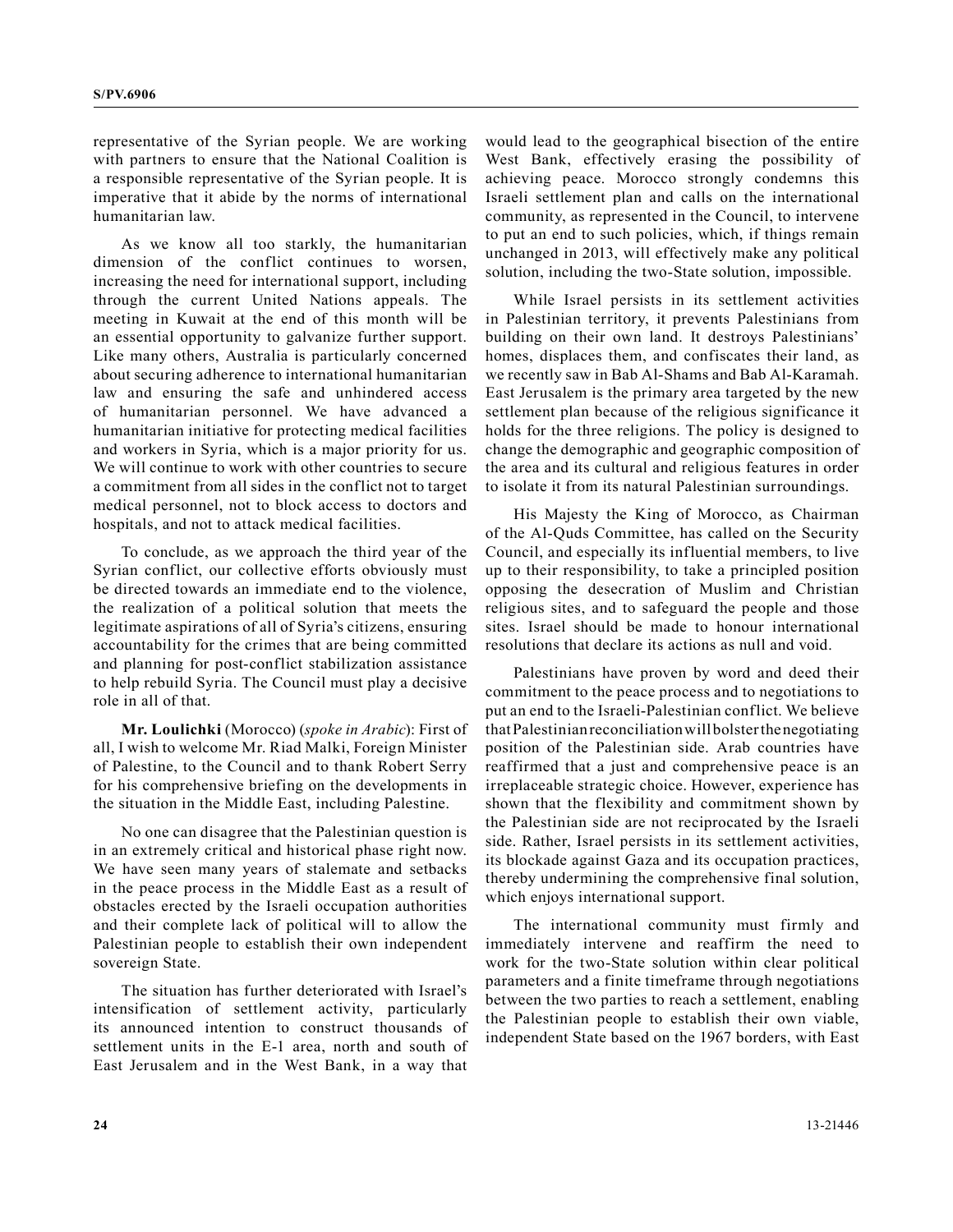Jerusalem as its capital, and living side by side in peace and security with Israel.

The economic situation in the occupied Palestinian territories, as Mr. Serry said, continues to deteriorate owing to the Israeli occupation and the Palestinian Authority's growing budget deficit caused by Israel's withholding of tax and customs revenues in response to General Assembly resolution 67/19, which granted Palestine non-member observer status in the United Nations. This jeopardizes the Palestinian Authority's achievements to date. The Gaza Strip continues to suffer an unjust blockade that flagrantly violates international law and international humanitarian law and denies the rights and dignity of more than 1.5 million Palestinians. We call for an end to this condemned blockade, and urge the international community to stop such collective punishment.

The deterioratating situation in the occupied Palestinian territories and Israel's suffocating grip on its population increase tensions, reduce the chances for peace, and pose unprecedented threats to all peoples of the region, without exception. The situation compels the Council and the Quartet to act immediately to ensure that negotiations towards the establishment of a just and comprehensive solution in the Middle East can resume.

Our focus on the Palestinian question, which is at the heart of the Arab-Israeli conflict, arises from our serious concern about the situation. However, that does not mean that we are any less concerned about Syria or Israel's occupation of other Arab territories in the Syrian Golan and southern Lebanon. We note with the utmost concern the worsening humanitarian conditions in Syria. I would like to express our recognition and appreciation of the initiative of Secretary-General Ban Ki-moon to hold a donors conference in Kuwait City by the end of the month.

We also commend the efforts of Mr. Lakhdar Brahimi on behalf of the United Nations and the League of Arab States. We hope that, by the end of the month, the Council will be able to report conditions that are more conducive to ending the armed conflict and to the launching of an inclusive national dialogue aimed at the establishment a free and democratic society in Syria that guarantees the rights and dignity of all and preserves the national unity and territorial integrity of that brotherly country.

In conclusion, I cannot fail to mention Morocco's condemnation of Israel's policies towards Lebanon. We reiterate our grave concern about the stability, territorial integrity, unity and sovereignty of Lebanon, in particular given the challenges that the region currently faces. We would like to welcome the foresight, wisdom and responsibility of all Lebanese parties that have refrained from taking any action that would exacerbate the situation in the region.

**Mr. Menan** (Togo) (*spoke in French*): At the outset, I would like to thank Special Coordinator Mr. Robert Serry for his briefing on the situation in the Middle East, including the Palestinian question. I would also like to thank the Palestinian Minister for Foreign Affairs and the Permanent Representative of the State of Israel for their statements. On the occasion of this debate, my delegation will talk about the Israeli-Palestinian question and the situations in Syria and Lebanon.

As we once again meet to consider the situation in the Middle East, including the Palestinian question, my delegation can only express its great concern about the events that continue to take place in the region. As we all know, the Israeli-Palestinian conflict continues to keep the attention of the international community, in particular the Security Council, without achieving tangible progress.

Events with regard to conflict in recent months are perceived differently by the parties involved. We still recall the crisis between Hamas and Israel in the month of November, which led to numerous victims and massive destruction of property. The sense of responsibility that the two parties demonstrated, with the help of friendly countries, in particular Egypt, fortunately make it possible to reach an agreement that put an end to the crisis. My country would once again like to welcome that.

To preserve that peace, the State of Israel and the Palestinian Authority must resolve to work towards strengthening mutual trust. While granting Palestine the status of observer State in the United Nations gave rise to the hope within the Palestinian Authority that that would bring about a rapid settlement of the Israeli-Palestinian conflict, concerns remain over the definition of the territories comprising the State, dividing Israelis and Palestinians. We note since then the determination to restart building settlements in East Jerusalem and the West Bank. In my delegation's view, that threatens to complicate the two-State solution of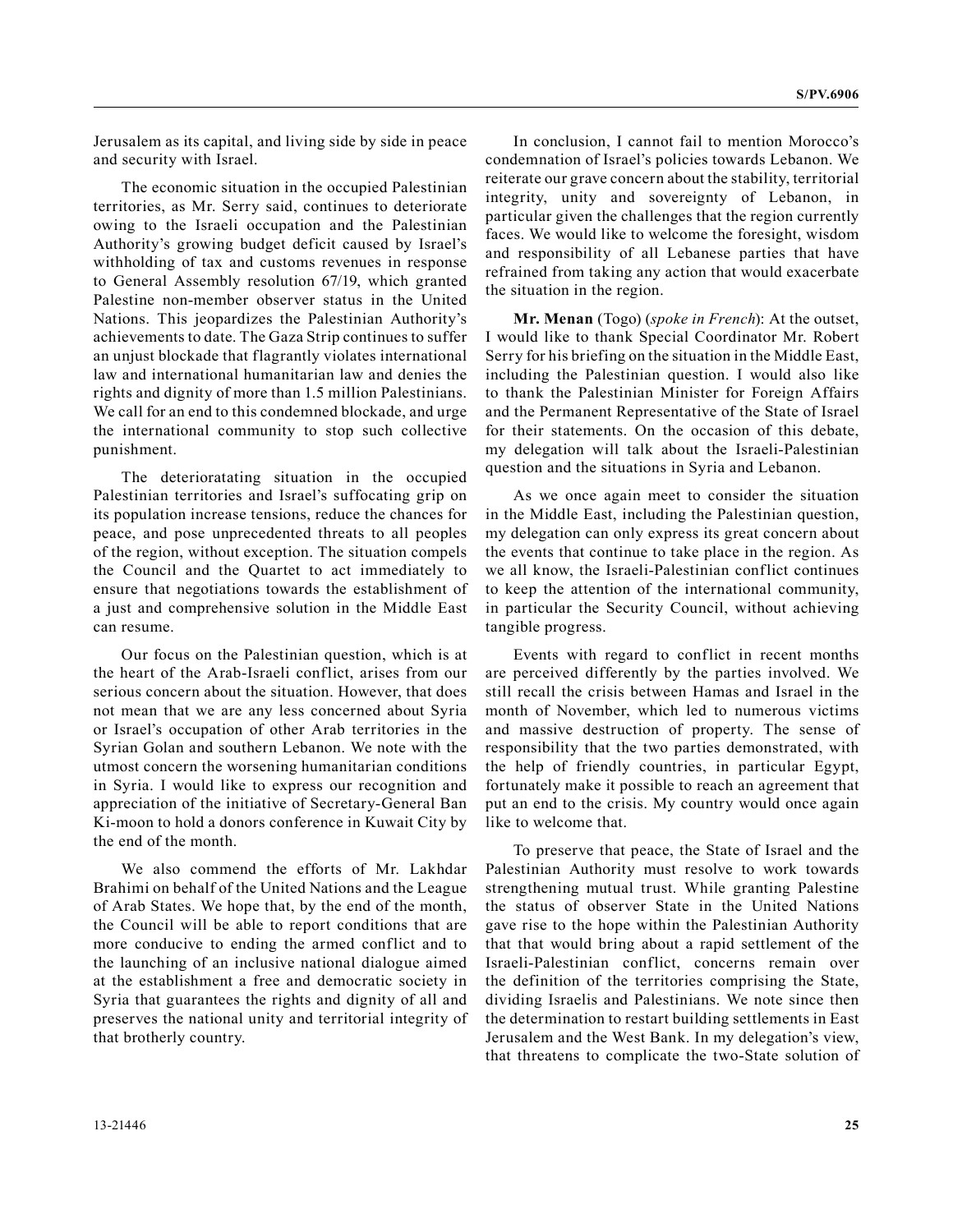Israel and Palestine living side by side in peace and security within internationally recognized borders.

Similarly, Hamas, which stands firm in its position of not recognizing the State of Israel, should, in our view, put aside its extremist demands and work towards unity with Fatah, which continues to state its readiness to resume talks with the State of Israel.

In the light of the prevailing situation, my country would like to reiterate that the solution to the Israeli-Palestinian conflict requires direct negotiations between the two parties. Those negotiations, which had began but have been suspended for a while, must resume, under the auspices of the Quartet, in the context of establishing the State of Palestine and guaranteeing Israel its security. The international community should help the two parties to resume the negotiations process without preconditions. It can do that by calling for reactivating the Arab Peace Plan, the Madrid principles and the road map, with the support, of course, of States Members of the United Nations that have any influence on the two parties.

In Syria, the situation is becoming increasingly tragic. The violence has spread to all corners of the country, exacerbating the humanitarian situation of the refugees and displaced persons, while the civilian population sees its rights massively violated by belligerents of all sorts. The fact that the number of dead now exceeds 60,000, as has been pointed out, and that the destruction of private and State infrastructure has intensified, while diplomacy has to date not found a solution to the crisis, has only added to our frustration in view of the chaotic situation engulfing Syria brought about by its own population. In view of the evidence, it would be no exaggeration to say that the mission of Mr. Lakhdar Brahimi, Joint Special Representative of the United Nations and the League of Arab States for Syria, appears destined for the same fate as that of his predecessor.

The Security Council and the international community as a whole have so far remained powerless to end the ongoing tragedy in Syria, which poses a genuine threat to humankind. Nevertheless, we believe that there is still a chance to resolve the conflict. That will necessitate unity and solidarity among the members of the Security Council, in particular the permanent members, to deal with the distressful situation of the Syrian people. In that regard, we welcome the recent initiatives taken by the United States of America and

the Russian Federation, together with the Joint Special Representative, with a view to achieving a satisfactory solution. All things considered, Togo reaffirms its unwavering support for the Joint Special Representative and urges him to continue his efforts with the Council's support, which he has always asked for.

The Security Council, together with the League of Arab States, should redefine the strategies that could assist in resolving the crisis by negotiation. For all of the evidence indicates that a military victory by one of the parties would likely not lead to durable peace and security in Syria. In Togo's view, national dialogue remains necessary in creating a new, peaceful and reconciled Syria.

With regard to Lebanon, my country remains concerned about the current insecurity on the border with Syria and about the repercussions of the war in Syria on that country. That is why we condemn the killings of politicians, military personnel and innocent civilians — all victims of terrorist attacks. Such a climate of insecurity and impunity threatens the country's stability. Togo commends the efforts of the Lebanese authorities to strengthen security for its population and urges the international community, especially the Security Council, to continue to support those efforts.

**Mr. Li Baodong** (China) (*spoke in Chinese*): I would like to thank Mr. Robert Serry, Special Coordinator for the Middle East Peace Process and Personal Representative of the Secretary-General to the Palestine Liberation Organization and the Palestinian Authority, for his briefing. I also welcome Mr. Malki, Minister for Foreign Affairs of Palestine, to today's meeting.

I have listened carefully to the statements made by Foreign Minister Malki and the Permanent Representative of Israel.

The question of Palestine has always been at the centre of the Middle East issue. Dialogue and negotiation remain the ultimate solution to the settlement of the Palestinian-Israeli conflict. However, Israeli-Palestinian talks have been stalled since 2010. China is gravely concerned about that situation. The continued deadlock in the Israeli-Palestinian peace talks is in the interest of neither side and will not lead to lasting peace in the Middle East. It also contravenes the common aspiration of the international community. The status quo is untenable.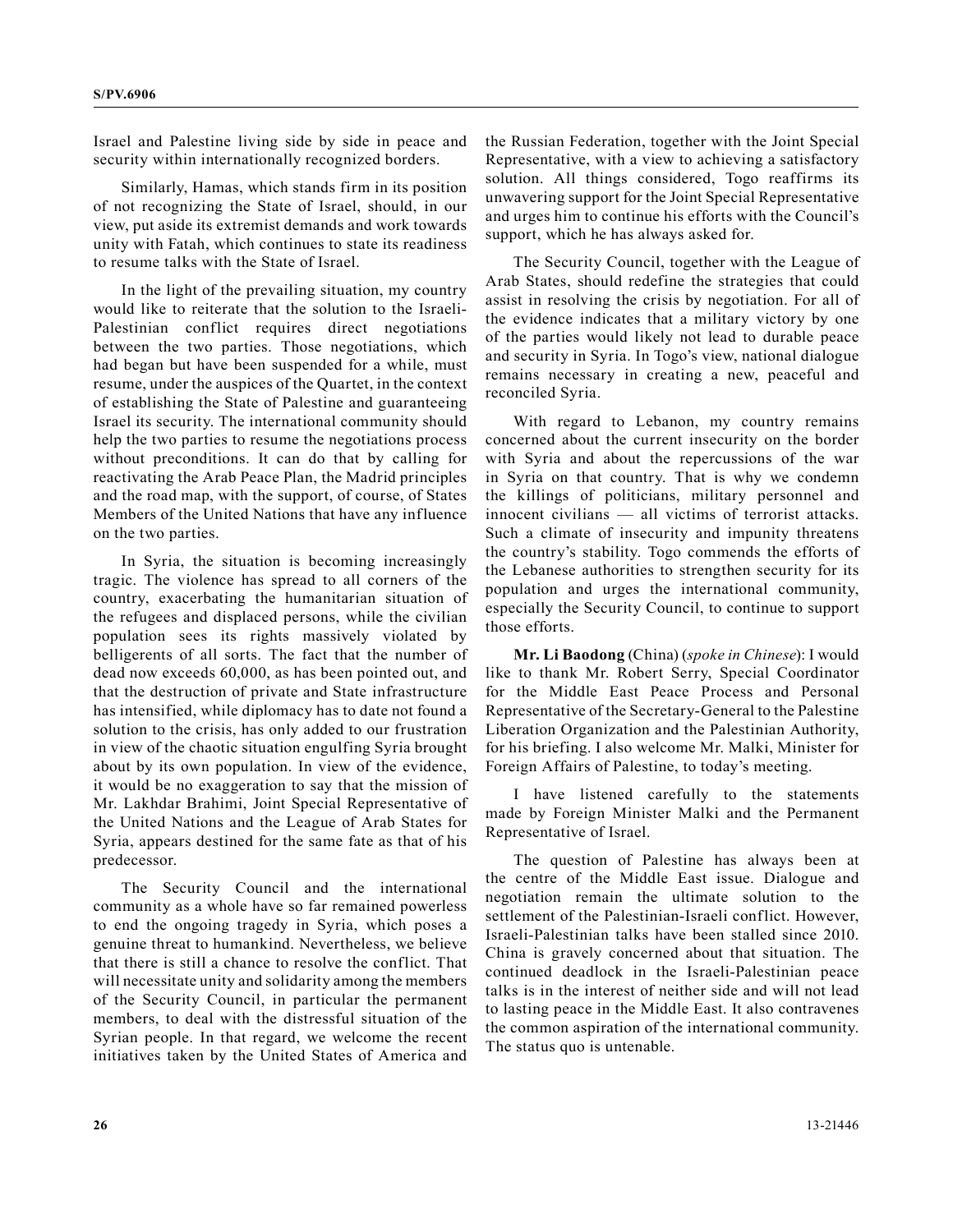The Middle East peace process must be restarted as soon as possible, in order to achieve the vision of the two-State solution. China welcomes any and all initiatives aimed at restarting the Israeli-Palestinian talks. We hope that the two sides will advance in parallel by adopting practical measures to foster a favourable environment aimed at resuming the talks and making progress at an early date.

China has consistently rejected Israel's settlement activities in the occupied Palestinian territories, including East Jerusalem and the West Bank. We are also seriously concerned about Israel's suspension of tax revenue transfers to Palestine. Nevertheless, the problem of settlement activities remains the main obstacle to the resumption of the peace talks. Israel, as the more powerful party to the conflict, should take the initiative to cease its settlement activities in occupied Palestinian territories, release detainees and ease the humanitarian situation in the occupied Palestinian territories, including the Gaza Strip, in order to eliminate the obstacles and create conditions favourable to the restart of the peace talks.

The international community should base its actions on the ultimate goal of achieving peace and stability in the Middle East, address the question of Israel and Palestine with greater urgency and promote the peace talks more vigorously. China appeals to the Quartet to take substantive action with a view to restarting the peace talks. China also urges all of the parties concerned to demonstrate the necessary political will. In that context, China supports the efforts of the League of Arab States and favours a greater role for the Security Council in settling the Israeli-Palestinian conflict.

It is China's continued view that all of the parties concerned should settle their disputes through political dialogue based on the relevant United Nations resolutions, the principle of land for peace, the Arab Peace Initiative and the road map for peace in the Middle East, so that Israel and Palestine can eventually live side by side in peace as two States.

China supports the establishment of a sovereign, independent State of Palestine with East Jerusalem as its capital, based on the pre-1967 borders. Achieving independent statehood is the legitimate right of the Palestinian people and constitutes the foundation and principles of the peaceful coexistence of Palestine and Israel as two States. The granting of observer State status to Palestine by the General Assembly represented one more step towards the establishment of an independent Palestinian State.

China has always promoted the peace talks in its own way, and has made efforts to advance the Middle East peace process. China would like to work with the parties concerned, together with the international community, and to continue to play a constructive role in achieving comprehensive, just and lasting peace in the Middle East region.

China is gravely concerned about the continuing tension in Syria. A political settlement is the only feasible solution to the Syrian issue and reflects the common understanding of the international community as a whole. The current urgent task requires intensifying political mediation efforts and urging all Syrian parties to cease fire and halt the violence with a view to launching a Syrian-led political process as soon as possible. China applauds all efforts aimed at promoting a political solution.

China supports the just and fair mediation efforts of the Joint Special Envoy of the United Nations and the League of Arab States on the Syrian crisis, Mr. Lakhdar Brahimi. We sincerely hope that all of the parties concerned will strive to find a just, peaceful and appropriate solution to the question of Syria based on the final communiqué of the Geneva meeting of the Action Group on Syria (S/2012/522, annex) and the relevant Security Council resolutions.

**Mr. Kim Sook** (Republic of Korea): I thank Special Coordinator Serry for his comprehensive briefing. I also thank Foreign Minister Malki and Ambassador Prosor for their warm words extended to the five new members of the Security Council, including my country.

The relationship between Israel and Palestine is still at the crux of security issues in the Middle East. However, the ongoing situation between Israel and Palestine is much worse than a simple stalemate. During the past few years, regardless of the reason, the two sides have continued to step away from implementing agreements. The violence witnessed in Gaza and in southern Israel in November 2012 was but a manifestation of that persistent feud. My delegation strongly urges both Israel and Palestine to resume direct negotiations as soon as possible. They need to sit down together to talk now. In that regard, my delegation welcomes the recent import of construction materials to the Gaza Strip through the Kerem Shalom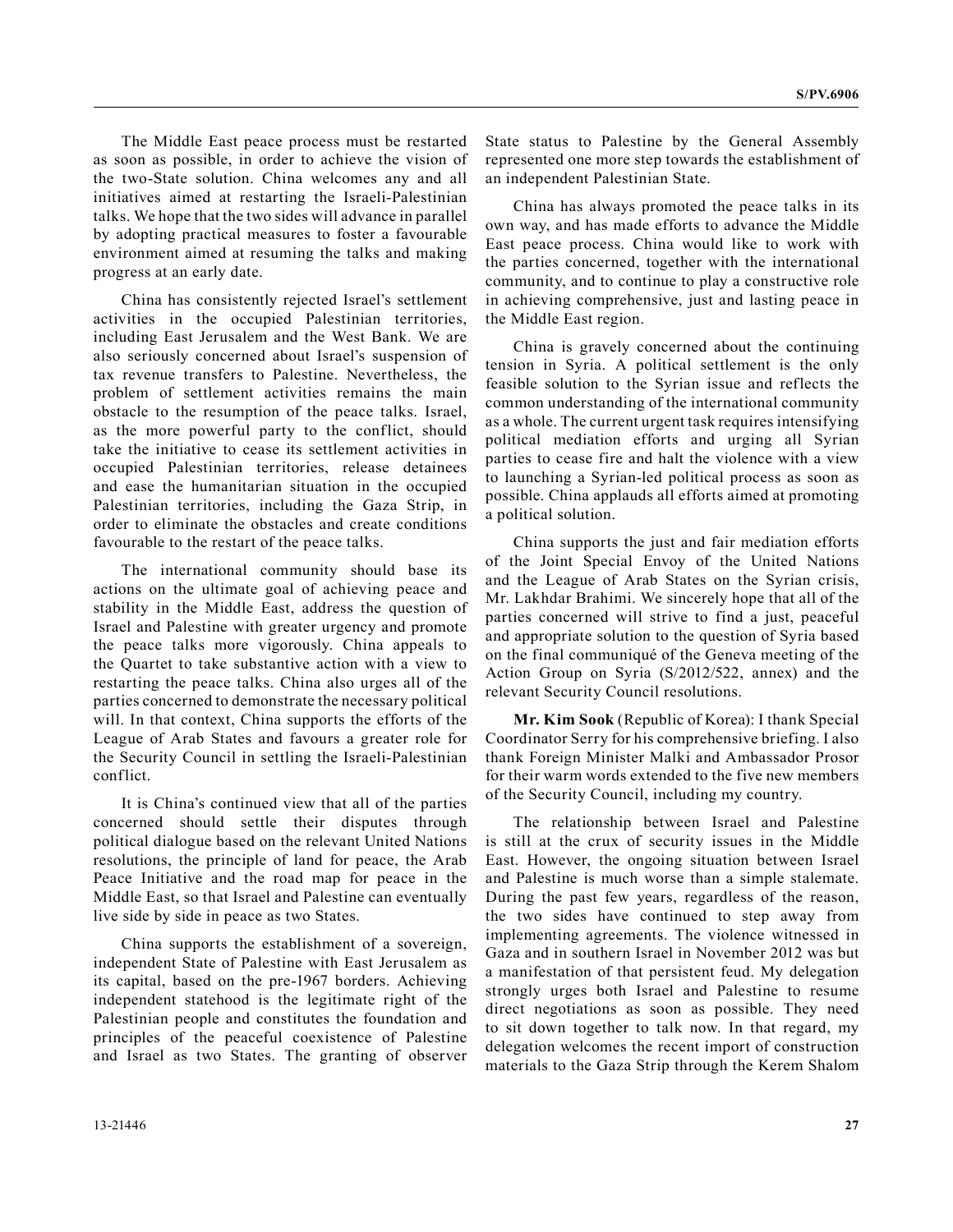checkpoint for the first time in five years. It serves to improve the living conditions of the people in Gaza. That also means that the ceasefire negotiations behind the scenes are making slow but steady progress. The negotiation process involving Egypt should contribute to building confidence between Israel and the new Egyptian Government, which is necessary to maintain their peace treaty.

On the other hand, increasing tensions and clashes in the West Bank are a worrying sign. It is of serious concern that Israeli-Palestinian security cooperation in the West Bank has continually debilitated since late last year.

My delegation watched the result of yesterday's general election in Israel with great interest. We expect that the new Israeli Government will place its priority on making progress in the Middle East talks and make sincere and serious efforts for the resumption of talks with Palestine. Also, my delegation took note of President Abbas's recent visit to Cairo and hopes that the Palestinian Authority and Hamas will work together towards reconciliation, with a view to creating an environment conducive to peace talks. Unless and until the vision of two States living peacefully side by side is embraced by all of Palestine, our common aspiration to see the State of Palestine thriving in reality will continue to remain elusive.

The Republic of Korea supports the mediation efforts by the Quartet. It was disappointing to have witnessed that little progress was made until, and even after, the deadline set by the Quartet to finalize an agreement. However, the failure to meet the time limit should not be interpreted as an indictment of the Quartet, the role of which should continue to be an integral part of the process. My delegation encourages the Quartet to renew its activities soon, and both Israel and Palestine to fully cooperate with the process.

The Republic of Korea shares with the international community its strong concerns over Israeli settlement activity. Israel, since its announcement to build 3,000 dwellings on the West Bank, including in the E-1 area, has continued to reaffirm its intention to construct additional settlements in Ramat Shlomo and Givat Hamatos. We are deeply concerned that settlements in the area between Jerusalem and Ma'ale Adumim would jeopardize the negotiation process for a two-State solution.

In Syria the bloodshed has now entered its twentysecond month. More than 60,000 people have been killed. There are more than 650,000 refugees and an estimated 4 million people in urgent need of assistance. The Syrian authorities and the opposition groups must stop atrocities against innocent civilians. My delegation reiterates its call for all parties' cooperation for safe, unimpeded and timely humanitarian access to the people in need of help. Those who violate international humanitarian and human rights laws must be brought to justice. In that context, the Republic of Korea supports the referral of the Syrian situation to the International Criminal Court.

Edmund Burke once said that all that was necessary for the triumph of evil was that good men do nothing. Continued inaction will not only result in the increase in the tragic statistics, but also fundamentally undermine peace and stability in the whole Middle East region. The deeper the grudges and grievances of Syrians against Syrians grow, the longer bloody vengeance will prevail, even after President Al-Assad steps down. Extremists are the only group that benefits from the prolongation of the conflict.

The increasingly sectarian nature of the Syrian conflict risks spreading beyond its borders. In particular, the domestic politics of Lebanon are seriously affected by the spillover from the Syrian situation. The growing number of refugees is already causing instability in the neighbouring countries. We compliment the efforts of Iraq, Jordan, Lebanon and Turkey to continue to open their borders to accommodate Syrian refugees in spite of immense difficulties. In that regard, we hope for a successful donors conference to be held in Kuwait next week.

My delegation firmly supports the mediation efforts of Joint Special Representative of the United Nations and the League of Arab States for Syria, Mr. Lakhdar Brahimi, and strongly urges all parties to cooperate fully with Mr. Brahimi.

Lastly, we warn the Syrian regime to not use chemical weapons on any occasion. The use of weapons of mass destruction will be the kiss of death for the Syrian regime. Last month at Marrakech, the Republic of Korea recognized the Syrian National Coalition as the legitimate representative of the Syrian people. We hope that the Syrian National Coalition will begin an inclusive process of political transition with a view to winning the hearts and minds of all Syrian people. The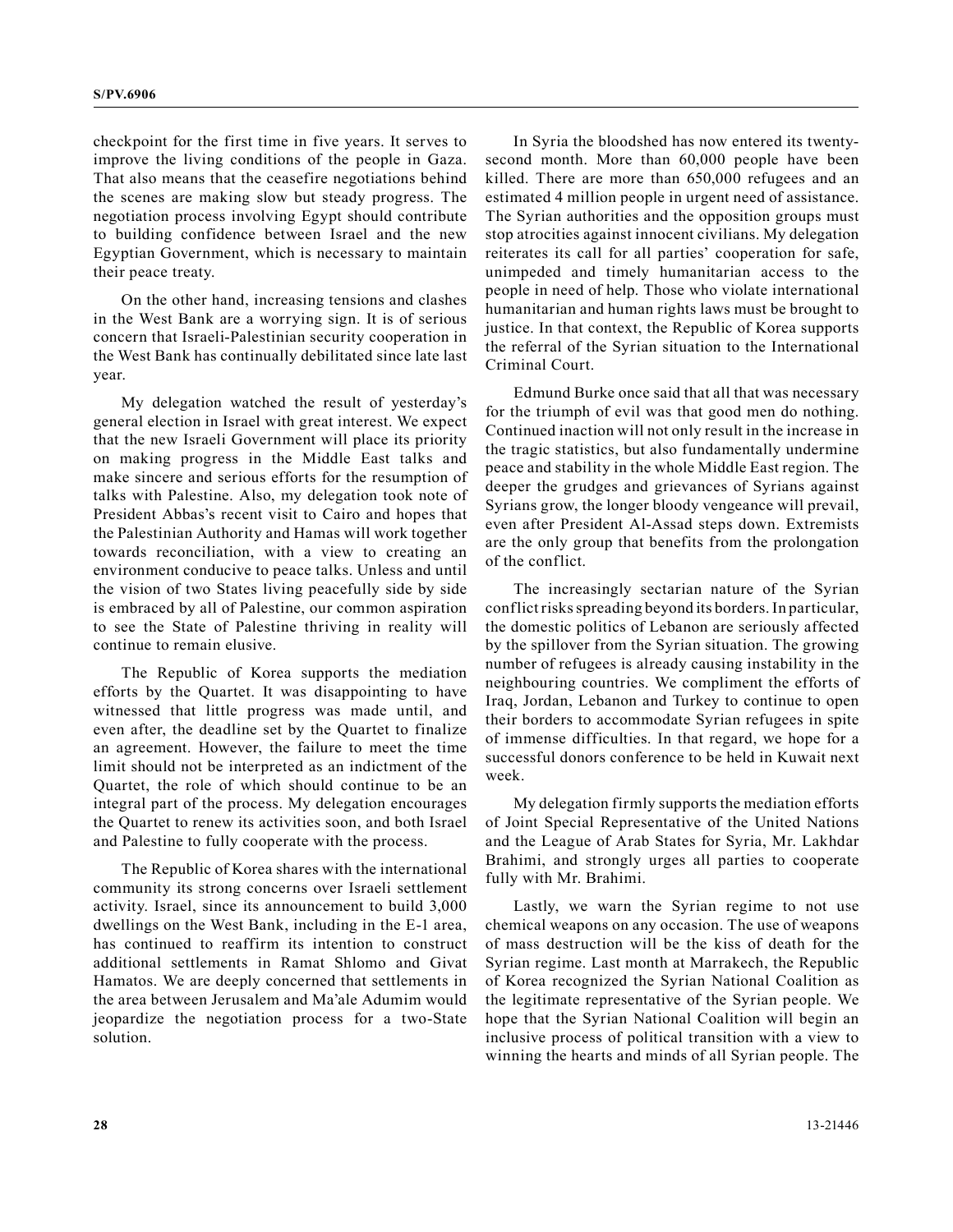Republic of Korea will cooperate with other members of the Security Council to overcome its current division so that the Council can translate its Charter obligations into action and restore lasting peace in Syria.

**Mr. Sharifov** (Azerbaijan): At the outset, I would like to extend to your delegation, Mr. President, our gratitude for having organized this meeting. We welcome the Minister for Foreign Affairs, His Excellency Mr. Riad Malki, at today's meeting. We would like express our thanks for the statements made by Mr. Malki, Special Coordinator Serry and the Permanent Representative of Israel.

The situation in the Middle East continues to occupy our minds and to challenge our efforts to achieve a just and lasting solution to the persistent security issues in the region. Deeply rooted and often recurring conflicts in the Middle East, together with the new challenges brought about by the wave of transition and changes, require greater involvement and assistance on the part of the international community. Beyond conflict-resolution efforts, helping States to overcome the hardships of transformation processes is another crucial task associated with the region nowadays.

There is no shortcut to success; the road is long and bumpy. However, one should never underestimate the power of faith, allegiance and commitment, which are the staunchest allies to help overcome the trials of history and accomplish hard missions ahead. Nevertheless, however vibrant the discussions, whatever mediation efforts are needed or whatever tailored assistance might be provided by the international community, the key to solving the region's predicament lies in the political will of the leadership of the States of the region and in the cohesion within society. But that in no way absolves the international community, including the Council, of its own responsibility to protect international peace and security and to facilitate the achievement of solutions to conflict situations based on the generally accepted norms and principles of international law.

The state of the Middle East peace process remains worrisome, with no improvement. After the 21 November 2012 ceasefire there was some hope that the parties would make an attempt to move forward to solidify the existing truce and revive the peace process. We lament that that has not happened. It is clear that the longer the phase of no negotiations lasts, the further the parties will drift apart in achieving a solution. Needless to say, the achievement of peace is impossible in the absence of consistent commitment by the parties. It is also obvious that among the necessary prerequisites for success is the need to ensure that the process and efforts are guided by the normative standards set by the Charter of the United Nations and by the objective of achieving a comprehensive settlement based on international law.

We have repeatedly stated that a lack of agreement on political issues in a situation of armed conflict and military occupation cannot be used as a pretext for disrespecting international law and human rights. Having said that, we want to express our deep concern over the continuing settlement activities in the occupied Palestinian territories, in violation of international humanitarian and human rights law and the relevant resolutions of the Security Council and the General Assembly. The construction of thousands of settlement units throughout the occupied Palestinian territory, including East Jerusalem, is inhibiting a negotiated and peaceful solution to the conflict, as well as constituting an infringement on the rights and freedoms of the Palestinians. The recently announced settlement plan envisaging building thousands of homes in the E-1 area will, if implemented, deal a serious blow to hopes to revive the peace process and, ultimately, to achieve lasting peace in the region.

Illegal activities in the occupied territories should not be recognized under any circumstances. It is important that the international community express its strong and unified opposition to the settlement activity in the occupied Palestinian territory and reiterate that such activity must stop immediately and unconditionally. It is essential to underline once again that in assuming its primary responsibility for the maintenance of international peace and security, the Council must take all the necessary measures to ensure that international law, human rights and fundamental freedoms are observed and respected at all times and without preconditions. Regional and international efforts directed towards finding a solution to this conflict, particularly those of the League of Arab States, should be commended and supported. In that regard, we welcome the convening on 9 December of the ministerial meeting of the Arab Peace Initiative Committee in Doha, which also called for resuming negotiations between the parties.

It is also important to take full advantage of ethnic, religious and cultural diversity by promoting inter-communal dialogue and reconciliation,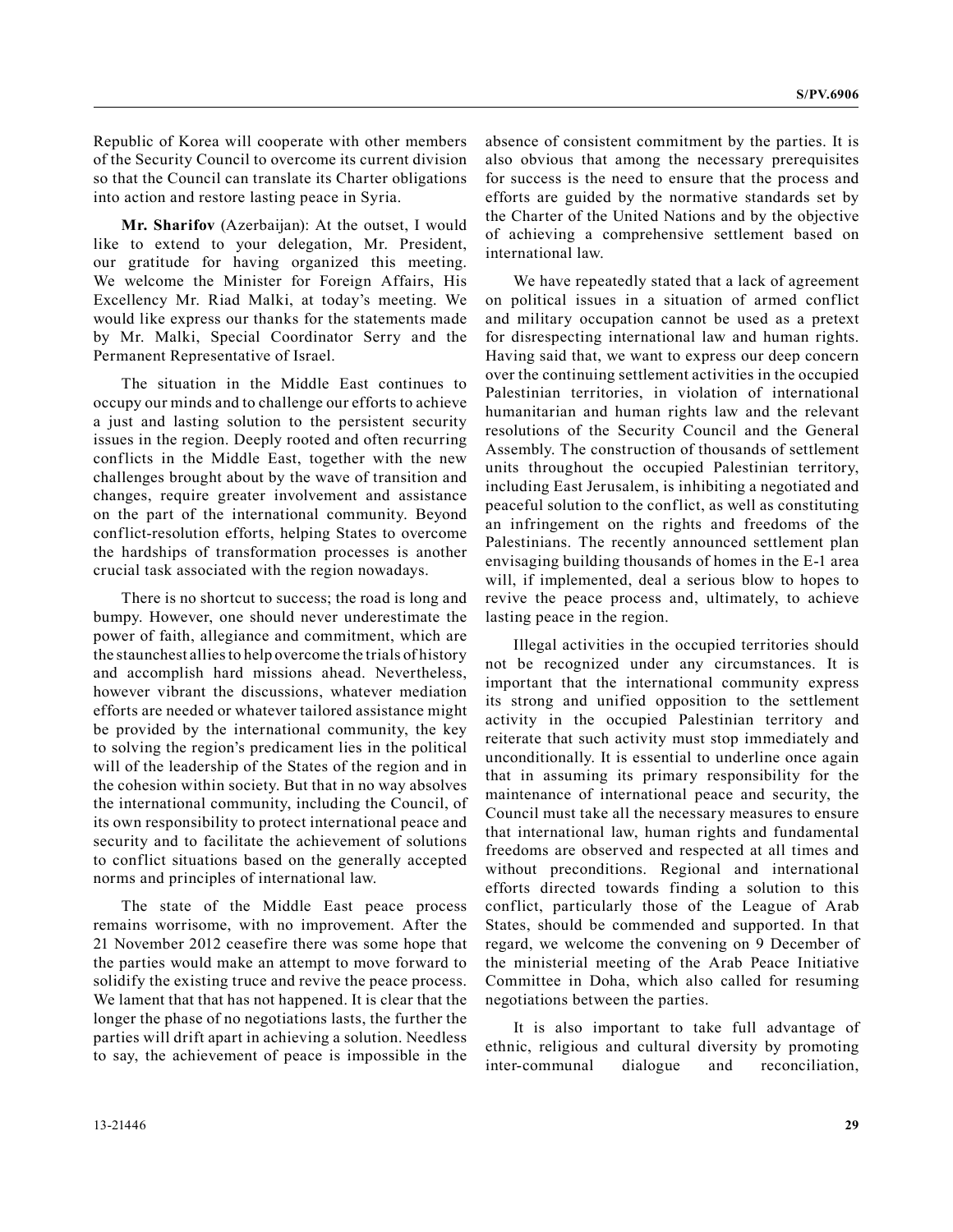while categorically rejecting and invalidating any manifestation of ethnic or religious intolerance. The humanitarian and economic situation in Gaza demands continued international attention, particularly in order to ensure the unimpeded provision of humanitarian aid throughout the region for alleviating the suffering of people in need. In that regard, we would like to announce a recent financial contribution made by the Government of Azerbaijan to the United Nations Relief and Works Agency for Palestine Refugees in the Near East for the purposes of emergency assistance in Gaza.

In conclusion, we would like once again to express our firm conviction that peace and security in the Middle East is achievable with greater political will, rigorous work and the concerted efforts of the nation, the region and the international community.

**The President**: I shall now make a statement in my national capacity.

I thank Mr. Robert Serry for his detailed briefing this morning. We also welcome the Foreign Minister of the State of Palestine, His Excellency Mr. Riad Malki, who has come to New York especially to attend this meeting of the Security Council.

In the past quarter, two significant developments took place. Following a spiral of violence in November, a ceasefire was agreed on between Hamas and Israel. The ceasefire is generally holding. Sporadic breaches should come to an end. And on 29 November, the General Assembly voted to make Palestine a non-member observer State (General Assembly resolution 67/19). That decision reflected the Palestinian people's greatest aspiration, supported by the vast majority of the General Assembly and the international community.

Regrettably, after that momentous development, two punitive measures were initiated against the State of Palestine by Israel: the announcement of new settlements, including in the E-1 area, and the withholding of tax revenues owed to the Palestinian Authority. The first measure scuttles a two-State solution; the second debilitates Palestine economically and financially. Both measures must be rolled back. They are not in the interests of regional peace and stability, nor of Israel.

We condemn the Israeli announcement that it will expand settlements. In fact, the international community is against that proposed expansion. Settlement construction in the occupied Palestinian territory contravenes international law, especially the

Geneva Conventions. The planned settlement in the E-1 area, by connecting earlier illegal settlements with other settlements in and around East Jerusalem, would divide the West Bank into two enclaves and destroy the contiguity of the Palestinian State. It would thus render a two-State solution unworkable. The contiguity of the Palestinian State has been reaffirmed as an integral part of the peaceful resolution of the Middle East conflict in the Quartet road map. All States Members of the United Nations, and especially the members of the Quartet, are therefore guarantors of a two-State solution.

World leaders have spoken against planned settlements, but so far there is only negative response from Israel. At the end of last month's consultations on the Middle East, the vast majority of Council members expressed their position on settlements at a press stakeout here. The Quartet, however, chose to remain silent. The year 2013 is crucial. If the relevant actors do not take action now, a two-State solution may not remain viable at all. It is probably the last opportunity for the international community to move towards a lasting resolution of the conflict. Procrastination in pursuing a two-State solution is leading to its erosion. Delay does not mean suspension of activity; it is tantamount to the abdication of responsibility.

We urge both the Quartet and the Security Council to display a sense of urgency. If the Quartet cannot or does not move, countries with interest and influence in the region should act to facilitate a resumption of the peace process, based on the Arab Peace Initiative, the Quartet road map, the Madrid principles and the relevant Security Council and General Assembly resolutions. A resumption of the peace process, however, should mean action with clear benchmarks and deadlines. A comprehensive and lasting peace in the Middle East cannot be assured without Israel's withdrawal from all occupied lands, including those of Lebanon and the Syrian Golan. The Security Council must also ensure and monitor the implementation of resolution 1860 (2009), as well as other relevant resolutions. The illegal blockade of Gaza and the collective punishment of its population must cease.

Peace in the Middle East has remained a dream for six decades. A solution based on two States is not an issue for the Palestinians alone. A single State would also mean a demographic imbalance for Israel, as well as continued strife, volatility and suffering. Peace would remain elusive. The best course of action for resolving the Arab-Israeli conflict lies in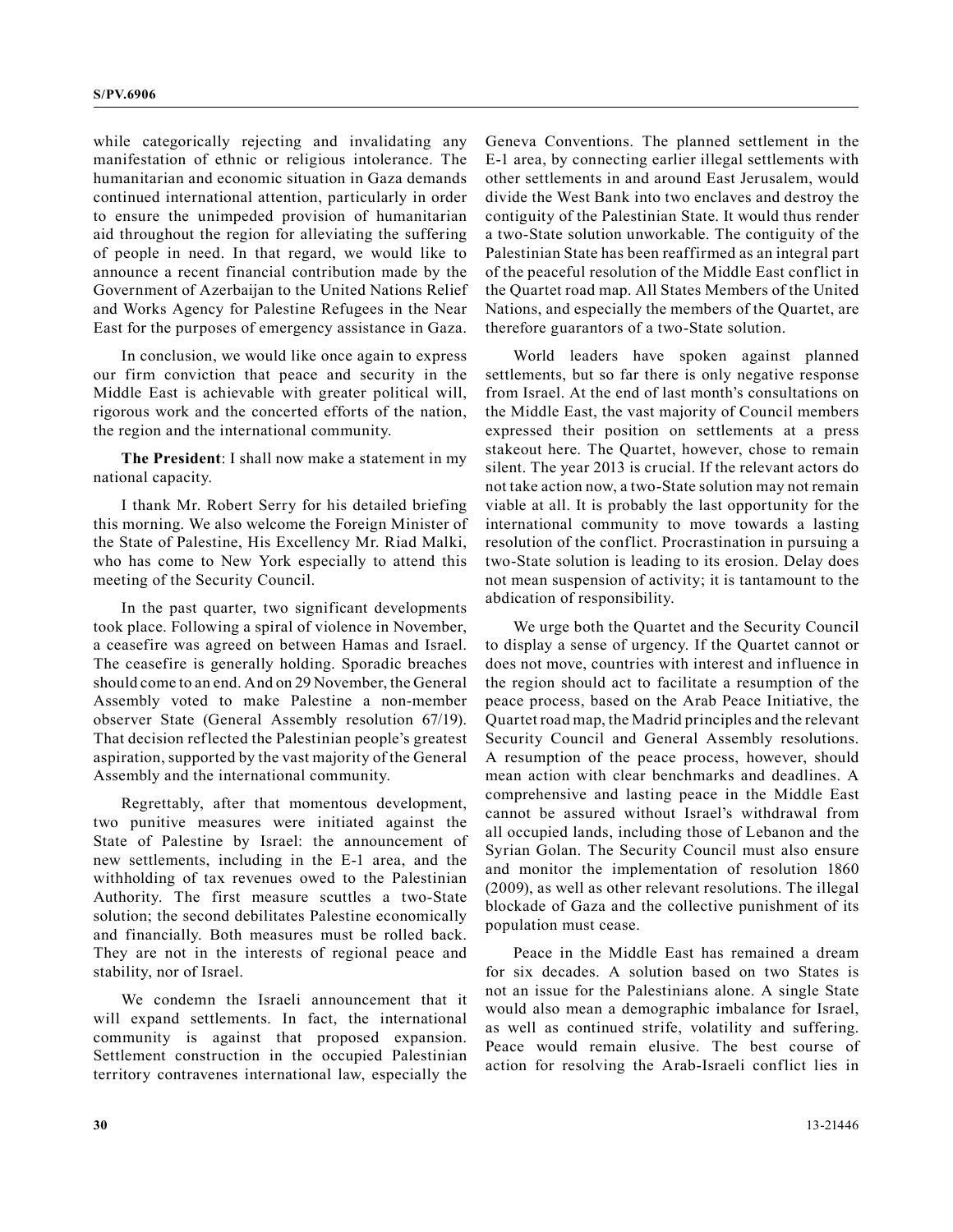establishing an independent, viable and contiguous State of Palestine on the basis of pre-1967 borders, with Al-Quds Al-Sharif as its capital. Two States, living side by side in peace and security, is the goal that we ought to pursue single-mindedly.

Let me now turn to Syria. As Syria descends into deeper conflict, racked by internecine violence, the humanitarian crisis there continues to grow exponentially. There are pronouncements and protestations by the international community to the effect that it must respond swiftly to stop the killings and move the Syrian nation — Government and opposition — towards dialogue and a political process. But beyond political rhetoric, there is no progress towards engagement. The only realities are continuing carnage and political stalemate. The Security Council itself remains immobilized.

The Secretary-General and Joint Special Representative Lakhdar Brahimi have used their political capital and clout to persuade the parties, countries of the region and Council members to evolve a common platform for ending the vicious cycle of violence in Syria. Diplomacy is all about hope, so we must not lose hope. We need a ray of hope, a breakthrough, a process that brings Syria and the region out of this quagmire. The levers for a breakthrough are self-evident.

First, both the Syrian Government and the opposition have to change their mind-set that they can win this bloody war militarily. Secondly, engagement is the only viable path, and it is the only viable option before the parties. They have to move towards each other. They have to move towards common ground. Thirdly, the regional Powers and key Council members need to persuade Damascus and the opposition to renounce violence and come to the negotiating table. In this conflict, the Syrian people as a whole are losing, but nobody is winning. Fourthly, the supply of arms must be stopped forthwith. We know from our recent historical experience that the supply of arms to groups advocating and practising different brands of extremism can have unintended consequences. An apparent quick fix today could be a nightmare for national and international actors tomorrow as multiple regions are plunged into an even greater period of volatility. Fifthly, humanitarian access needs to be improved to alleviate the suffering of the Syrian people.

Finally, we fully support the diplomatic efforts being made by Mr. Lakhdar Brahimi. We wish him success. We want diplomacy to succeed.

I now resume my functions as President of the Council.

I wish to request all speakers to limit their statements to no more than four minutes in order to enable the Council to carry out its work expeditiously. Delegations with longer statements are requested to kindly circulate their texts in writing and to deliver a condensed version when speaking in the Chamber.

I now give the floor to representative of Lebanon.

**Mr. Salam** (Lebanon): I would like to first thank Mr. Robert Serry for his comprehensive briefing. Allow me also to also warmly welcome His Excellency Mr. Riad Malki, Minister for Foreign Affairs of the State of Palestine. We are delighted that Mr. Malki is here today, but we are even more delighted that the name plate of State of Palestine is here for the first time, and here to stay, as an expression of the international will to recognize Palestinian statehood.

Indeed, it is a major leap in the uphill battle of the Palestinian people to exercise their inalienable national rights. However, we are not even half way there. Palestine could only be granted observer status by virtue of General Assembly resolution 67/19. But like any other peace-loving State, it should be granted full membership in the Organization. Therefore, we truly hope that, sooner rather than later, the Council, based on Article 4 of the Charter of the United Nations, will recommend to the General Assembly the admission of Palestine as a full Member of the United Nations.

Most important, the State of Palestine remains occupied. It is our duty — the duty of the international community — to help it put an end to occupation and to achieve real independence. Then, and only then, can we have a genuine and lasting peace in that part of the world.

You, Mr. President, and your 14 colleagues around this table all know that there is no greater obstacle towards such a noble end than the unrelenting Israeli policy of settlement in the territory occupied since 1967. Time and again, the question of the illegality of settlement activity has been stressed in the Council. I see no need to demonstrate it anew. Yet, for whoever may still have any doubt on the matter, let me only recall that one of the first people to recognize the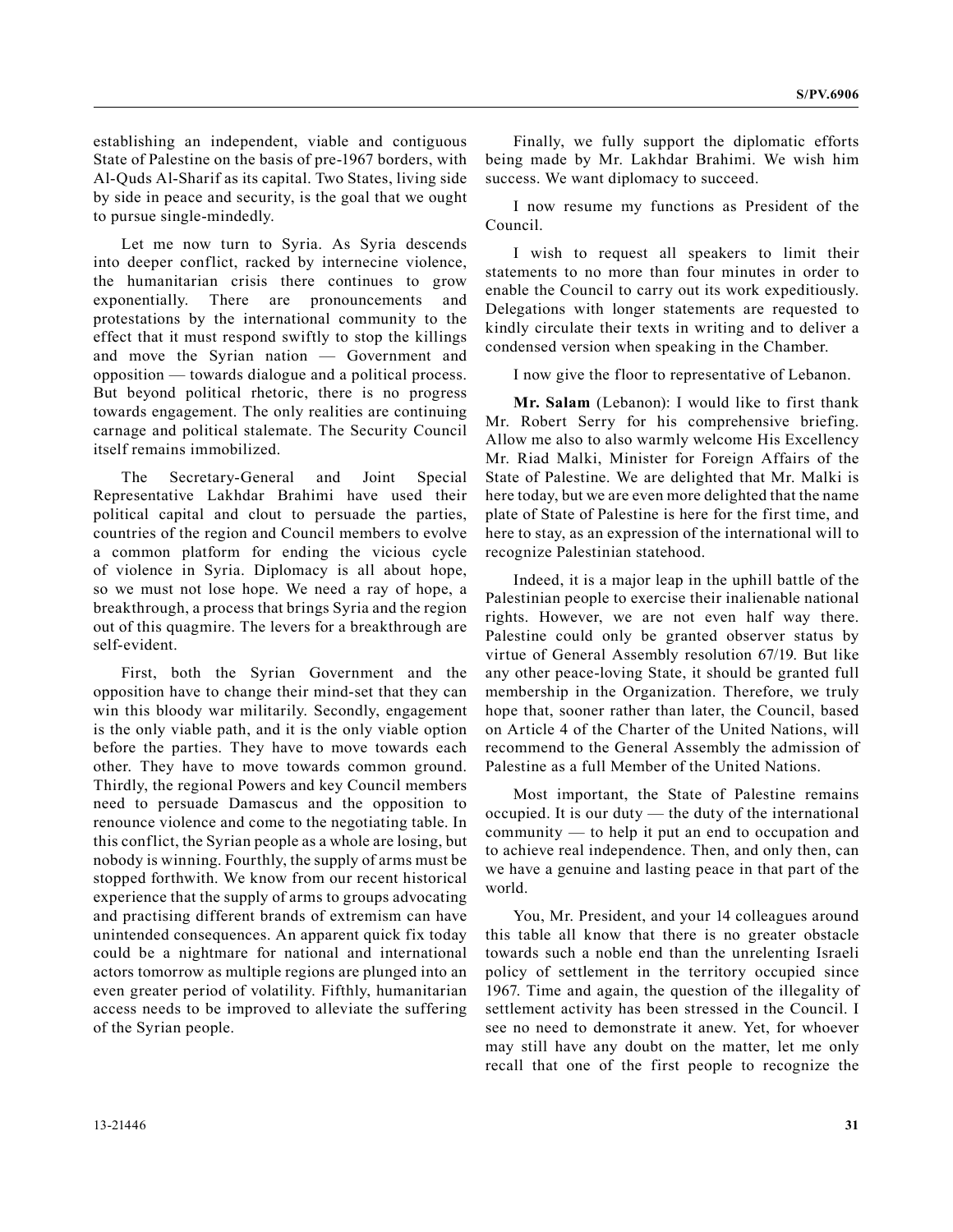illegality of such activity was no one other than Mr. Theodor Meron, a child survivor of the Holocaust who became one of the world's most eminent international jurists and was recently elected President of the International Criminal Tribunal for the Former Yugoslavia. Mr. Meron was the Legal Counsel of the Israeli Ministry of Foreign Affairs in September 1967. He was asked by the Office of Mr. Levy Eshkol, then Prime Minister of Israel, for his opinion on the legality of civilian settlements in the West Bank, the Gaza Strip and the Golan Heights. In a cover note dated September 18, 1967 to the legal memorandum that he submitted on the matter, Mr. Meron summarized his conclusions as follows: "civilian settlement in the administered territories contravenes the explicit provisions of the Fourth Geneva Convention."

In the text of his memorandum, the Legal Counsel of the Israeli Foreign Ministry is unequivocally clear that the Geneva Convention prohibition on the occupying Power to deport or transfer parts of its civilian population into the territory it occupies is a prohibition that is "categorical and not conditional upon the motives for the transfer or its objectives. Its purpose is to prevent settlement in occupied territory of citizens of the occupying state".

There is no need to dwell then any longer on the legal aspect of settlements, I assume. Let me, then, turn to the political effects of settlements and how they prejudice the prospects for peace negotiations. To that effect, most telling is a quote from Amos Elon, the late Israeli journalist, essayist and author, who was referred to in a *New York Times* obituary as a cultural giant who was for many years Israel's "most renowned public intellectual". Stressing how detrimental to the prospects of peace the settlements could be, he wrote in a 19 December 2002 essay in the *New York Review of Books*:

"Imagine the effect on the peace process in Northern Ireland if the British government continued moving thousands of Protestants from Scotland into Ulster and settling them, at government expense, on land confiscated from Irish Catholics."

To help assess the magnitude of the ongoing settlement activity, let me underline here that approvals of settlement plans jumped 300 per cent in 2012, and that, in just one week of December of that year, the Israeli Government pushed forward plans for over 11,000 homes beyond the 1967 border — nearly as many

settler homes as were approved in the previous 10 years combined, as clearly demonstrated by the Israeli Peace Now movement. A copy of the alarming report released by that group one week ago, on 16 January, detailing the record of Prime Minister Netanyahu's Government on settlements over the course of its full term in office, that is from April 2009 to the present, can be found at www.peacenow.org.

Yet, no less alarming than that unprecedented level of settlement activity is the strategic location for the recently approved construction plans. In that regard, the case of the E-1 area is most indicative. According to the Israeli human rights organization B'Tselem, if built, the 3,426 housing units that were approved on 5 December 2012 for the E-1 area

"will exacerbate the isolation of East Jerusalem from the rest of the West Bank, will interrupt the territorial contiguity between the northern and southern parts of the West Bank and will create a physical and functional barrier between East Jerusalem and the Palestinian population in adjacent West Bank communities for which the city serves as the main metropolitan and religious centre".

For the Israeli non-governmental organization Terrestrial Jerusalem, E-1

"is not a routine settlement. If built, it is a game-changer, maybe a game-ender. E-1 is the binary settlement. If you support E-1, you cannot possibly be in favour of the two-State solution; if you are in favour of the two-State solution, you must oppose E-1".

For those who brush off criticism of E-1 by insisting that Israel is not pursuing construction and that it is just planning, the non-governmental organization Terrestrial Jerusalem is right to remind us that

"when approved, Israel asserts a plan is 'only planning'; when implemented, 'it is not new'. By now, anyone hearing this refrain should immediately understand: Israeli planning in settlements equals Israeli construction in settlements, sooner rather than later".

Surely the Council will recall that, on 11 January, a group of around 200 young Palestinians set up tents in parts of the E-1 area and announced the establishment of a village dubbed Bab Al-Shams — "Gate of the Sun" — after the novel by the internationally renowned